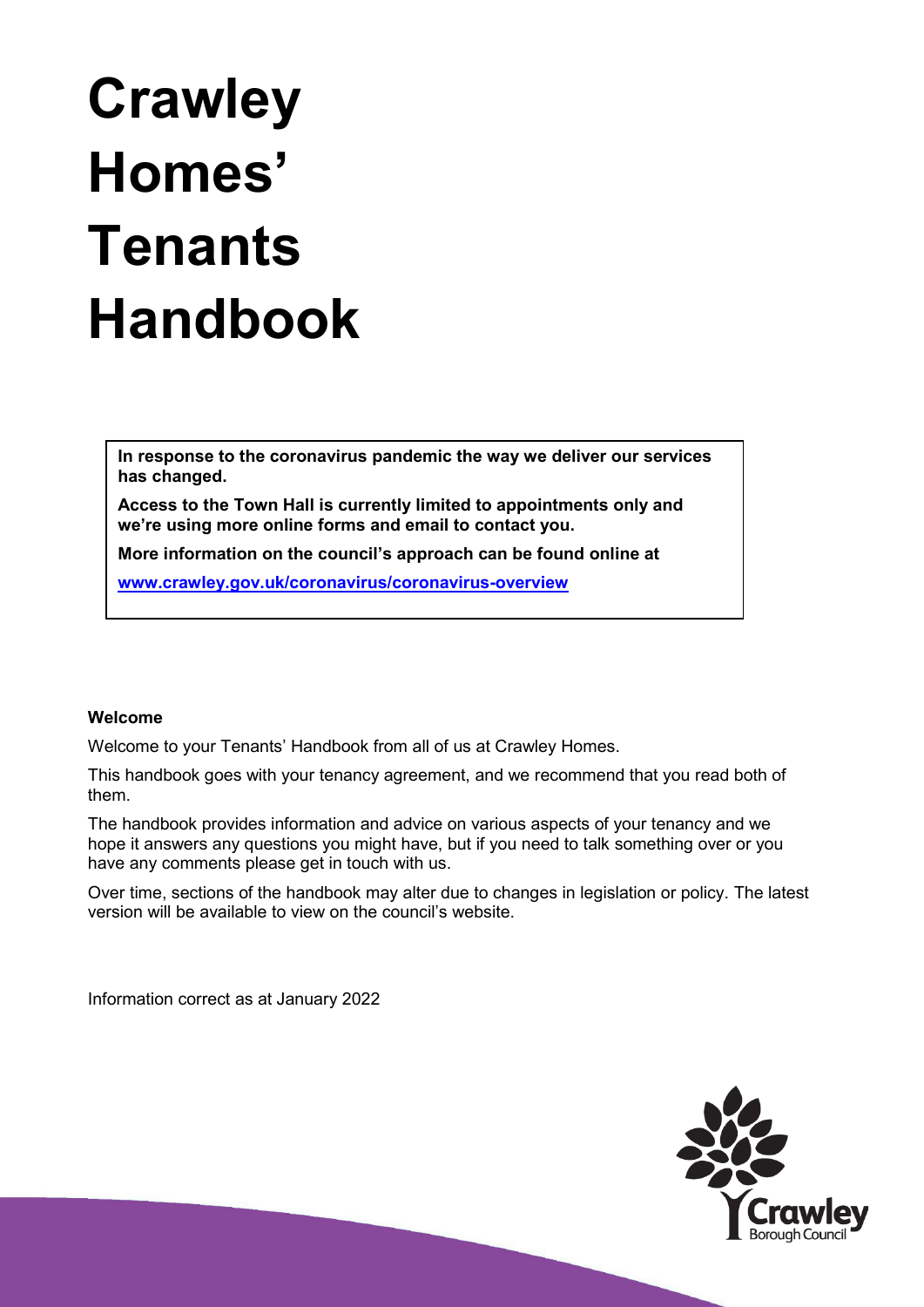# **Crawley Homes**

Our name reflects the fact that our business isn't just about houses and properties but about homes and the people who live in them.

We want to deliver the best service possible and make sure that everyone is treated fairly, without discrimination and taking into account their individual needs.

Therefore, we hope we will be able to work with you to provide a home that you are proud to live in.

| Contents                                             | Page            |
|------------------------------------------------------|-----------------|
| Useful numbers                                       | 2               |
| <b>Your tenancy</b>                                  | 4               |
| Your tenancy agreement                               | 4               |
| <b>Crawley Homes' Tenancy Policy</b>                 | 4               |
| Joint tenancies                                      | 6               |
| Succession (inheriting the tenancy)                  | 6               |
| Assignment                                           | 6               |
| Sharing your home                                    | $\,6$           |
| Going away for more than four weeks                  | $\overline{7}$  |
| Improving your home                                  | $\overline{7}$  |
| Personal information                                 | $\overline{7}$  |
| Living in your neighbourhood                         | 12 <sub>2</sub> |
| Nuisance and anti-social behaviour                   | 14              |
| <b>Money</b>                                         | 16              |
| Your rent                                            | 16              |
| <b>Rent statements</b>                               | 20              |
| Behind with your rent?                               | 21              |
| Money advice                                         | 21              |
| Help with paying your rent                           | 23              |
| Help us prevent fraud                                | 24              |
| <b>Maintaining your home</b>                         | 25              |
| Working in your home                                 | 26              |
| Repairs that are your responsibility                 | 27              |
| Re-chargeable repairs                                | 26              |
| <b>Reporting repairs</b>                             | 27              |
| Improvements, alterations and additions to your home | 28              |
| Gas safety                                           | 29              |
| Energy efficiency in your home                       | 31              |
| Adaptations to your home                             | 31              |
| Asbestos in your home                                | 32              |
| Damp and condensation                                | 33              |
| <b>Planned maintenance</b>                           | 34              |
| <b>Cleaning and Clearance</b>                        | 35              |
| <b>Getting involved</b>                              | 36              |
| Getting involved                                     | 36              |
| Keeping you informed                                 | 37              |
| Comments, compliments and complaints                 | 38              |
| <b>Moving</b>                                        | 39              |
| Moving out – ending a tenancy                        | 39              |
| What to do if you want to move                       | 40              |
| <b>Right to Buy</b>                                  | 41              |
| Sheltered housing                                    | 43              |
| <b>Useful information</b>                            | 44              |
| <b>Neighbourhood Services</b>                        | 44              |
| Garages and stores                                   | 44              |
| Useful contacts                                      | 46              |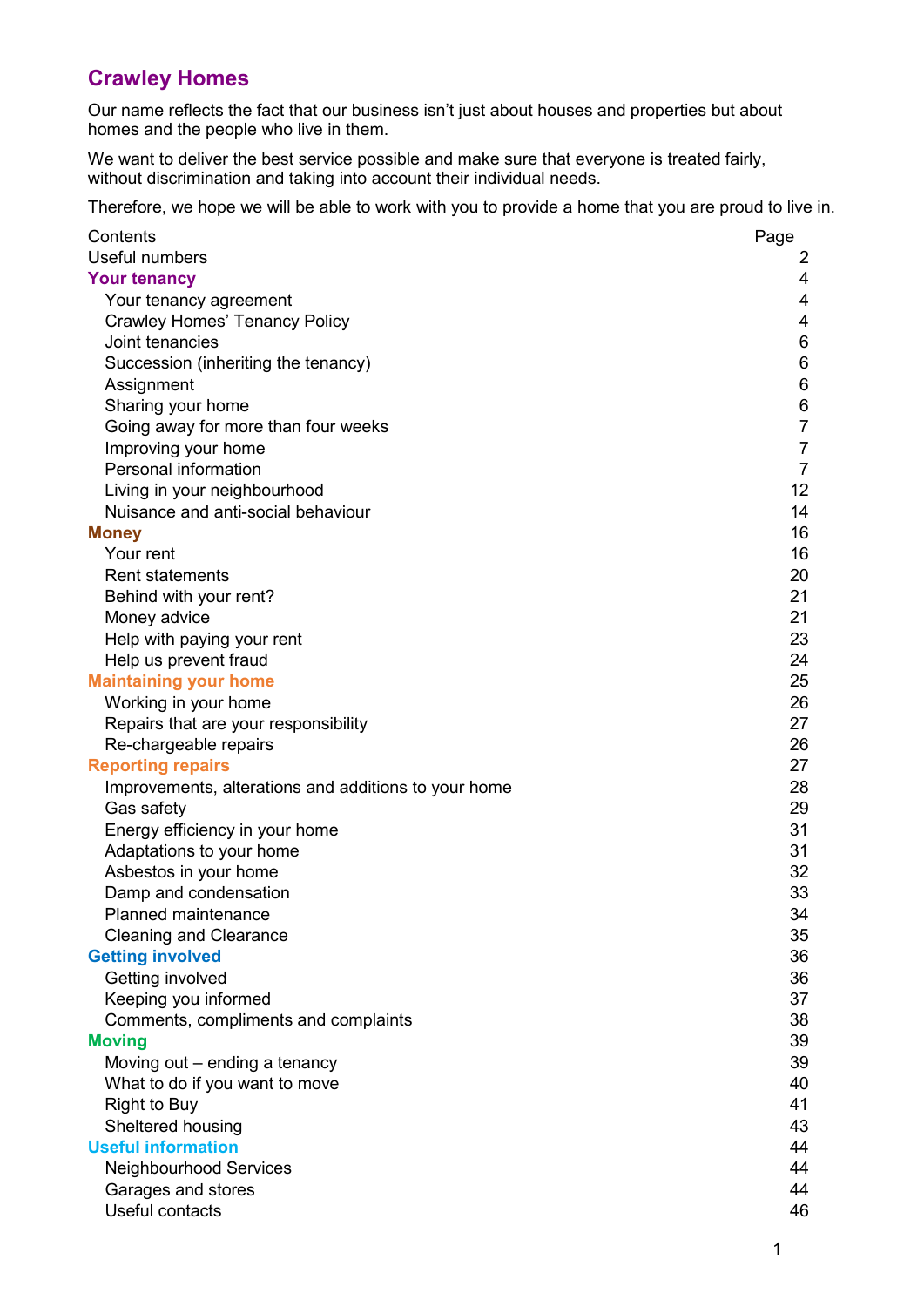## <span id="page-2-0"></span>**Useful numbers**

Some useful telephone numbers for Crawley Homes.

Other useful contact numbers can be found at the back of the Handbook.

## **Repairs**

| <b>Crawley Repairs</b><br>Team including Gas<br>heating and hot<br>water repairs | Office hours 8am to 5pm                                                                                          | 01293 438111<br>Email: housing.repairs@crawley.gov.uk<br>www.crawley.gov.uk/repairs |
|----------------------------------------------------------------------------------|------------------------------------------------------------------------------------------------------------------|-------------------------------------------------------------------------------------|
| <b>Emergency Repairs</b>                                                         | Repair emergencies including gas<br>heating outside of office hours<br>including weekends and public<br>holidays | 01293 438111                                                                        |

## **If you live in Apex Apartments**

Contact Pinnacle Property Management for maintenance of communal /shared areas outside of your flat on 0203 960 1633.

For repairs inside your flat call 01293 438111.

## **If you live in Forge Wood**

For grounds maintenance issues, including road maintenance, grass cutting, street lighting and fly tipping contact Preim. Email: helpdesk@preim.co.uk or call 01778 382210.

## **Housing Officers**

For tenancy management and rent queries

www.crawley.gov.uk/tenants

| Neighbourhood               | <b>Housing Officer</b> | <b>Telephone</b> | email                            |  |  |
|-----------------------------|------------------------|------------------|----------------------------------|--|--|
| Bewbush - streets A to G    | <b>Vince Leader</b>    | 01293 438602     | vince.leader@crawley.gov.uk      |  |  |
| (Not Court or Walk names)   |                        | 07391 411912     |                                  |  |  |
| Bewbush - streets H to S    | Marie Attwater         | 01293 438099     |                                  |  |  |
| (Not Court or Walk names)   |                        | 07584 615165     | marie.attwater@crawley.gov.uk    |  |  |
| Bewbush - streets T to Z    | <b>Heather Durnin</b>  | 01293 438170     | heather.durnin@crawley.gov.uk    |  |  |
| (Not Court or Walk names)   |                        | 07881 319758     |                                  |  |  |
| Broadfield - streets A to E | <b>Heather Durnin</b>  | 01293 438170     | heather.durnin@crawley.gov.uk    |  |  |
| (Not Court or Walk names)   |                        | 07881 319758     |                                  |  |  |
| Broadfield - streets F to L | Shamin Khan            | 01293 438242     | shamin.khan@crawley.gov.uk       |  |  |
| (Not Court or Walk names)   |                        | 07584 615169     |                                  |  |  |
| Broadfield - streets M to Z | <b>Olivia Davies</b>   | 01293 438408     | olivia.davies@crawley.gov.uk     |  |  |
| (Not Court or Walk names)   |                        | 07805 813073     |                                  |  |  |
|                             | Tegen Jones /          | 01293 438238     | tegen.jones@crawley.gov.uk       |  |  |
| Forge Wood                  | <b>Natalie Thomas</b>  | 07880 080661     | natalie.thomas@crawley.gov.uk    |  |  |
|                             |                        | 07584 615164     |                                  |  |  |
| <b>Furnace Green</b>        | Sonia Jayatilaka       | 01293 438075     | sonia.jayatilaka@crawley.gov.uk  |  |  |
|                             |                        | 07553 535559     |                                  |  |  |
| Gossops Green               | Toni Sagnia            | 01293 438381     | antoinette.sagnia@crawley.gov.uk |  |  |
|                             |                        | 07584 615166     |                                  |  |  |
|                             |                        |                  |                                  |  |  |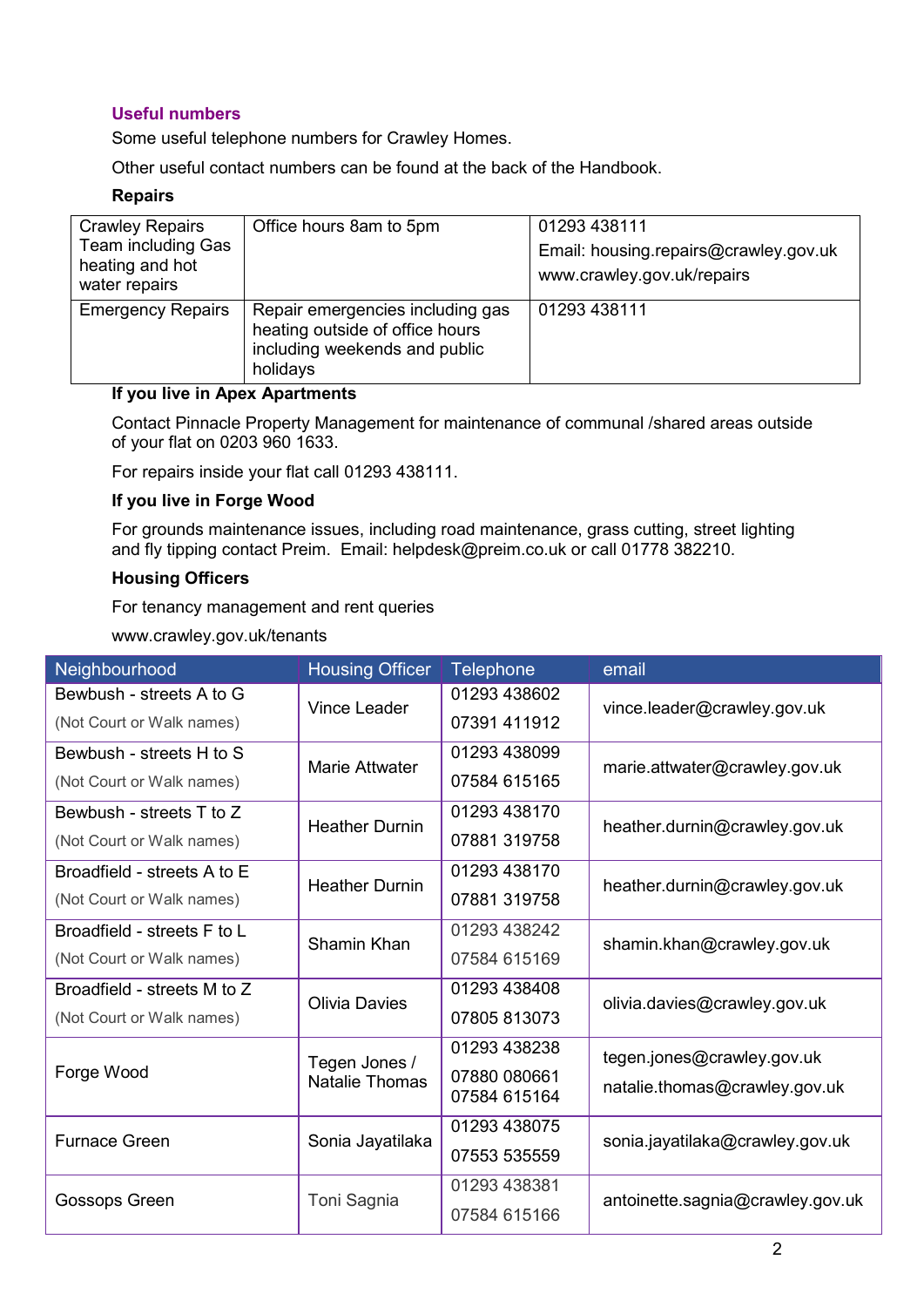|                                 |                                        | 01293 438052                 |                                 |  |
|---------------------------------|----------------------------------------|------------------------------|---------------------------------|--|
| Ifield - streets A to P         | Jaz Gill                               | 07881 282599                 | jaz.gill@crawley.gov.uk         |  |
|                                 |                                        | 01293 438238                 | tegen.jones@crawley.gov.uk      |  |
| Ifield - streets S to Z         | Tegen Jones /<br><b>Natalie Thomas</b> | 07880 080661<br>07584 615164 | natalie.thomas@crawley.gov.uk   |  |
|                                 |                                        | 01293 438104                 |                                 |  |
| <b>Ifield West</b>              | Sonia Przybylska<br>Ross Arshad        | 07876 137409                 | sonia.przybylska@crawley.gov.uk |  |
| Langley Green - streets A-R     |                                        | 01293 438228                 | ross.arshad@crawley.gov.uk      |  |
|                                 |                                        | 07814 684198                 |                                 |  |
| Langley Green - streets S to Z  | <b>Sarah Matthews</b>                  | 01293 438217                 | sarah.matthews@crawley.gov.uk   |  |
|                                 |                                        | 07584 615173                 |                                 |  |
| Maidenbower                     | <b>Sarah Matthews</b>                  | 01293 438217                 | sarah.matthews@crawley.gov.uk   |  |
|                                 |                                        | 07584 615173                 |                                 |  |
| Northgate - excluding John      | <b>Justine Thomas</b>                  | 01293 438114                 | justine.thomas@crawley.gov.uk   |  |
| <b>Brackpool Close</b>          |                                        | 07972 192245                 |                                 |  |
| Northgate - John Brackpool      | Sonia Przybylska                       | 01293 438104                 | sonia.przybylska@crawley.gov.uk |  |
| Close only                      |                                        | 07876 137409                 |                                 |  |
|                                 |                                        | 01293 438376                 |                                 |  |
| Pound Hill                      | <b>Turid Vorland</b><br>Jackie Baker   | 07730 703537                 | turid.vorland@crawley.gov.uk    |  |
| Southgate - streets A to P      |                                        | 01293 438072                 | jackie.baker@crawley.gov.uk     |  |
|                                 |                                        | 07881 264906                 |                                 |  |
| Southgate - streets S to Z      | <b>Sarah Matthews</b>                  | 01293 438217                 | sarah.matthews@crawley.gov.uk   |  |
|                                 |                                        | 07584 615173                 |                                 |  |
| Three Bridges - excluding       | Kathy Garson                           | 01293 438770                 | kathy.garson@crawley.gov.uk     |  |
| <b>Bridgefield House</b>        |                                        | 07584 615161                 |                                 |  |
| Three Bridges - Bridgefield     | Sonia Przybylska                       | 01293 438104                 | sonia.przybylska@crawley.gov.uk |  |
| House only                      |                                        | 07876 137409                 |                                 |  |
| Tilgate - streets A to P.       | Nadia Khan                             | 01293 438594                 | nadia.khan@crawley.gov.uk       |  |
|                                 | <b>Tracy Jeal</b>                      | 07786 126782                 |                                 |  |
| Tilgate - streets $Q$ to $Z$    |                                        | 01293 438060                 | tracy.jeal@crawley.gov.uk       |  |
|                                 | <b>Robert Cripps</b>                   | 07581 200633                 | robert.cripps@crawley.gov.uk    |  |
| West Green - streets G to Z     |                                        | 01293 438093                 |                                 |  |
| excluding Apex Apartments       | <b>Tracy Jeal</b>                      | 07881 264879                 | tracy.jeal@crawley.gov.uk       |  |
| West Green - streets A to F and |                                        | 01293 438060                 |                                 |  |
| <b>Apex Apartments</b>          |                                        | 07581 200633                 |                                 |  |
|                                 |                                        |                              |                                 |  |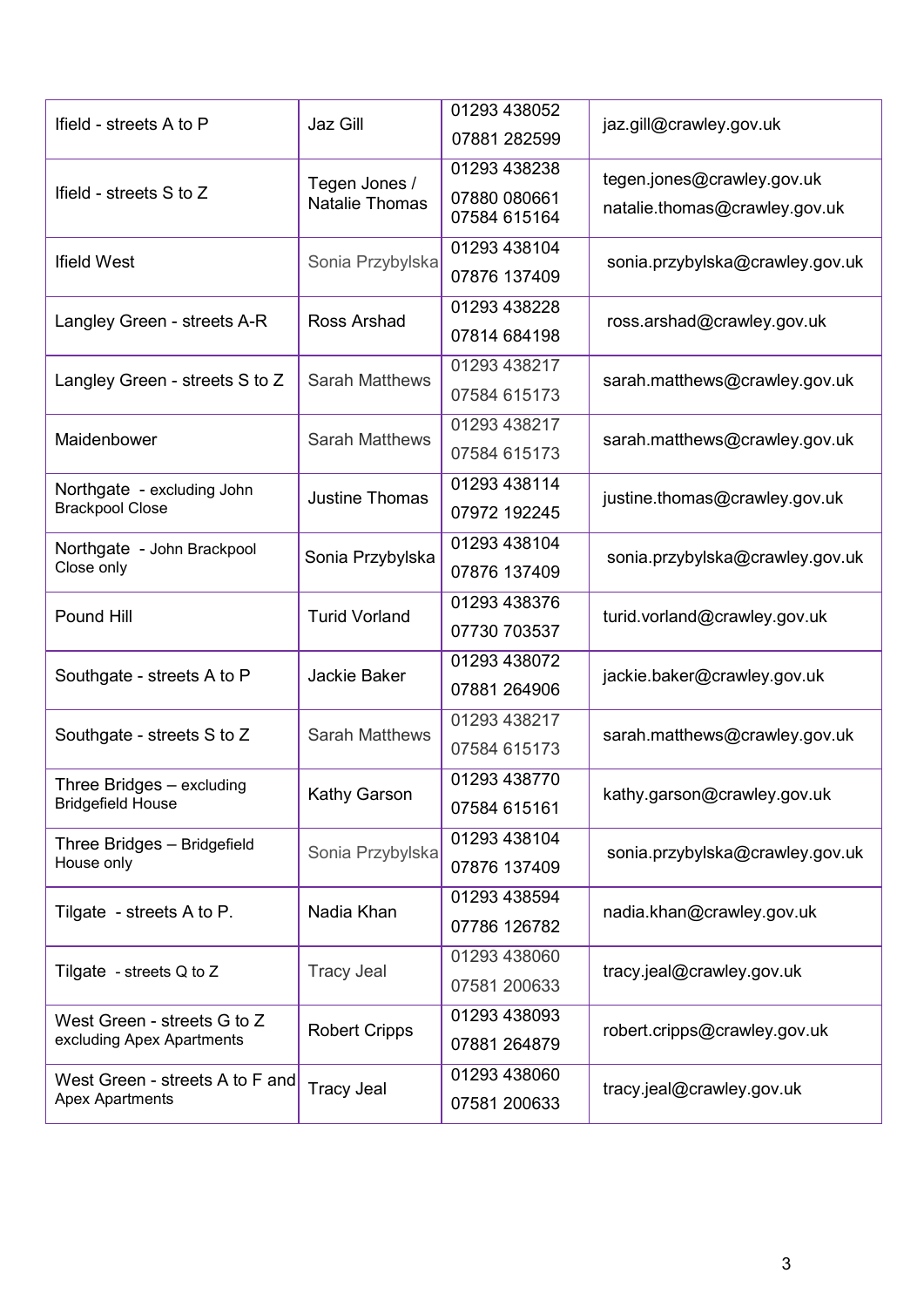## <span id="page-4-0"></span>**Your tenancy**

#### <span id="page-4-1"></span>**Your tenancy agreement**

Your tenancy agreement is the legal contract between Crawley Borough Council, your landlord and you as our tenant. It sets out the rights and responsibilities for all concerned.

If there is anything you do not understand about your tenancy agreement please contact a Housing Officer or seek advice from an independent housing advisor or solicitor.

#### <span id="page-4-2"></span>**Crawley Homes' Tenancy Policy**

Different council tenants have different tenancies and these give different rights and responsibilities.

Our Tenancy Policy sets out the type of tenancies offered to new tenants. This was agreed in February 2013 and makes use of the options introduced by the Localism Act 2011.

All new tenants are given a one year introductory, or trial, tenancy. If this tenancy is a success they are given a five year flexible tenancy.

Tenants who are moving into sheltered housing will still get a secure tenancy after their introductory year.

#### **Introductory tenancies**

This tenancy is for a 12-month trial period to show that new tenants can:

- Keep to the tenancy agreement
- Look after their home
- Pay their rent on time and
- Not be a nuisance to neighbours.

If there are problems we will always investigate first to see if things can be sorted out, but if the problem is serious or the tenant won't co-operate with our efforts to find a solution, we can take legal action to evict them straight away.

If you break any of the terms and conditions of an introductory tenancy agreement we may decide to extend the introductory tenancy trial period, but you should be aware that the council has the right to end your tenancy by serving you a Notice to Terminate. Before this can be done though we have to show that we have tried to contact you in a variety of ways.

If a Notice to Terminate is served the tenant has the right to a review of this decision before the court grants possession of the property back to the council. Any court costs incurred will be claimed back from the tenant.

#### **Fixed term flexible tenancies**

Your flexible tenancy is secure, for the length of the fixed term, and while you occupy the property as your only or principal home.

If you break any of the tenancy conditions during your flexible tenancy we will take action and may apply to the court to evict you. However, we will not attempt to take possession of your home or take any other action without trying to discuss the matter with you first.

**Review** - in the year before the end date of the tenancy there will be a review that looks at your circumstances and how you have conducted your tenancy.

You will need to give us information on your household, health and finances so that we can make the decision whether to grant a new tenancy in accordance with the council's Tenancy Policy.

If we decide not to grant you another tenancy we will give you at least six months' notice in writing. This will give the reasons for the decision and tell you about your right to request a review of the decision.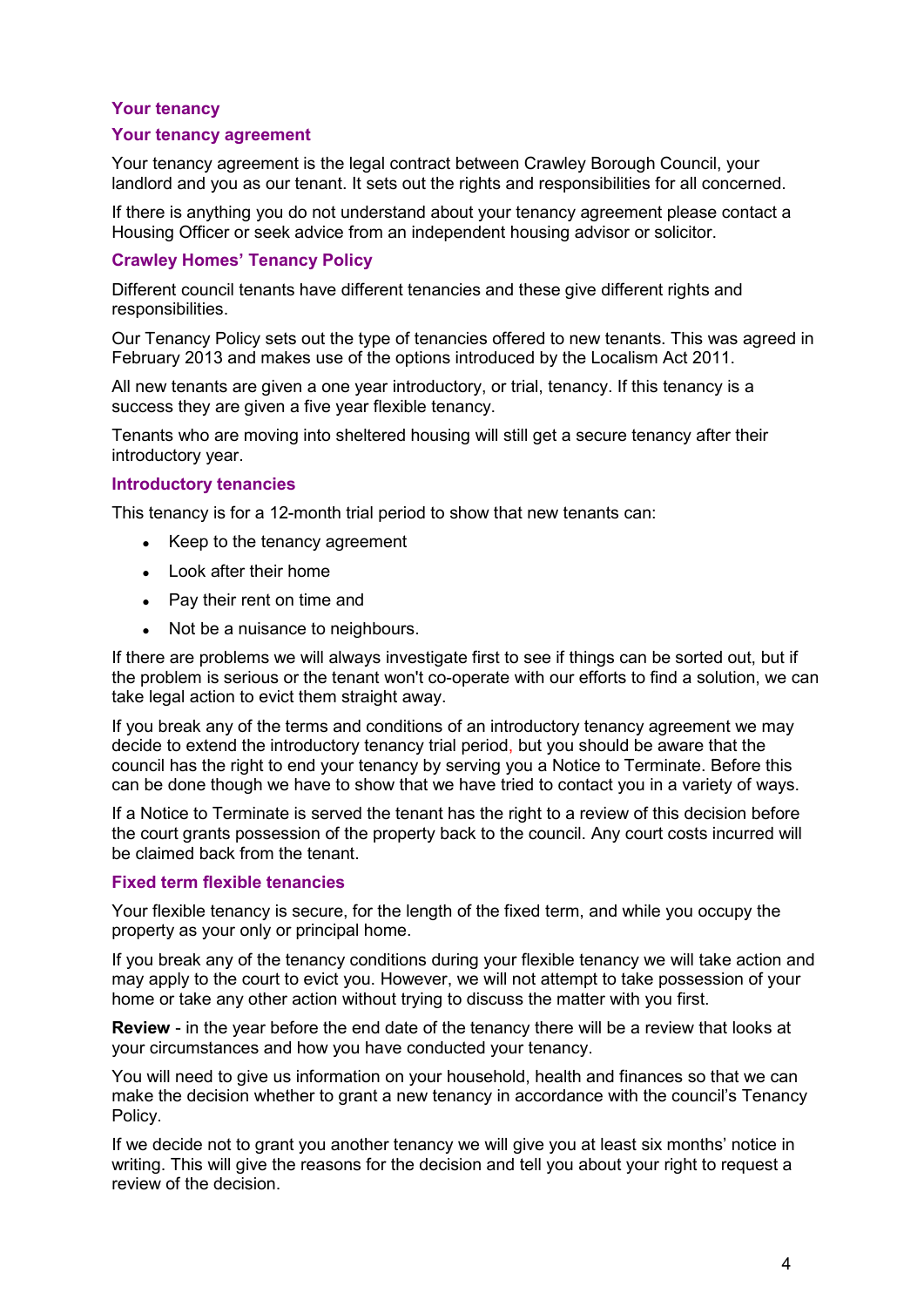There are four possible outcomes from the review:

- At the end of your current tenancy, you are offered a new fixed term flexible tenancy in your current property
- At the end of your current tenancy, you are offered a new fixed term flexible tenancy in another Council property.
- At the end of your current tenancy, the Council makes no offer of a new tenancy to you because you have breached your tenancy agreement, for example, rent arrears or anti-social behaviour.
- At the end of your current tenancy no offer of a new tenancy is made as your income is now sufficient for you to secure your own home. For example, you could buy or part buy a home.

If we decide not to give you another tenancy we can ask the court to make a possession order so that you have to leave the property.

## **Secure tenancies**

Security of tenure means that provided you keep to your tenancy agreement you can live in your home. We can only make you leave after taking the proper legal action and a court has given us a possession order.

## **Tenants' rights**

As a council tenant, the law gives you certain rights and these are listed below.

## **Flexible and secure tenants**

As a flexible or secure tenant you have the right:

- To repair
- To improve your home with prior written permission
- To be consulted
- Of succession (changes in law mean different tenants can have different rights of succession, see the section on succession for more information)
- Of assignment ((some exceptions apply)
- To exchange your home (some exceptions apply)
- To take in lodgers
- To sub-let part of your home
- To buy (some exceptions apply).

## **Introductory tenants**

An introductory tenant has most of the same rights as a secure tenant; however you do not have the right as an introductory tenant to:

- Buy your council home
- Take in lodgers or sublet part of the property
- Exchange your home with another tenant.

## **Demoted tenancy**

If you or your household are responsible for persistent anti-social behaviour we may apply to the county court to have a secure or flexible tenancy reduced to a demoted tenancy.

This means that your tenancy rights would be reduced to those of an introductory tenancy for up to a year.

If it becomes necessary to start possession proceedings (legal proceedings to end your tenancy and take back a property) you are entitled to have the decision to demote your tenancy reviewed by a panel of senior managers from the council.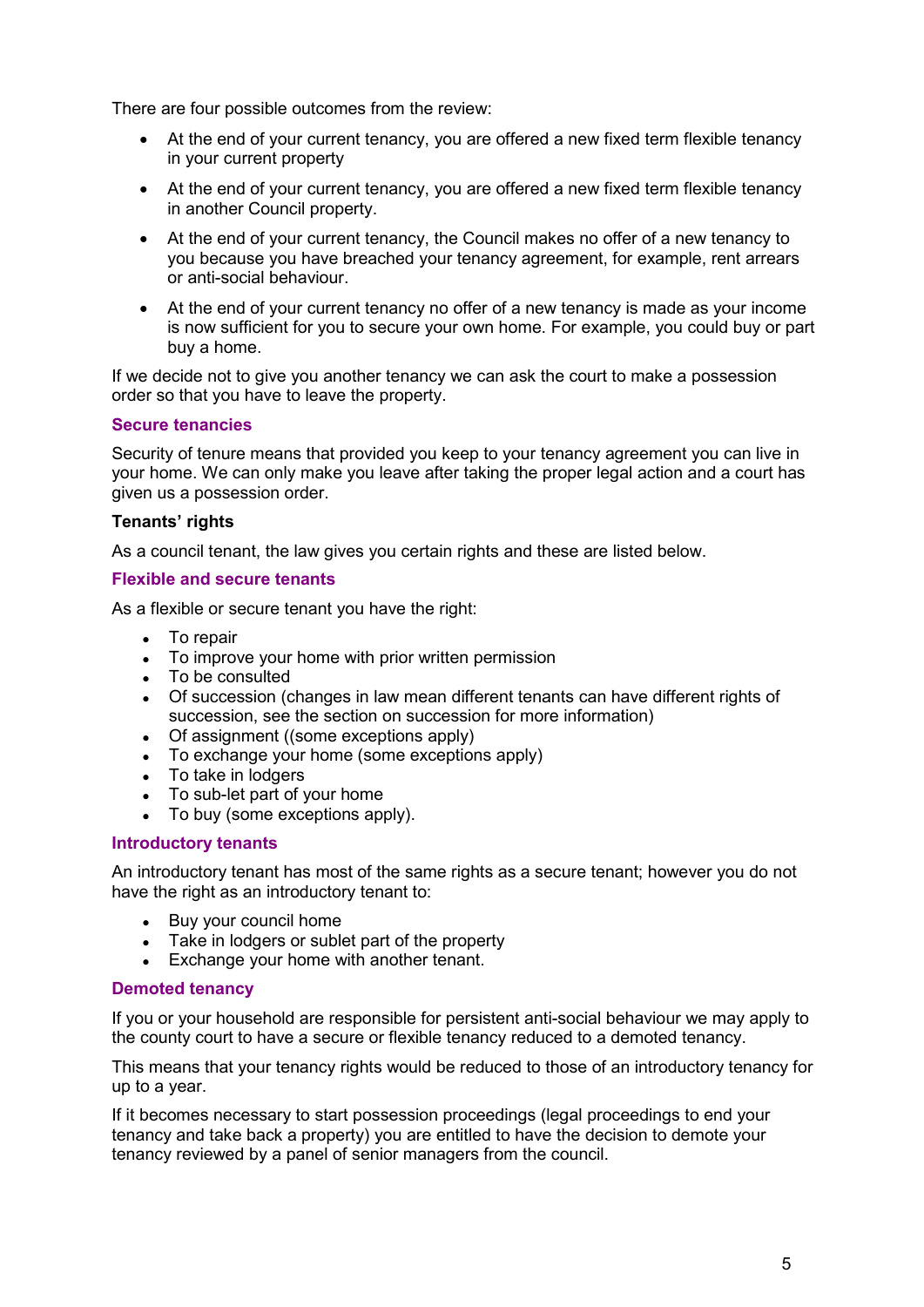#### **Non-secure tenancies**

A few of our tenants may have a non-secure tenancy. These are usually given when we are providing temporary accommodation under the council's statutory homelessness duty. Nonsecure tenancies therefore have very few rights.

#### <span id="page-6-0"></span>**Joint tenancies**

Joint tenancies will be granted to joint housing register applicants when they successfully bid on a property. Under a joint tenancy all the tenants share equal responsibility.

Joint tenancies will not be granted to existing tenants except in exceptional circumstances.

If you are joint tenants either of you can end the tenancy by giving the council Notice to Quit This will end the tenancy for all joint tenants regardless of who has given the notice.

#### <span id="page-6-1"></span>**Succession (inheriting the tenancy)**

When you die, any surviving joint tenants or other family members who live with you may have the right to take over the tenancy. This is called succession. Succession is governed by legislation and who has the right of succession depends on the date your tenancy started.

The following people will be considered for succession:

- Remaining joint tenants
- Your partner (whether or not married to the tenant or civil partner, and including a same sex partner) provided that the property was their only or main home at the time of your death and they have been living with you for the 12 months before your death
- Other family members (who may be required to move to other accommodation). For tenancies starting after the 1 April 2012 statutory succession will be to the spouse, civil partner or co-habiting partner only.

If you inherited (succeeded to) your tenancy, then it cannot be passed on again.

There will still be options for family members who have no right of succession. These include an offer of suitable accommodation if they are likely to become homeless and the council would owe them full homeless duty.

Another option that could be considered is a two year non-renewable fixed term tenancy in an appropriate property to give some short-term stability following bereavement.

## <span id="page-6-2"></span>**Assignment**

This is where you pass on your tenancy to another person. There are only two cases where you can pass on your tenancy:

- If you want to assign the tenancy to a person who would legally be entitled to succeed if you die.
- If you are exchanging your home under your right to exchange.

If you are thinking of passing your tenancy to another person, you will need to notify us and talk to a Housing Officer about it.

#### <span id="page-6-3"></span>**Sharing your home**

#### **Lodgers**

A lodger is someone living in your home that does not have exclusive use of any part of your house except for a bedroom, and you may provide extra services for them such as meals and cleaning.

You can take in a lodger provided it does not cause over-crowding in your home, the maximum number of people that can live in your home is shown on your tenancy agreement. or you can find out from a Housing Officer.

Please contact a Housing Officer before taking in a lodger as this may affect any benefits you may be claiming.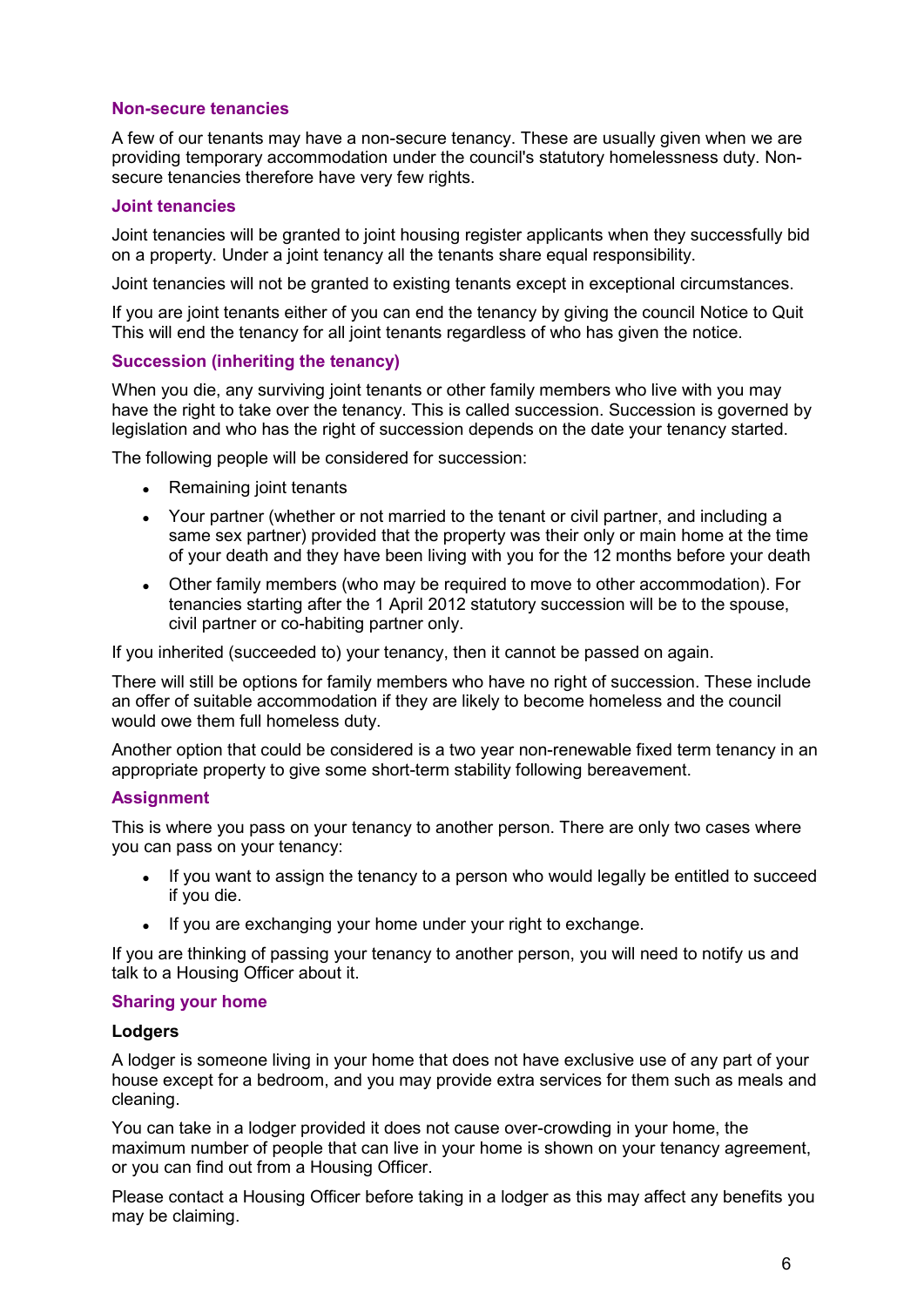## **Subletting part of your home**

This is where you rent part of your home to another person (sub-tenant). They will probably pay you rent to have exclusive use of part of your home and to live independently from you and your family.

You should not sub-let any part of your home without getting written permission from us first. We cannot refuse to give this permission unless you are a non-secure or introductory tenant or we have good reason to.

Please note that it is against the conditions of your tenancy agreement to rent out the whole of your home and not live there yourself. If you do this, we will serve a Notice to Quit to end your tenancy.

## **Things to be aware of**

If you have a lodger or sub-tenant in your home:

- You have a legal responsibility to check their immigration status and right to rent before the start of the tenancy [\(www.gov.uk/check-tenant-right-to-rent-documents\)](http://www.gov.uk/check-tenant-right-to-rent-documents)
- It may affect the amount of any means tested benefit you are getting
- You are responsible for their behaviour and conduct whilst they are living in your home
- You will be responsible for making sure they move out if you end the tenancy with us or if you want to end the arrangement with them.

#### <span id="page-7-0"></span>**Going away for more than four weeks**

If you have to leave your home for more than four weeks, for example for a long holiday or hospital stay, please let us know. It would also help if you could tell us what your contact details will be, the contact details of someone who will have a key to your home, and the dates you will be away.

This will help us if there is an emergency where we need to gain access such as burst pipes.

If you are going abroad for more than four weeks and you receive Housing Benefit, you will need to tell them as this could affect your claim and your benefit could be stopped.

## <span id="page-7-1"></span>**Improving your home**

You have the right to make improvements, alterations or additions to your home, provided you get our written permission first. We will usually give permission unless we have very good reason not to. However, when we give you permission to carry out any changes to your home we may set certain conditions for you to keep to, such as the standard of work, obtaining planning consent, providing minor works certificates, FENSA certificates etc.

Contact your area surveyor to request permission.

#### <span id="page-7-2"></span>**Personal information**

Crawley Borough Council's Data Protection Policy explains how it complies with the Data Protection Act 2018 (the Act) and the General Data Protection Regulation (GDPR)

GDPR is a regulation in EU law on data protection and privacy for all individuals within the European Union. It aims to give you control over your personal data that the government and other organisations store about you.

The Rights that individuals have about how your personal data is handled and stored has been changed and enhanced. Our Privacy Notice gives more information on this.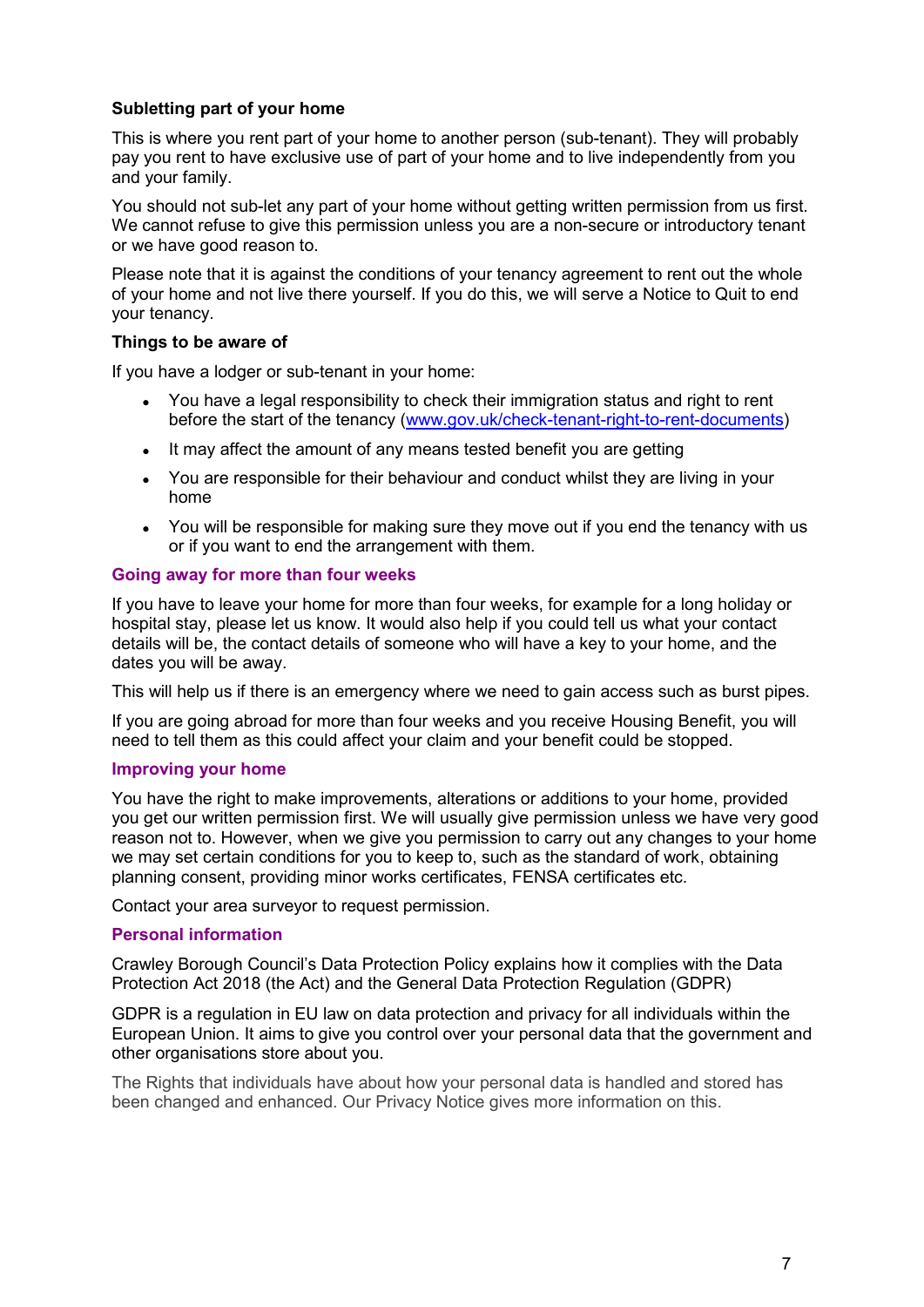## **Privacy Notice for Crawley Homes – July 2020**

This Privacy Notice applies to Crawley Homes, which is the Council's landlord service. It applies for all tenants, leaseholders, and shared owners of the Council. It covers anyone who is housed in the Council's temporary accommodation (hostels), which are managed by Crawley Homes. It also covers anyone who rents a garage from the Council.

This Notice explains how personal information is going to be used, what it is used for, who it might be shared with and why and for how long it is to be kept.

#### **What information is collected?**

The information we collect and may hold about you depends on our relationship with you through your Tenancy agreement, Lease or licence and may include:

- Personal information including name (and proof of your identity / photo ID), age, date of birth, sex, gender identity, relationship status, household relationships religion, ethnicity, nationality, national insurance number, income and benefits details, employment details and status, contact details (phone, email, correspondence address), banking information (if you pay your rent by direct debit or card though we do not retain card detail information) and details of unspent criminal convictions.
- Details of any change of circumstances.
- Information you provide relating to your housing eligibility, including income assessments and any interest or equity in other property.
- Information relating to your home including photographic evidence of repair and maintenance issues or tenancy breaches.
- Basic details of all members of your household (name and date of birth).
- Details of your next of kin and anyone authorised to act on your behalf if applicable
- Information relating to any pregnancy, disability, vulnerability, medical issues, support needs or caring responsibilities if applicable.
- Records of any of our contacts with you, your contact with us and any contact from third parties representing you or about you.
- Any feedback you provide on our services.
- Other personal information that will vary on a case by case basis to help us manage your tenancy or lease, resolve breach of tenancy, alleged anti-social behaviour or fraud this may include details of any behaviour carried out by yourself or members of your household.
- CCTV images of you if you visit or live in a Hostel.
- In some circumstances we use and retain images and / or sound recordings captured on CCTV, camera or recording devices to help in the detection and prevention of crime, anti-social behaviour and/or tenancy breaches.
- From time to time we may also take photographs at our events, at our properties or in our neighbourhoods to use for general marketing and publicity (we will not publish these without your consent).
- Information about you and your tenancy for Core (COntinuous REcording of Lettings and Sales in Social Housing in England) for research and statistical purposes only.

Generally the information we hold will have been provided by you (on application or enquiry forms when we communicate with you) but we may also hold information provided by third parties where this is relevant to your housing circumstances e.g. from social workers, health professionals or the police.

We will only ask for personal information that is appropriate to enable us to deliver our services. If you do not provide the information we need then we may not be able to provide all our services to you, and ultimately you may not be able to hold a tenancy or lease with us.

\*\*When you provide information about household members we assume that you do so with their full knowledge and consent and we may then store and use this information in the same way as we use your data.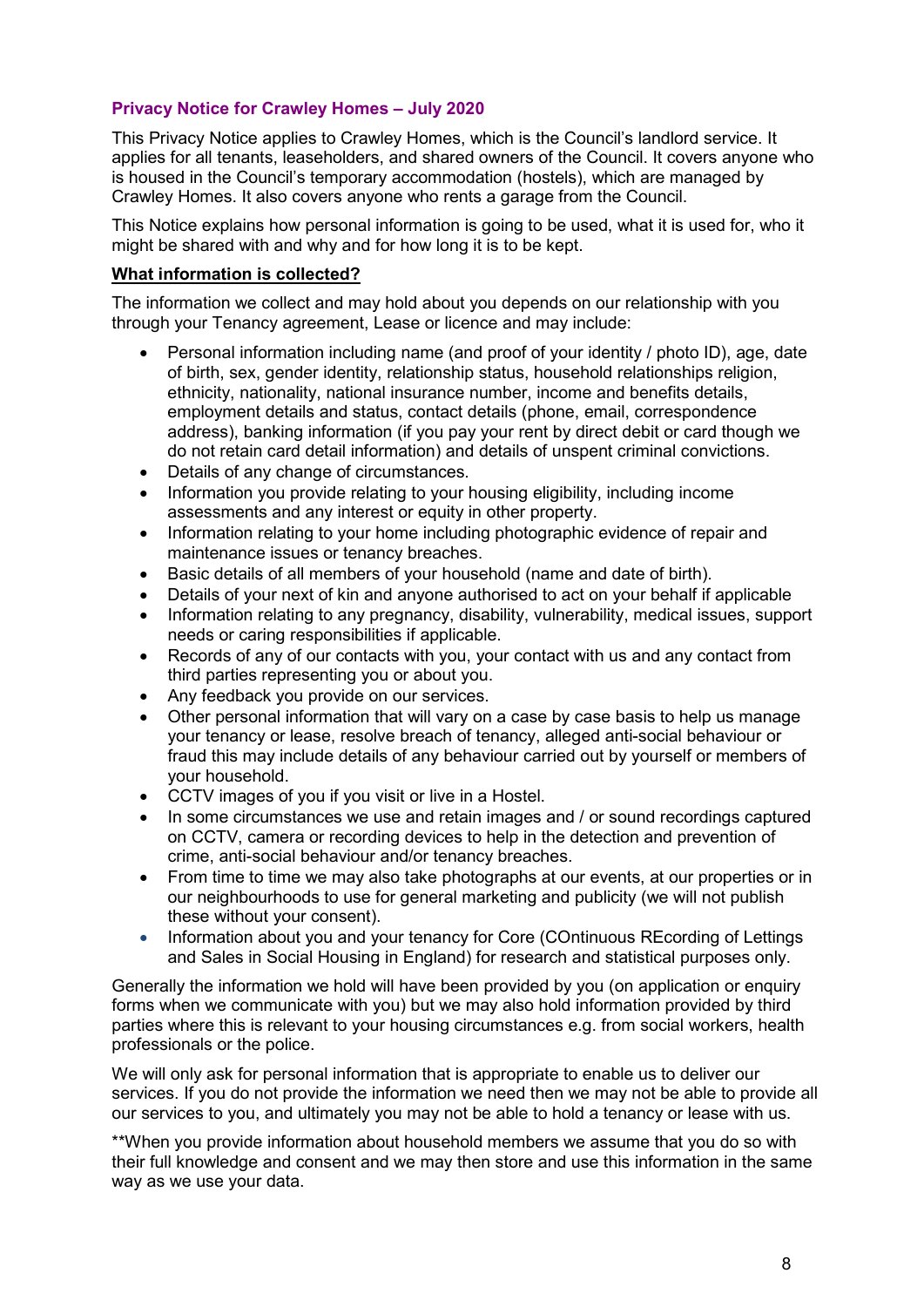## **Why do we collect your personal information?**

We collect, process and store personal information about you and other household members in order to manage, operate and deliver services to you. This includes:

- Managing your account charges and payments including any arrears
- Managing the repairs, maintenance and any adaptations to your property
- Ensuring your contractual obligations are complied with
- Complying with relevant legislation and regulation
- Deliver services and support to you
- Train and manage the employment of our workers who deliver those services;
- Help investigate any worries or complaints you have about your services;
- Keep track of spending on services;
- Check the quality of services.

## **Data Controller**

Crawley Borough Council is registered as a Data Controller with The Information Commissioner's Office (Registration Number Z5327706)

The Council (CBC) complies with The Data Protection Act 2018 and the GDPR.

We ensure that your personal data is processed fairly, kept safe and secure and retained for no longer than is necessary.

The Data Protection Officer for CBC is Head of Legal and Democratic Services.

If you have any concerns or questions about how we look after your personal information please contact the Data Protection Officer at DPO@crawley.gov.uk

## **The Legal Basis for Processing Personal Data**

- Consent of the data subject
- Processing is necessary for the performance of a contract with the data subject or to take steps to enter into a contract.
- Processing is necessary for compliance with a legal obligation.
- Processing is necessary to protect the vital interests of a data subject or another person.
- Processing is necessary for the performance of a task carried out in the public interest or in the exercise of official authority vested in the controller.

## **The Legal Basis for Processing Special Category Data**

- Processing is necessary for the purpose of carrying out obligations and exercising specific rights of the Controller.
- Processing is necessary to protect the vital interests of the data subject.
- Processing is necessary for reasons of substantial public interest.

## **Who we share Data with**

Normally, only Crawley Homes staff will be able to see and process your personal information. However, there may be times when we will share relevant information with third parties for the purposes outlined above. When sharing personal information, we will comply with all aspects of the Data Protection Act.

Sensitive information about health, sexual life, race, religion and criminal activity for example is subject to particularly stringent security and confidentiality measures.

Where necessary or required, we may share your personal information as follows:

- Internal departments
- Our repairs contractors
- Other third-party service providers for example Mole Valley Life (if you have a 'Life Line' or live in sheltered housing) and FCS Laser Mail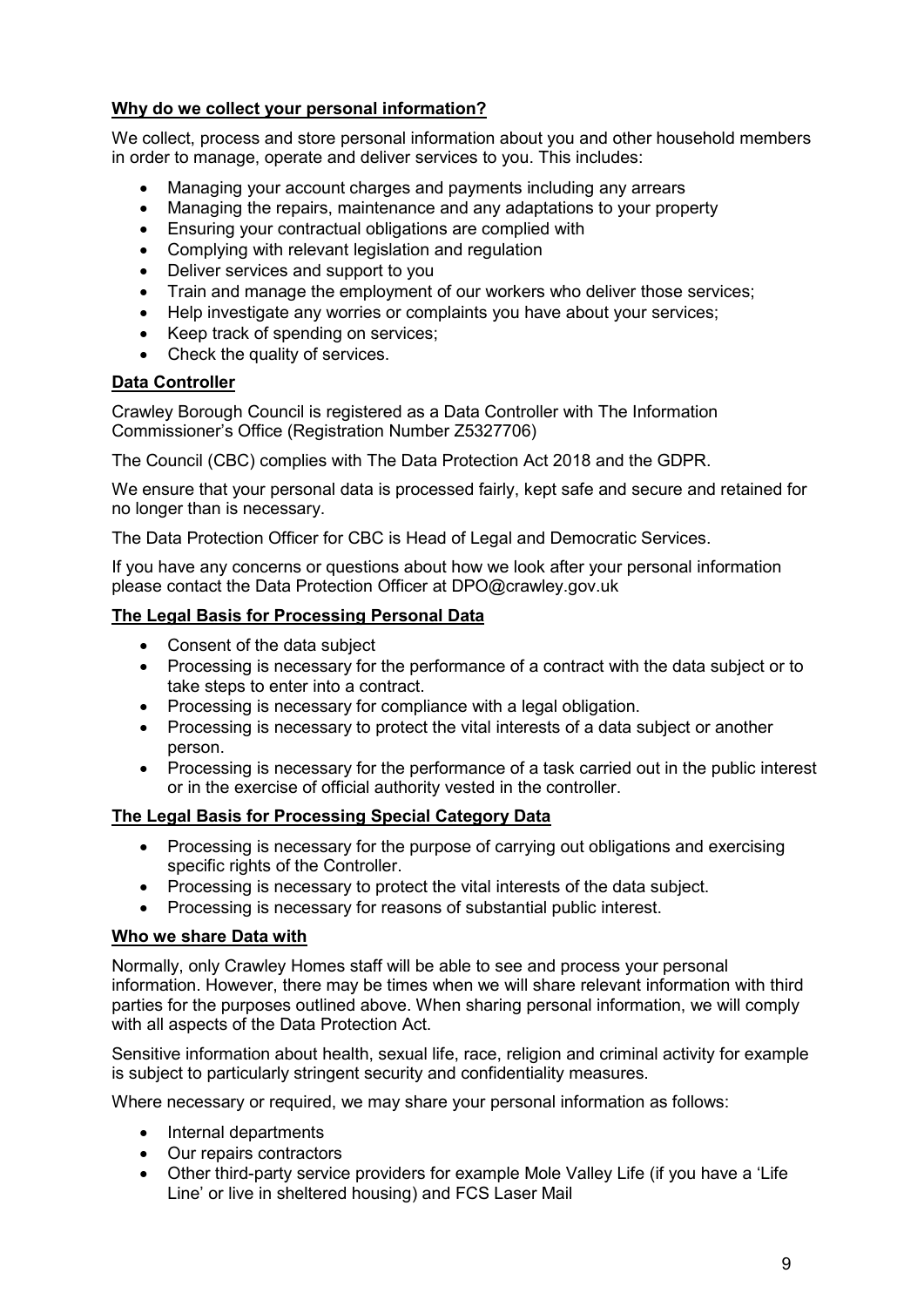- Other statutory organisations with whom we have a duty to co-operate including: social services and health services as necessary for exercising statutory functions (for example safeguarding).
- Other local authorities and government departments, as necessary for administering justice, or for exercising statutory, governmental, or other public functions.
- The police and other relevant authorities (e.g. Probation) in relation to the prevention and detection of crime and fraud.
- Registered Social Landlords Housing (for example in relation to mutual exchange applications)
- Benefits Agency.
- Utility companies and other organisations to confirm occupancy
- Third party creditors (in relation to provision of debt advice)
- HM Court Services.
- CORE data collected will be shared with Ministry of Housing Communities and Local Government (MHCLG), the MHCLG privacy notice can be found at on [our website.](https://crawley.gov.uk/sites/default/files/documents/PUB351154.pdf)

This list is not exhaustive as there are other circumstances where we may also be required to share information, for example:

- To meet our legal obligations
- In connection with legal proceedings (or where we are instructed to do so by a Court
- order)
- To protect the vital interests of an individual (in a life or death situation)

We will not share data with third-parties for marketing purposes.

#### **Retention Periods**

Please refer to Crawley Homes' Retention Schedule at the end of this notice..

#### **Rights**

You have the right to:

- 1. Be informed of data processing (which is covered by this Privacy Notice).
- 2. Access information (also known as a Subject Access Request).
- 3. Have inaccuracies corrected.
- 4. Have information erased.
- 5. Restrict processing.
- 6. Data portability.
- 7. Intervention in respect of automated decision making.
- 8. Withdraw Consent (see below).
- 9. Complain to the Information Commissioner's Office (See below).

To exercise any of these rights please contact The Data Protection Officer.

#### **Withdrawal of Consent**

The lawful basis upon which CBC process personal data is set out in this Notice However, where personal data is solely processed on the basis of consent, you will have the right to withdraw that consent.

#### **Where can I get advice?**

If you have any worries or questions about how your personal information is handled please contact our Data Protection Officer at DPO@crawley.gov.uk

For independent advice about data protection, privacy and data rights, you can contact the Information Commissioner's Office (ICO) at: Information Commissioner's Office, Wycliffe House, Water Lane, Wilmslow, Cheshire DK9 5AF

Tel: 0303 123 1113 (local rate) or 01625 545 745 if you prefer to use a national rate number. Alternatively, visit ico.org.uk or email [casework@ico.org.uk](mailto:casework@ico.org.uk)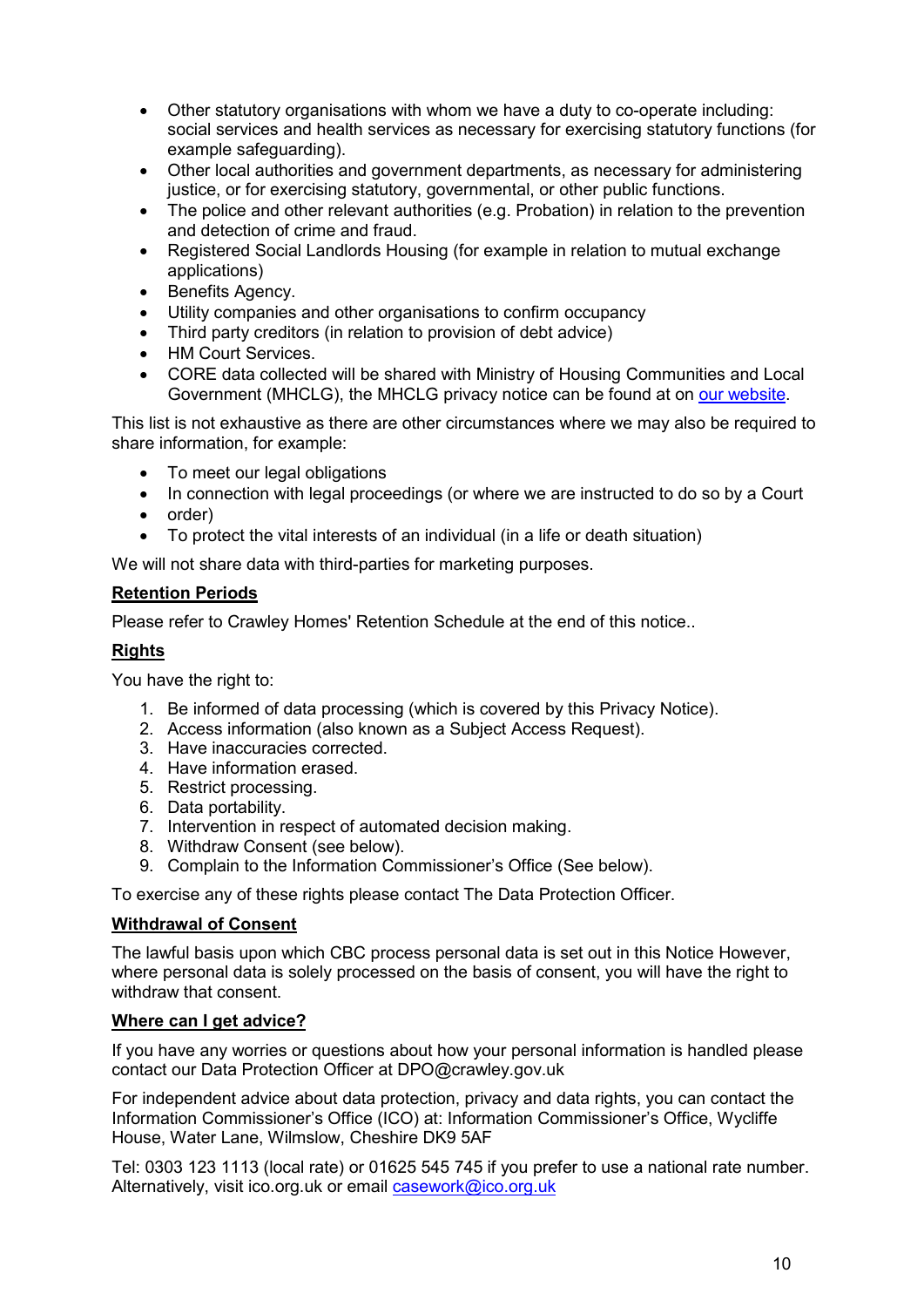# **Retention Schedule – Crawley Homes**

This schedule refers to Housing Provision, the management of social housing by the local authority

| Why we process<br>information                                                                                                                                                                                     | How long we keep records for                                                                                                                                  | Examples of the records we keep.                                                                                                                                                                                                                                                                                                                                                                                                                                                                                               |
|-------------------------------------------------------------------------------------------------------------------------------------------------------------------------------------------------------------------|---------------------------------------------------------------------------------------------------------------------------------------------------------------|--------------------------------------------------------------------------------------------------------------------------------------------------------------------------------------------------------------------------------------------------------------------------------------------------------------------------------------------------------------------------------------------------------------------------------------------------------------------------------------------------------------------------------|
| Management of<br>tenancies: processing<br>information for the<br>awarding of tenancies in<br>social housing,<br>management of<br>tenancies, provision of<br>support and legal<br>obligations e.g.<br>safeguarding | Retain from end of tenancy for six<br>years                                                                                                                   | Correspondence regarding the tenancy<br>$\bullet$<br>Tenancy files, case notes and records<br>$\bullet$<br>Council housing application forms<br>$\bullet$<br>and supporting material<br>Application for transfer of tenancy<br>and supporting papers<br>Application for emergency housing<br>or referral from another agency<br>All records relating to support given to<br>housing tenants<br>Tenancy renewal application forms and<br>supporting material including income<br>assessments<br>Signed tenancy agreements.<br>٠ |
| Management of rent<br>accounts                                                                                                                                                                                    | Retain from end of tenancy for six<br>years.<br>Where a tenancy ends with rent<br>arrears we will retain records for<br>six years after the debt is cleared.  | Documentation relating to the<br>$\bullet$<br>notification and enforcement of<br>breaches of council tenancy<br>agreements<br>Correspondence concerning rent<br>payments<br>Requests for payment<br>$\bullet$<br><b>Bank details</b><br>$\bullet$<br>Financial information, employment<br>information, benefits information and<br>debt information.                                                                                                                                                                           |
| Housing repairs                                                                                                                                                                                                   | Retain from end of tenancy for six<br>years                                                                                                                   | <b>Contact information</b><br>$\bullet$                                                                                                                                                                                                                                                                                                                                                                                                                                                                                        |
| Garage lettings                                                                                                                                                                                                   | Retain from end of tenancy for six<br>years                                                                                                                   | All records relating to the management<br>$\bullet$<br>of garage lettings                                                                                                                                                                                                                                                                                                                                                                                                                                                      |
| Feedback surveys                                                                                                                                                                                                  | For one off surveys personal data<br>is deleted after the final report is<br>written.<br>For continuing surveys personal<br>data is deleted after three years | Periodic feedback surveys<br>$\bullet$<br>Satisfaction surveys e.g. after repairs<br>work.                                                                                                                                                                                                                                                                                                                                                                                                                                     |
| Leasehold services                                                                                                                                                                                                | Retain from end of contractual<br>relationship i.e. the onward sale<br>of the property for six years                                                          | Leaseholder contact information<br>$\bullet$                                                                                                                                                                                                                                                                                                                                                                                                                                                                                   |
| <b>Right to Buy</b>                                                                                                                                                                                               | All records relating to the<br>management of Right to Buy<br>schemes will be retained from<br>date property purchased for 12<br>years and 12 months.          | Sale documents<br>Agreement concerning sale                                                                                                                                                                                                                                                                                                                                                                                                                                                                                    |
|                                                                                                                                                                                                                   | The casefile relating to the Right<br>to Buy retained from close of case<br>for six years.                                                                    |                                                                                                                                                                                                                                                                                                                                                                                                                                                                                                                                |

This notice may be amended from time to time and the latest version is available on request.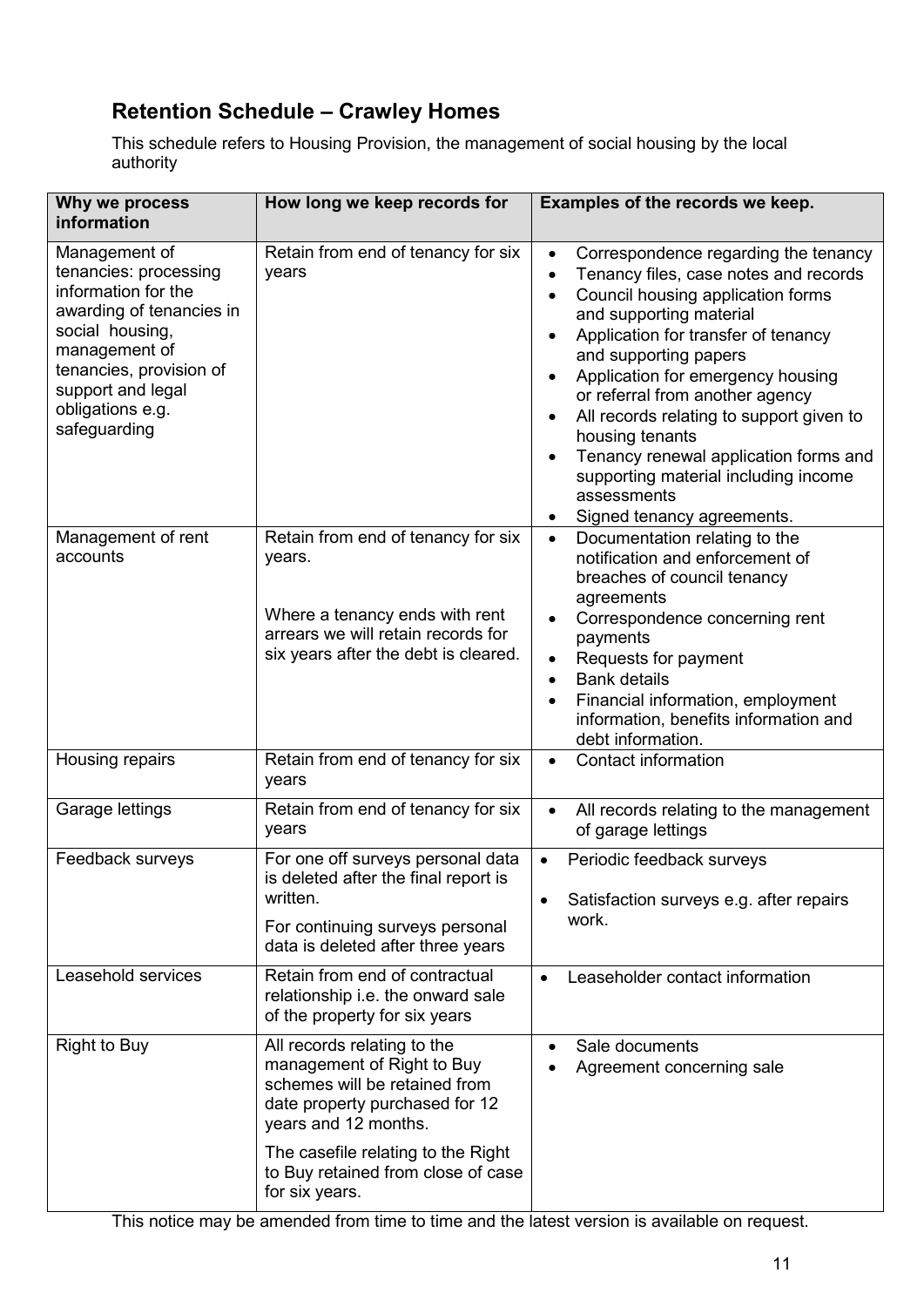## <span id="page-12-0"></span>**Living in your neighbourhood**

## **Being a good neighbour**

We all want to live in a place that is safe, clean and free from nuisance, by being a good neighbour and having consideration for others, you can help to achieve this.

#### **Parking**

Please park your vehicle in an area set aside for parking. Grass may look suitable for parking on, but the weight of a car can cause damage, such as causing drains underneath to crack, which can cost a lot to repair. When the ground is wet, parking on the grass can cause damage to the ground and grass itself, making the maintenance of that area much more difficult.

Poor parking in the street can affect the traffic flow, not just cars but the emergency services as well. What if that ambulance, police car or fire engine could not get through? It also causes a problem for our rubbish collection teams.

Some of our newer homes have allocated parking and this is shown on the plan with the tenancy agreement. Please respect this and make sure any visitors use the visitor parking areas.

In some areas where parking is limited we will use a Private Parking company to help us manage parking.

#### **Abandoned cars**

If you think a car has been abandoned this can be reported online at [www.operationcrackdown.org](http://www.operationcrackdown.org/)

#### **Rubbish**

Crawley Borough Council has a weekly rubbish collection service and fortnightly REDTop recycling collection.

This is an 'edge of property' service which means your rubbish and recycling will only be collected from just inside the boundary of your property. Please take care to put your rubbish out on the right day and securely tie your rubbish bags before putting them in your bin.

If you live in a flat with a shared, communal, bin area all rubbish must be securely tied in blacks sacks ready for collection. These bin areas are for the normal domestic rubbish only please do not put bulky household waste or garden waste in them.

The council's Waste and Recycling Team provide a special collections service for your unwanted furniture and other bulky items. Please call them rather than dump these items in your neighbourhood. There may be a charge for this service.

During the summer months the council operates a GREENbin service for green garden waste. There is a charge for this. Find out more by calling 01293 438772.

#### **Pets**

If you have a pet, you must be able to look after it and prevent it from causing a nuisance to other tenants. You must also get written permission from us for any pets you have in your home.

Some types of home are not suitable for animals. If you live in sheltered housing, a multistorey block of flats or in flats that share a common entrance, you may not be able to keep certain types of pet.

The council may refuse permission if it believes that it would not be reasonable or fair to keep an animal in your home.

You must not allow your pet(s) to frighten, annoy or cause a nuisance to neighbours or others living near to your home. Dogs must be accompanied by a tenant or a responsible adult member of the household and kept on a lead in communal areas.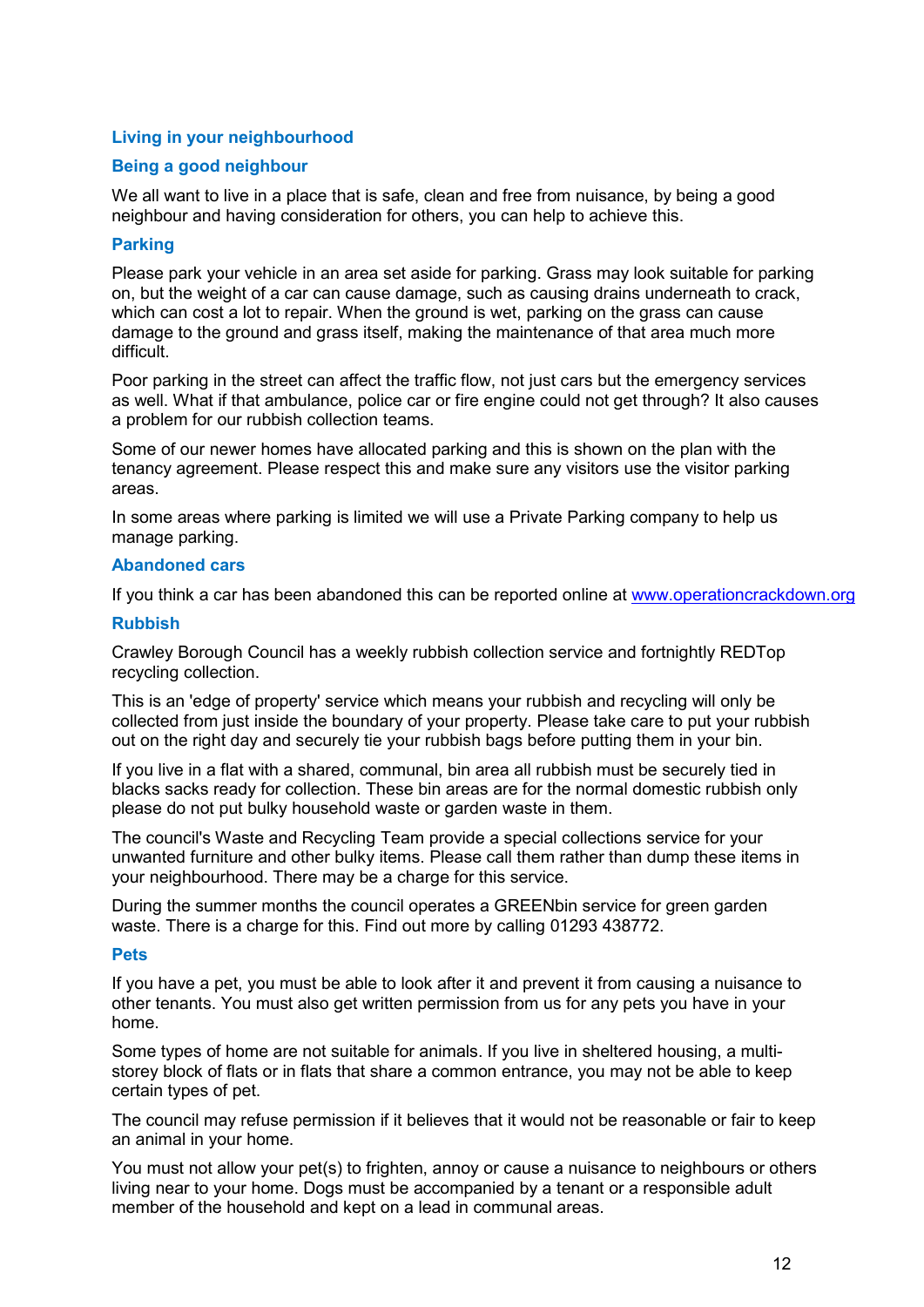Examples of nuisance include: allowing your pet to foul in inappropriate places, letting your dog run loose (straying), barking, offensive smells and creating any kind of health hazard. If these happen permission may be withdrawn for you to keep the pet/s and you will be asked to remove them from the home.

You, or anyone else living with you, must make sure that no pet kept at your home prevents anyone working for the council gaining access to your home.

If you own a dog you must comply with any laws about keeping them, for example:

- The Control of Dogs Order 1992
- The 1991 Dangerous Dogs Act (as amended 1997).

In cases of cruelty to animals, permission to keep any animal will be withdrawn and cases may be reported to the RSPCA or the police.

Keeping dogs in your property is the responsibility of the owner and not the council. Fences are erected as boundary markers, not to keep in pets. If the fence is in need of repair, it is your responsibility to keep the dog from straying until such time as the fence is repaired

## **Microchipping**

All dogs must by microchipped as well as having name tags. Contact the Council's Community Wardens to find out more.

#### **Gardens**

If you have a garden, you are responsible for keeping it tidy and free from rubbish. You are also responsible for maintaining any trees within your garden and ensuring they do not endanger others.

#### **Bonfires**

Under the terms of your tenancy agreement, you cannot have a bonfire at your property.

Bonfire smoke can be very irritating and cause great distress to those who are exposed to it. Naturally this not only causes an inconvenience to neighbours but can drain on the resources of West Sussex Fire and Rescue Service if they have to attend.

## **CCTV**

There are strict guidelines for installing a CCTV system, these can be found on the [Information Commissioners Office website.](https://ico.org.uk/your-data-matters/domestic-cctv-systems-guidance-for-people-using-cctv/) If you are thinking of installing CCTV please read this first along with the information on permissions for improvements then contact your area surveyor.

## **Ball games**

Children love to be active and playing ball games is one way to have fun and let off steam. It is important however, neighbours aren't upset.

We'd like to encourage you to let your children play where it's safe and where property cannot be damaged and in a way that respects everyone's right to have a safe and peaceful place to live. If there is a problem, have a chat with your neighbours first to see if you can find a solution everyone is happy with.

The council cannot stop or ban ball games so we won't put up 'No Ball Games' signs.

## **Home contents insurance**

We do not insure the contents of your home or your belongings. You need to take out your own home contents insurance policy to cover these things. However, Crawley Homes has arranged a special home contents insurance scheme for tenants and leaseholders. To find out more call their helpline on 0345 450 7286. You can also email them at [crystal@thistleinsurance.co.uk](mailto:crystal@thistleinsurance.co.uk)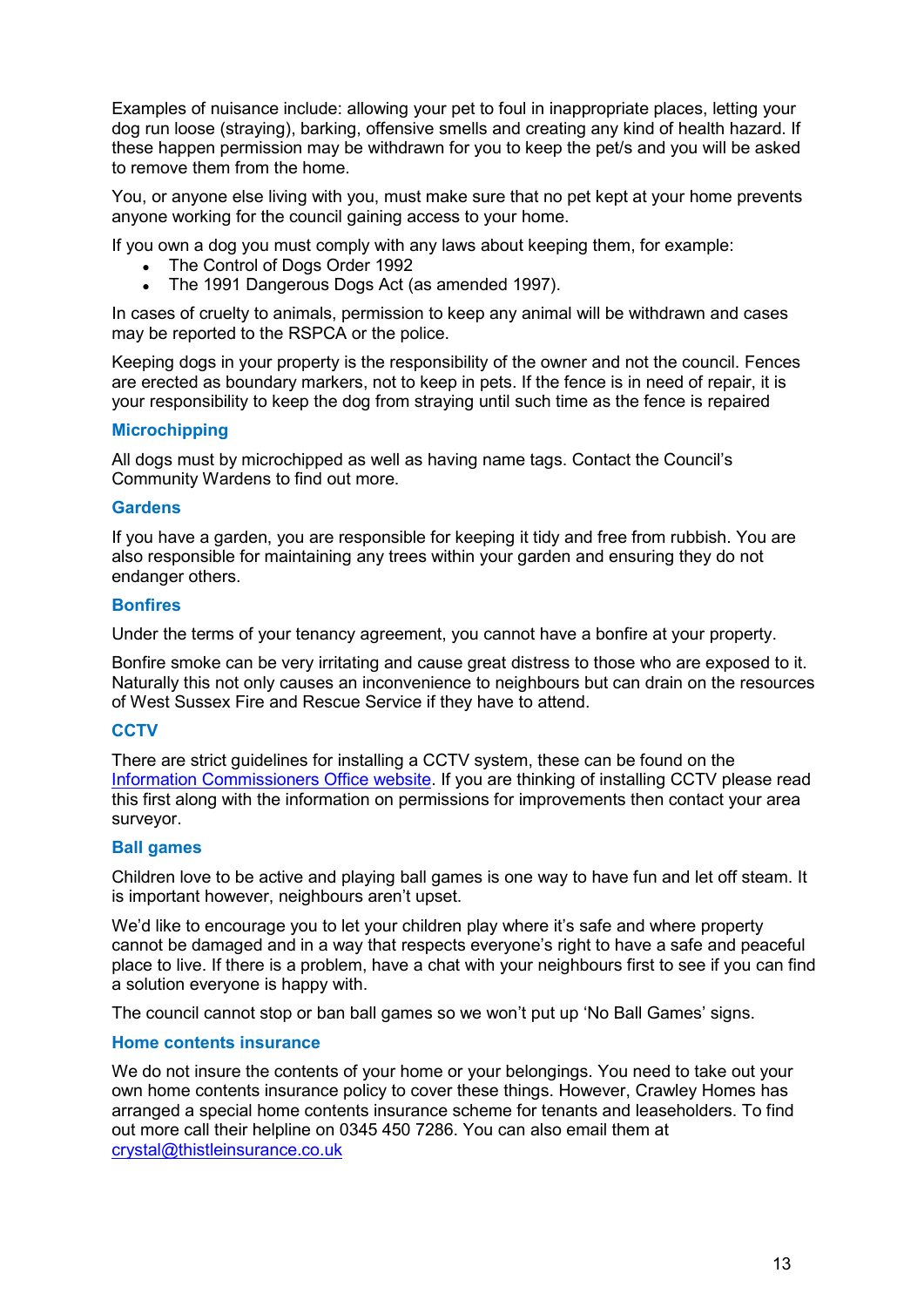## <span id="page-14-0"></span>**Nuisance and anti-social behaviour**

Tackling neighbour nuisance and anti-social behaviour is a priority for Crawley Borough Council. The council's nuisance and anti-social behaviour team work closely with residents and local partners to make sure that Crawley is a safe and happy place to live.

The team deal with nuisance and anti-social behaviour across the borough, for both private and council housing and also community related problems.

#### **What is neighbour nuisance and anti-social behaviour?**

Nuisance and anti-social behaviour is irresponsible, inconsiderate and unreasonable behaviour that affects you in the vicinity of your home. This can include:

- Rowdy and nuisance behaviour in residential areas
- Noisy neighbours
- Animal issues including dog fouling and barking dogs
- Threatening and intimidating behaviour and verbal abuse
- Drug dealing and drug use
- Street drinking
- Fly tipping / littering
- Anti-social use of vehicles
- Graffiti
- Aggressive ball games

#### **What you can do**

Sometimes people experience problems with their neighbours due to differences in life-styles. These can often be sorted out by talking to your neighbours and explaining what the problem is, and what you would like them to stop doing. A friendly approach is often better than an 'official' approach.

#### **How to report neighbour nuisance and anti-social behaviour**

If you are unsuccessful in resolving the problem yourself, you can report anti-social behaviour to the council by calling 01293 438438 or complete the online form in [myCrawley.](https://my.crawley.gov.uk/en/AchieveForms/?form_uri=sandbox-publish://AF-Process-4e74b1e1-17cf-441d-ad01-b1292053bf14/AF-Stage-ed7c047e-6452-499e-ba15-5b38ab2937c9/definition.json&redirectlink=%2Fen&cancelRedirectLink=%2Fen&consentMessage=yes)

#### **What to expect**

If you report a problem to the council you will be able to speak to an anti-social behaviour caseworker about your problem. We also work closely with local partners including the police, housing providers and other statutory and voluntary organisations.

Most cases are resolved quickly and successfully by speaking to both parties about the problem.

When cases can't be solved in this way, and the anti-social behaviour is extreme and having a significant impact on the lives of people in the community, legal action may be taken. This is however a last resort.

If we are unable to resolve a problem, we will explain why we can't take things further and tell you where you could find further help.

#### **How can you help us deal with the problem?**

If you are a victim of harassment, nuisance or anti-social behaviour you may be feeling stressed, unhappy and frightened. We understand this, but we are likely to need your help to resolve the problem.

You can keep us informed of any further incidents that occur and in some cases we may need you to keep a diary of incidents.

This helps us build a picture of what is happening and how often incidents occur, which can be important in working out the best course of action for resolving the problem.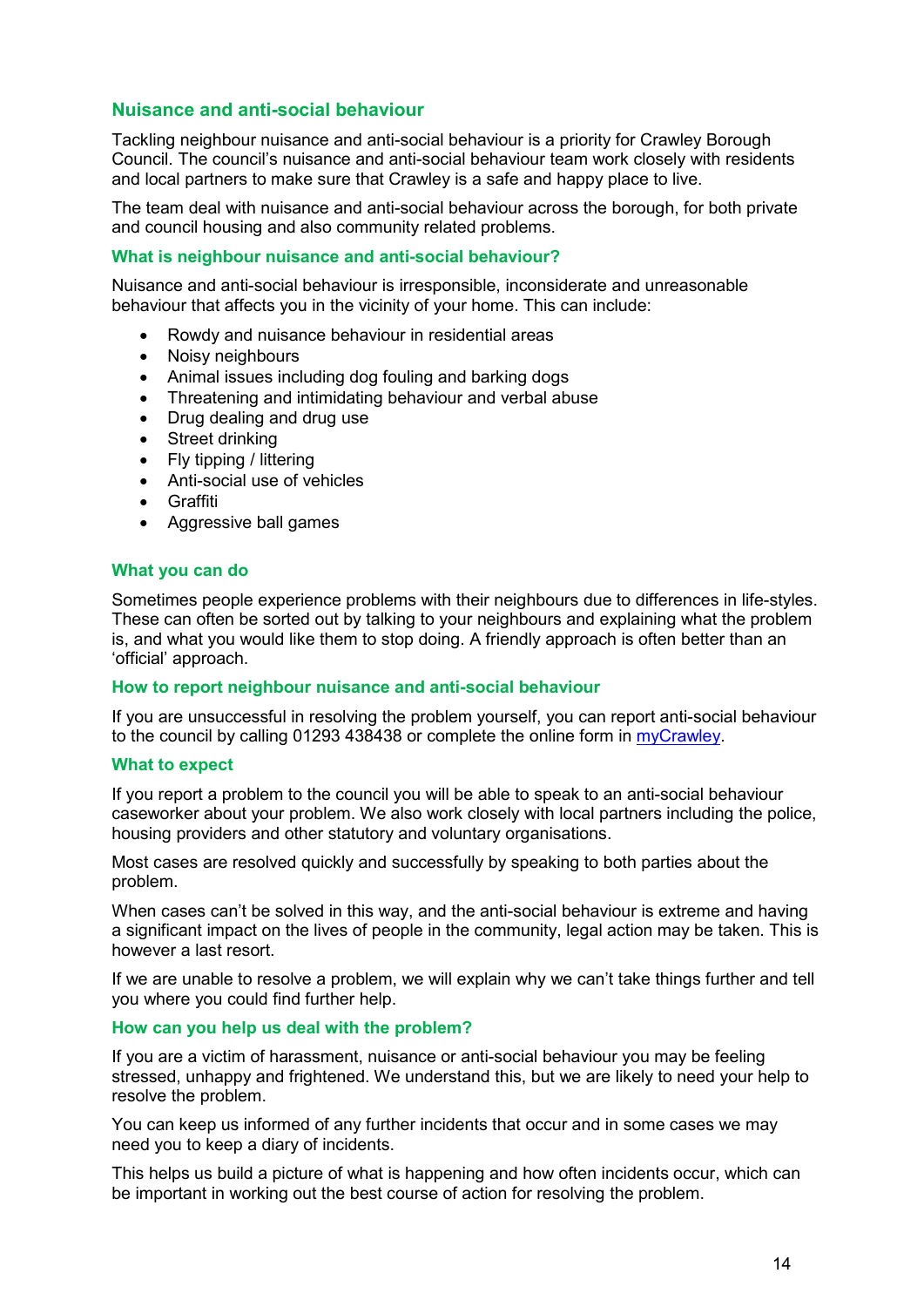## **The Community Trigger**

[The Community Trigger](https://crawley.gov.uk/community/protecting-crawley/anti-social-behaviour/community-trigger) is intended to encourage a collaborative problem-solving approach amongst the police, council and other relevant bodies when dealing with serious and persistent cases of ASB and hate crime, and to identify whether further action can be taken to resolve the problem.

## **Hate hurts, don't support it, report it!**

Crawley Homes is committed to encouraging good tenancy relations and equal opportunities between its tenants and for all members of the local community.

We will not tolerate any incidents that are motivated by prejudice or hate whether committed by one of our tenants, a member of the community, an employee or a contractor.

If you – or someone you know – experiences discrimination or harassment which you believe is based on race, nationality, faith, sexuality, disability or gender identity, you can report it.

If you feel that a hate incident is a crime, or is serious and needs immediate attention, call the police on 999. For other incidents call the Hate Incident Reporting Line: 0808 168 9274 (Freephone) or report it online to [West Sussex County Council.](https://www.westsussex.gov.uk/fire-emergencies-and-crime/report-problems-in-your-area/report-a-hate-crime/) or email: [SussexHateIncidentReport@victimsupport.org.uk](mailto:SussexHateIncidentReport@victimsupport.org.uk)

#### **Fly-tipping and graffiti**

To report fly-tipping or graffiti you can contact the council's Amenity Services Department directly on 01293 438772 or email [amenity.services@crawley.gov.uk](mailto:amenity.services@crawley.gov.uk) or complete a report a problem form on [myCrawley.](https://my.crawley.gov.uk/service/Tell_Us_About_A_Problem)

#### **Community Wardens**

The Community Wardens deal with a wide range of anti-social behaviour issues such as stray dogs, litter, dog fouling and traveller encampments. They can be contacted on 07884 492324.

#### **Domestic violence**

Housing Officers will provide support and assistance to anyone who experiences domestic violence. We will maintain strict confidentiality and help you to get in touch with other agencies that may be able to help.

If possible we will take action against perpetrators. However, we recognise that victims with access to legal advice and the courts will, in most cases, be able to take action more quickly and appropriately themselves.

If you are a victim of domestic violence, abuse or harassment you may be able to take part in our Sanctuary Scheme, which aims to make it possible for you to remain in your home and feel safe without having to make yourself voluntarily homeless. The scheme involves upgraded home security measures in your home and appropriate advice. Some checks will have to be done with the police before we can consider you for this scheme.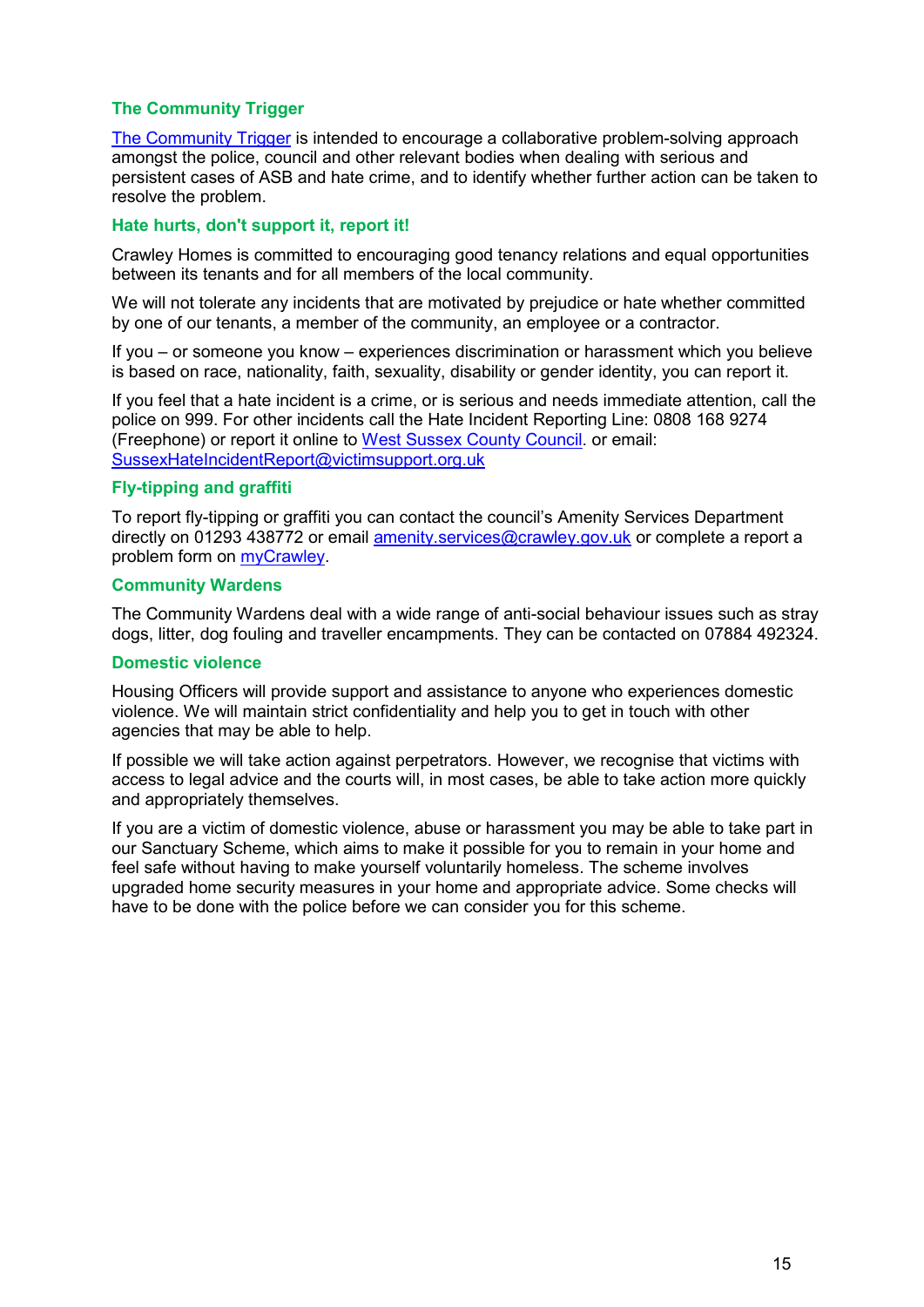# <span id="page-16-0"></span>**Money**

## <span id="page-16-1"></span>**Your rent**

Your rent is used to pay for the costs of repairing and managing your home. If we do not get the rent that is due to us, we cannot meet our responsibilities to you.

## **Social and affordable rents**

The council charges a social rent for most council housing worked out from a formula set by government.

For some brand new homes the council's Tenancy Policy allows us to charge affordable rents. In most cases this affordable rent is set at 80 per cent of market rent.

## **Setting your rent**

In February each year we will write to you to let you know how much your rent and any service charges will be for the next financial year starting in April.

## **Service charges**

Some of you will find that service charges appear as a separate item on your rent account. These charges reflect the cost of an additional service that you receive, such as cleaning of communal areas in a block of flats. By doing this we can separate the cost of managing and maintaining Crawley Homes from the cost of additional services.

## **Sheltered housing charges**

If you live in sheltered housing you will be charged some or all of the following service charges:

#### **Sheltered alarm charge**

This covers the cost of your pull cord equipment and the emergency call centre.

## **Housing management charge**

This covers the office and buildings management, health and safety checks around the scheme and management of the communal room and guest room where applicable.

## **Service charge**

This covers the communal cleaning in your scheme.

## **Lifeline**

If you do not live in sheltered housing but you use Lifeline, the emergency alarm service, the cost for this could show separately on your rent account.

New Lifeline customers will get a separate bill for their charges; the cost only appears on the rent account for longstanding customers.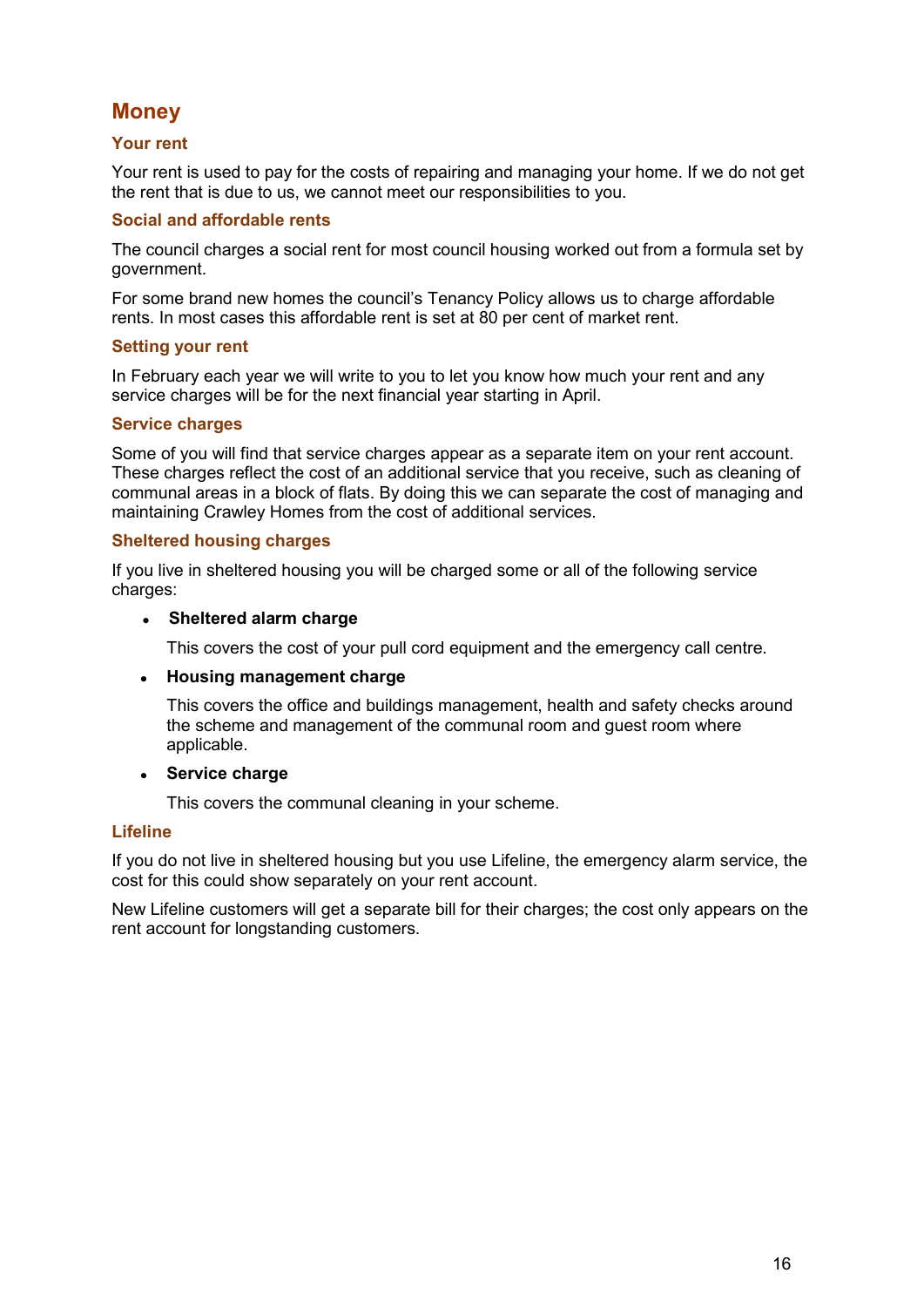# **Paying your rent**

The rent is payable in advance every Monday. You may pay your rent at different periods, for example monthly, but rent must be paid in advance.

When you move in, we will discuss how you are going to pay your rent. We will then agree with you a 'payment plan'. This could be as simple as agreeing to pay by monthly direct debit or cash every week.

#### **How to calculate your rent payments**

These examples show how to work out your payments for the whole year, if you change the way you pay your rent or if your entitlement to housing benefit changes, your payments will change, but our housing officers will help you to work out how much to pay.

| When and how often you pay                                                                         | How to work out your payment                                                                                                                                                    |  |  |  |
|----------------------------------------------------------------------------------------------------|---------------------------------------------------------------------------------------------------------------------------------------------------------------------------------|--|--|--|
| (Payment frequency)                                                                                |                                                                                                                                                                                 |  |  |  |
| <b>Monthly Direct Debit</b><br>On the 1, 15 or 25 of the month                                     | This will be based on your weekly rent (less any housing benefit)<br>multiplied by the number of rental weeks in the year* and divided<br>by 12 (months).                       |  |  |  |
|                                                                                                    | We will let you know, at the beginning of the year or if your Direct<br>Debit changes, how much we will be taking each month.                                                   |  |  |  |
|                                                                                                    | This example uses 52 rental weeks:                                                                                                                                              |  |  |  |
|                                                                                                    | Weekly rent £105.00 x 52 /12 = monthly direct debit of £455.00                                                                                                                  |  |  |  |
| Calendar monthly                                                                                   | Weekly rent (minus housing benefit) multiplied by rental weeks*                                                                                                                 |  |  |  |
| You pay the same day each<br>month (12 payments per year)                                          | divided by 12 (the number of payments you make throughout the<br>year).                                                                                                         |  |  |  |
| Payments could be by card, cash                                                                    | This example uses 53 rental weeks:                                                                                                                                              |  |  |  |
| or standing order.                                                                                 | Weekly rent £105 x 53 /12 = monthly payment of £463.75                                                                                                                          |  |  |  |
| Four weekly                                                                                        | Weekly Rent (less any housing benefit) x 4 (weeks)                                                                                                                              |  |  |  |
| You pay every 4 weeks and the                                                                      | Example: Weekly rent £110 x 4 = £440                                                                                                                                            |  |  |  |
| date varies every month (13<br>payments per year).                                                 | If there are 53 rental weeks we recommend you divide the extra<br>week by 13 (the number of payments you make throughout<br>the year) and add this to your four-weekly payment. |  |  |  |
|                                                                                                    | Example: weekly rent £115 /13 = £8.85 additional payment every<br>four weeks.                                                                                                   |  |  |  |
|                                                                                                    | 13 x four-weekly payment ((£115 x 4) + £8.85) £468.85                                                                                                                           |  |  |  |
| Fortnightly                                                                                        | Weekly rent (less any housing benefit) x 2                                                                                                                                      |  |  |  |
| You pay every other week, your<br>payment is for the current weeks<br>rent and the following week. |                                                                                                                                                                                 |  |  |  |

\*Most financial years will have 52 Mondays but some have 53. As rent is due on a Monday, some years will have 52 rental weeks and some 53.

## **53 rental weeks**

Most years have 365 days – 52 weeks and one extra day.

Rent is charged for full weeks only, but that extra day is not rent free. Every few years that 'one day' falls on a Monday, and you pay for all those 'one days' as an extra week.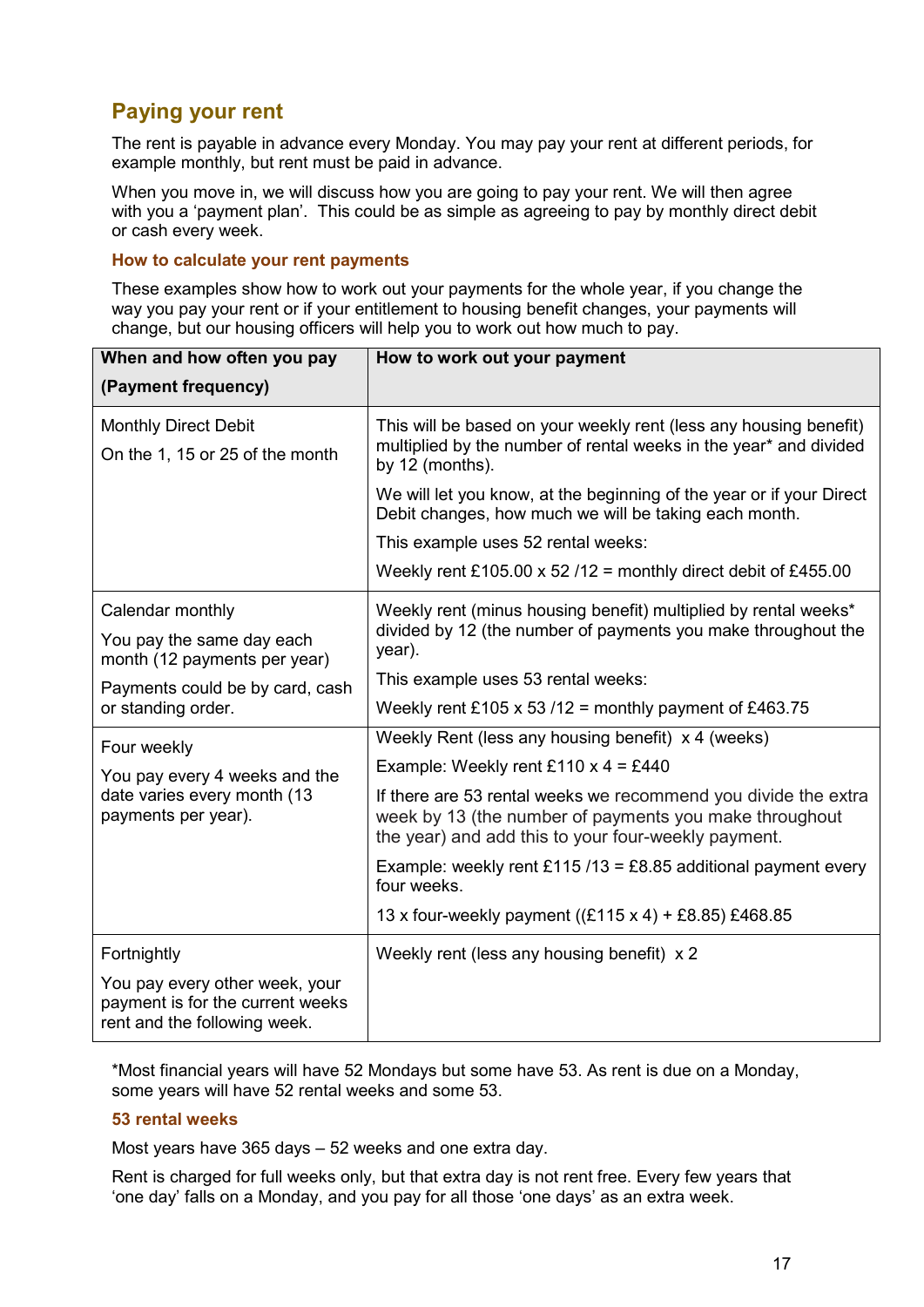## **How to pay your rent**

There are several ways you can pay your rent. Remember that however you pay, you will need your payment reference number when you pay.

You can find this on your rent statement your PayPoint card or by contacting us. It is essential that you use the right reference or your money won't be credited to your account.

#### **Direct Debit**

This is an agreement between yourself, your bank and the council. On the payment date you choose, your rent will be paid from your bank account to your rent account.

Monthly Direct Debits can be set up or you can set up a weekly Direct Debit for every Monday. Please note that if the date falls on a weekend or bank holiday, payments will be collected on the first working day after that.

#### **Setting up a Direct Debit**

All you need to do is:

- Call your Housing Officer. Remember to have your bank account details handy. We will need the name and address of your bank, the bank's sort code and the account number
- Use an electronic form at [www.crawley.gov.uk/payments](http://www.crawley.gov.uk/payments)
- Fill in the form you can get from the Town Hall.

#### **Recurring card payments**

You can set up regular payments from a debit card that can be weekly, fortnightly, monthly or four weekly. This allows you to pay your rent on any day of the month at intercvals that suit you. This works well if you are claiming Universal Credit or are paid four weekly.

#### **PayPoint payment cards**

This card can be used to pay your rent wherever you see the 'Paypoint' symbol.

At PayPoint outlets you can pay by cash only, however, at Post Offices you can pay by cash, cheque or debit card. PayPoint outlets can be found throughout Crawley and you can find the nearest one to you by searching your postcode at [www.paypoint.co.uk](http://www.paypoint.co.uk/)

Please be aware that Paypoint payments will take an average of three working days to reach your rent account. Therefore payments need to be made in advance.

#### **Standing order**

This is an agreement between yourself and your bank. You arrange for the bank to make payments to us straight from your bank account so it is always in your control. You will have to make sure that payments are paid on the right day and for the right amount, so you will need to change the instructions to the bank if the amount of rent you pay changes.

You can pick up a form to complete from the Town Hall, or you can use the following details to set up a standing order with your bank.

Bank: Lloyds bank

Account name: Crawley Borough Council - No 2 Account Account number: 10625660 Your reference:

Sort code: 30-80-12

#### **Debit or credit card**

- Call the cashiers on 01293 438312. This is an automated 24 hour phone line.
- Call the Contact Centre on 01293 438000 during office hours.
- Pay online at [www.crawley.gov.uk/payments](http://www.crawley.gov.uk/payments)
- Visit the banking hall in the Town Hall.

#### **Paying online**

- Log onto [www.crawley.gov.uk/payments](http://www.crawley.gov.uk/payments)
- Select online payments and choose the rent payment option
- Enter your credit or debit card details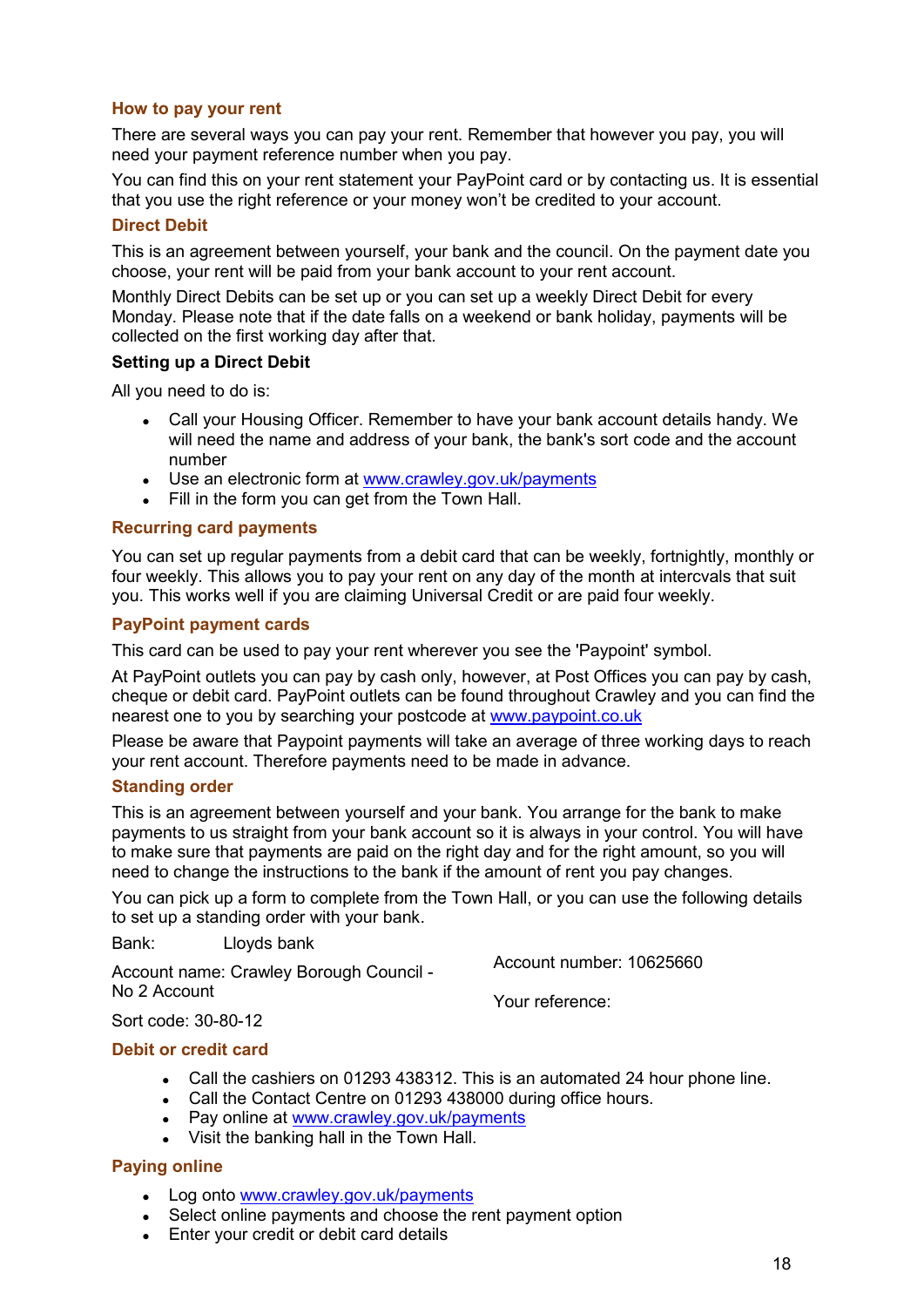## **Internet banking**

If you bank online you can use the internet to make payments to the council. The details to use are:

Sort code: 30-80-12

Account number: 10625660

You must also add your payment reference number which you can find on your rent statement.

#### **Cash:**

- At the banking hall in the Town Hall
- In the night safe at the side of the Town Hall

Please ensure that you have your reference number with you when you make any payment.

The banking hall in the Town Hall is open 9.30am - 3.30pm Monday to Friday.

#### **Self-Pay Kiosk**

Self-service touchscreen kiosks can be found on the ground floor next to Cashiers. These accept cash, debit and credit cards quickly and securely. The machine has voice assistance if required.

To use the kiosk you just need your account number or invoice to pay.

The self-pay kiosks can be used when the Town Hall is open.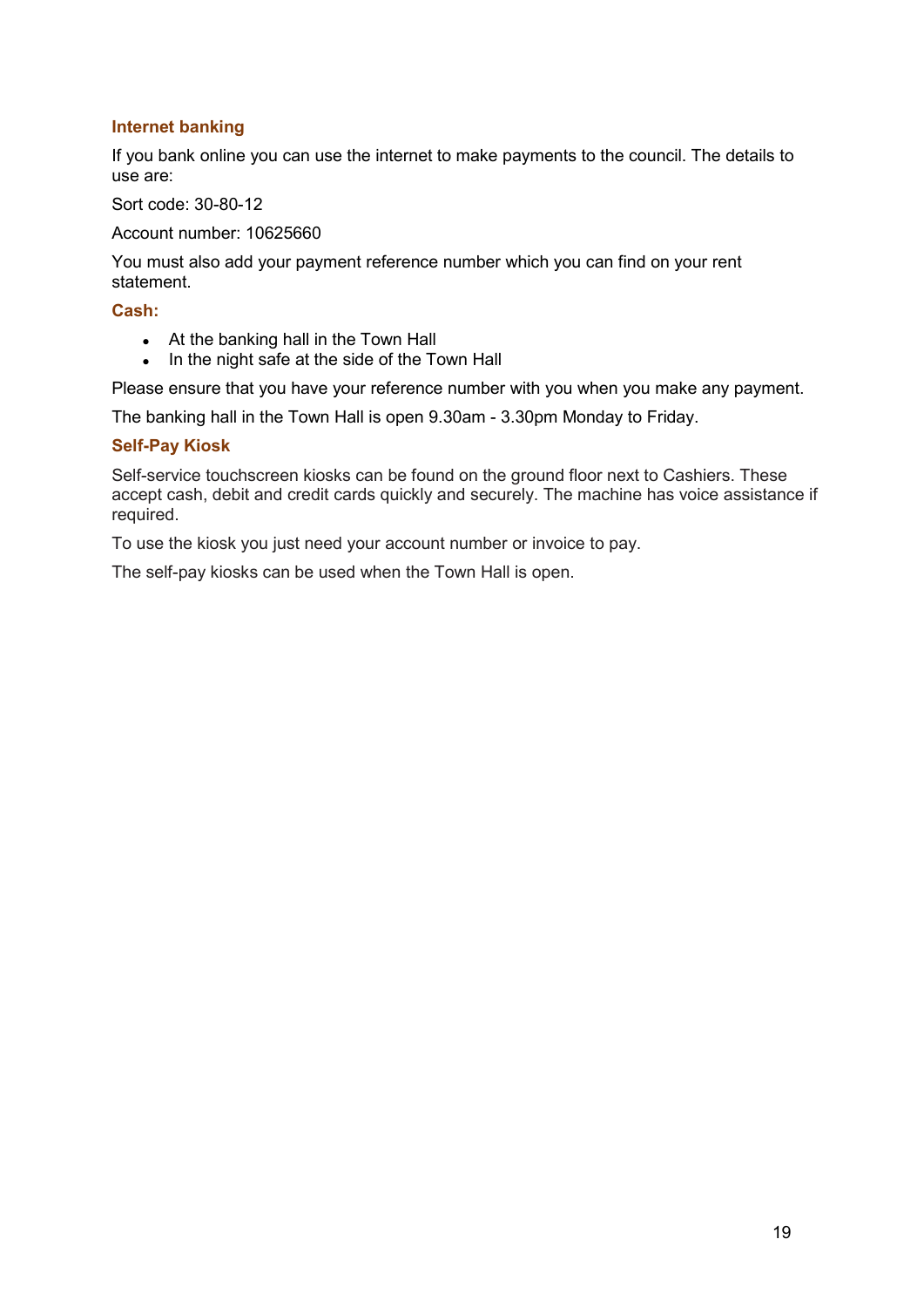## <span id="page-20-0"></span>**Rent statements**

To help you keep track of your money, we send you a rent statement every three months. Please take a few minutes to look at it; you can then see if you are paying us the right amount, check that any housing benefit is being paid and find out if you are in arrears or if we owe you any money.

The first page of the statement gives general information such as your reference number, the period the statement covers and how your rent is made up.

The next page of the statement will contain a table with seven columns. An example is shown below

| <b>Week</b><br>Commencing  | Gross<br><b>Rent</b> | <b>Housing</b><br><b>Benefit</b> | <b>Net Rent</b> | <b>Payments</b> | <b>Adjust</b> | <b>Balance</b> |
|----------------------------|----------------------|----------------------------------|-----------------|-----------------|---------------|----------------|
| Balance at start of period |                      |                                  |                 | 65.54 CR        |               |                |
| 07-Oct-2019                | 119.14               | 61.92                            | 57.22           | 0.00            | 0.00          | 8.32 CR        |
| 14-Oct-2019                | 119.14               | 61.92                            | 57.22           | 230.13          | 0.00          | 181.23 CR      |
| 21-Oct-2019                | 119.14               | 61.92                            | 57.22           | 0.00            | 0.00          | 124.01 CR      |
| 28-Oct-2019                | 119.14               | 61.92                            | 57.22           | 0.00            | 0.00          | 66.79 CR       |
| 04-Nov-2019                | 119.14               | 61.92                            | 57.22           | 0.00            | 0.00          | 9.57 CR        |
| 11-Nov-2019                | 119.14               | 61.92                            | 57.22           | 238.41          | 0.00          | 190.76 CR      |
| 18-Nov-2019                | 119.14               | 61.92                            | 57.22           | 0.00            | 0.00          | 133.54 CR      |
| 25-Nov-2019                | 119.14               | 61.92                            | 57.22           | 0.00            | 0.00          | 76.32 CR       |
| 02-Dec-2019                | 119.14               | 61.92                            | 57.22           | 0.00            | 0.00          | 19.10 CR       |
| 09-Dec-2019                | 119.14               | 61.92                            | 57.22           | 0.00            | 0.00          | 38.12 DR       |
| 16-Dec-2019                | 119.14               | 61.92                            | 57.22           | 238.41          | 0.00          | 143.07 CR      |
| 23-Dec-2019                | 119.14               | 61.92                            | 57.22           | 0.00            | 0.00          | 85.85 CR       |

## **Week commencing**

This is always a Monday. Any rent due and any payments made during the week following this date will appear in the columns across the page in line with this date.

## **Gross rent**

This is the gross rent you pay and does not take into account any Housing Benefit you may get.

## **Housing Benefit**

This shows your weekly Housing Benefit entitlement this is how much help you get towards paying your rent.

## **Net rent**

This is the amount that you need to pay. It is calculated from the total rent due less any Housing Benefit you receive.

If you receive full Housing Benefit this figure will be £00.00. If you receive some Housing Benefit the figure will be the rent due less the amount of benefit you receive. (Rent – Housing Benefit). If you do not receive Housing Benefit this figure will be the amount of rent due for your home.

## **Payments**

This shows all payments you have made to the rent account.

## **Adjust**

This includes payments such as Housing Benefit underpayment, adjustments or refunds.

#### **Balance**

This shows the current balance on the account. CR shows a credit balance and DR shows how much you still owe us.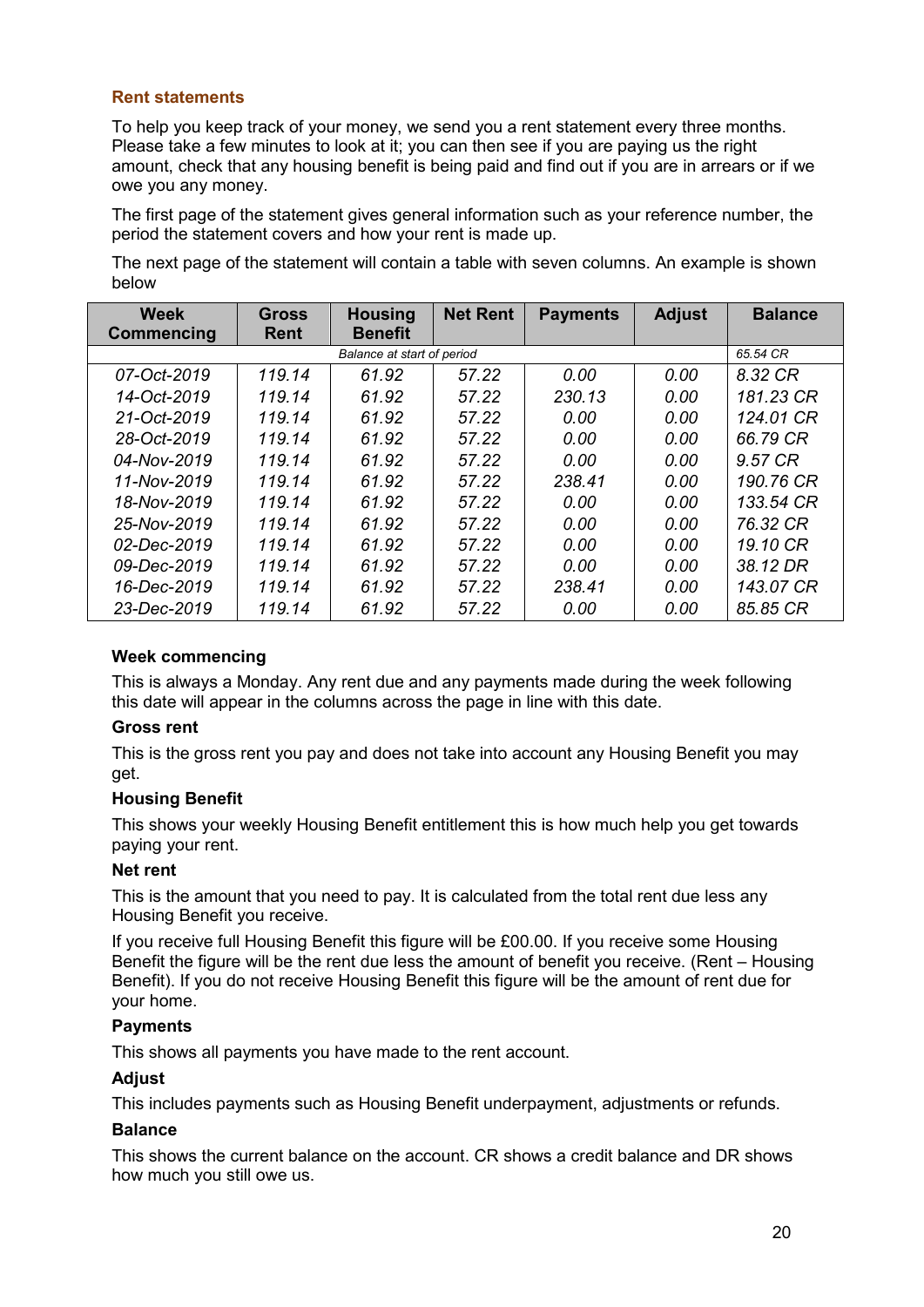## <span id="page-21-0"></span>**Behind with your rent?**

We do believe that most people prefer to pay their way, but we understand that unexpected problems can arise in anyone's life that can result in debts building up.

With this in mind, we ask you to get in touch with us as soon as you realise you are likely to have a problem paying. We can then discuss things with you and make sure that you are getting all the benefits you are entitled to.

We will make every effort to help you if you get into rent arrears because of genuine financial difficulty, but non- payment of rent is a serious issue and one that Crawley Homes does not take lightly. We believe that taking prompt action before arrears get too large is important.

We will, and do, take legal action against tenants who get into rent arrears and therefore break the terms of the tenancy agreement. This could result in you losing your home.

#### **Contacting you**

If you get behind with your rent or you don't make the regular payments you agreed, we will get in touch with you. As well as writing to you, we may call you on the telephone, text, send you an email or visit you at home. We may also ask you to come into the Town Hall to talk about paying your rent and what can be done to clear any debt.

We want to work with you to help you manage your rent account, making sure that any agreement to pay that you make with us is realistic and affordable for you.

We will at all times treat you with courtesy, consideration and in absolute confidence, and take into account your personal circumstances when deciding on a course of action.

#### **Get in touch**

If you have problems paying your rent you must contact your Housing Officer as soon as possible. This will help to make sure that your debts are tackled before they get too big.

When you contact us:

- We will aim to help you and talk to you about any benefits you may be entitled to
- We will direct you, where appropriate, to people who can give you debt advice and support.

If you don't contact us or fail to keep in touch or break a payment agreement we will take legal action that could result in you losing your home.

## <span id="page-21-1"></span>**Money advice**

Many people have difficulty managing their money and can get into debt so when looking at your money situation, please bear in mind a few golden rules:

- Don't ignore any problems they will not go away, and generally they get worse if ignored
- Don't panic take one step at a time and you will be able to sort matters out
- Ask for help there are plenty of organisations who will help you free of charge
- Be realistic and honest with yourself and others, it makes problems easier to resolve.

## **Asking for advice**

Our Housing Officers can offer you advice, support and assistance with any money issues you may have including debts and benefits.

## **Money Advisor**

Our Money Advisor is there for you to talk to about money worries, help with your budgeting and debts, check you're claiming all the benefits you are entitled to and liaise with others such as the Department for Work and Pensions, Housing Benefit and Housing Officers. Contact 01293 438931 or email financialinclusion@crawley.gov.uk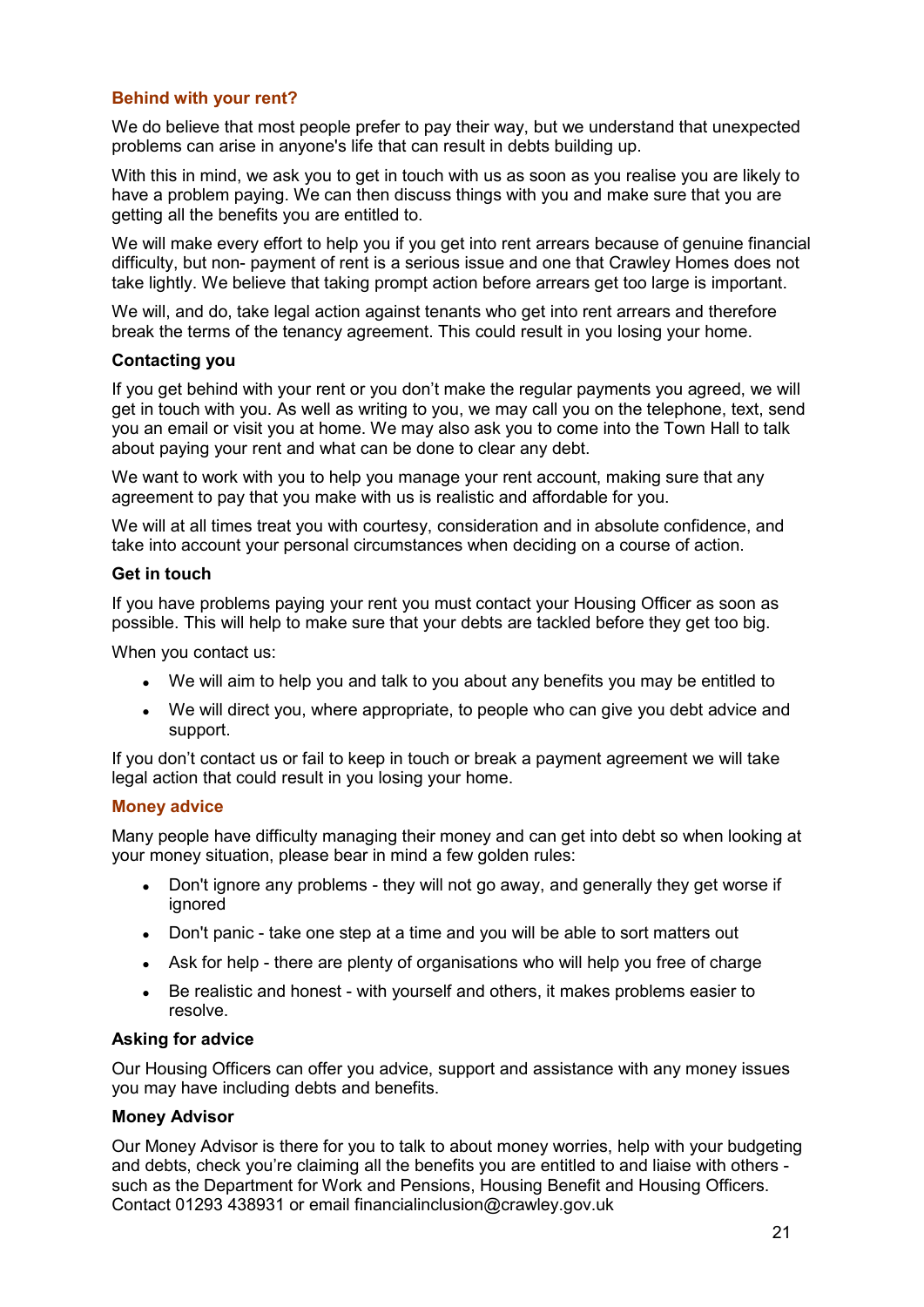#### **Useful contacts**

You can also get free help, advice and support for problems with money, budgeting and debts from:

#### **Citizens Advice**

The Orchard 1-2 Gleneagles Court Brighton Road **Southgate Crawley** West Sussex RH10 6AD Advice Line: 0344 477 1171

[www.citizensadvice.org.uk](http://www.citizensadvice.org.uk/)

[www.adviceguide.org.uk](http://www.adviceguide.org.uk/)

#### **Money Helper**

(Formerly Money Advice Service)

For free guidance to help make money and pensions choices clearer

#### www.moneyhelper.org.uk

0800 138 7777

#### **StepChange Debt Charity**

Debt advice available to all, including debt management plans when appropriate. This organisation is free, impartial and confidential.

Tel: 0800 138 1111

[www.stepchange.org](http://www.stepchange.org/)

#### **National Debtline**

Free, confidential and independent telephone helpline for anyone in debt.

Tel: 0808 808 4000

#### [www.nationaldebtline.co.uk](http://www.nationaldebtline.co.uk/)

#### **Shelter**

For help and advice on all housing issues

The Orchard 1-2 Gleneagles Court Brighton Road, Southgate **Crawley** RH10 6AD Tel: 0344 515 1749

Tel: 0808 800 4444

#### [www.shelter.org.uk](http://www.shelter.org.uk/)

## **Horsham Debt Advice Service**

11 Queen Street Horsham West Sussex RH13 5AA

#### [www.hdas.co.uk](http://www.hdas.co.uk/)

Tel: 01403 258040 Email: hdas@btconnect.com

#### **Budgeting**

One of the easiest ways to see what money you've got coming in and what you're paying out is to write it down or use a budget planner.

Make a list of all the money you have coming in and another list of everything you pay out. Don't forget to include one-off expenses such as car tax and make an allowance for extras like haircuts, clothes and birthday presents. Keeping a spending diary might help you work out where your money goes on a day to day basis.

Make sure you work with accurate figures, for example if you decide to do a weekly budget make sure you've broken down monthly bills into their weekly amounts; do the same in reverse for a monthly budget.

Pick up a budget sheet from your Housing Officer or find one online at

[Budget Planner | Free online budget planning tool | MoneyHelper](https://www.moneyhelper.org.uk/en/everyday-money/budgeting/budget-planner?source=mas)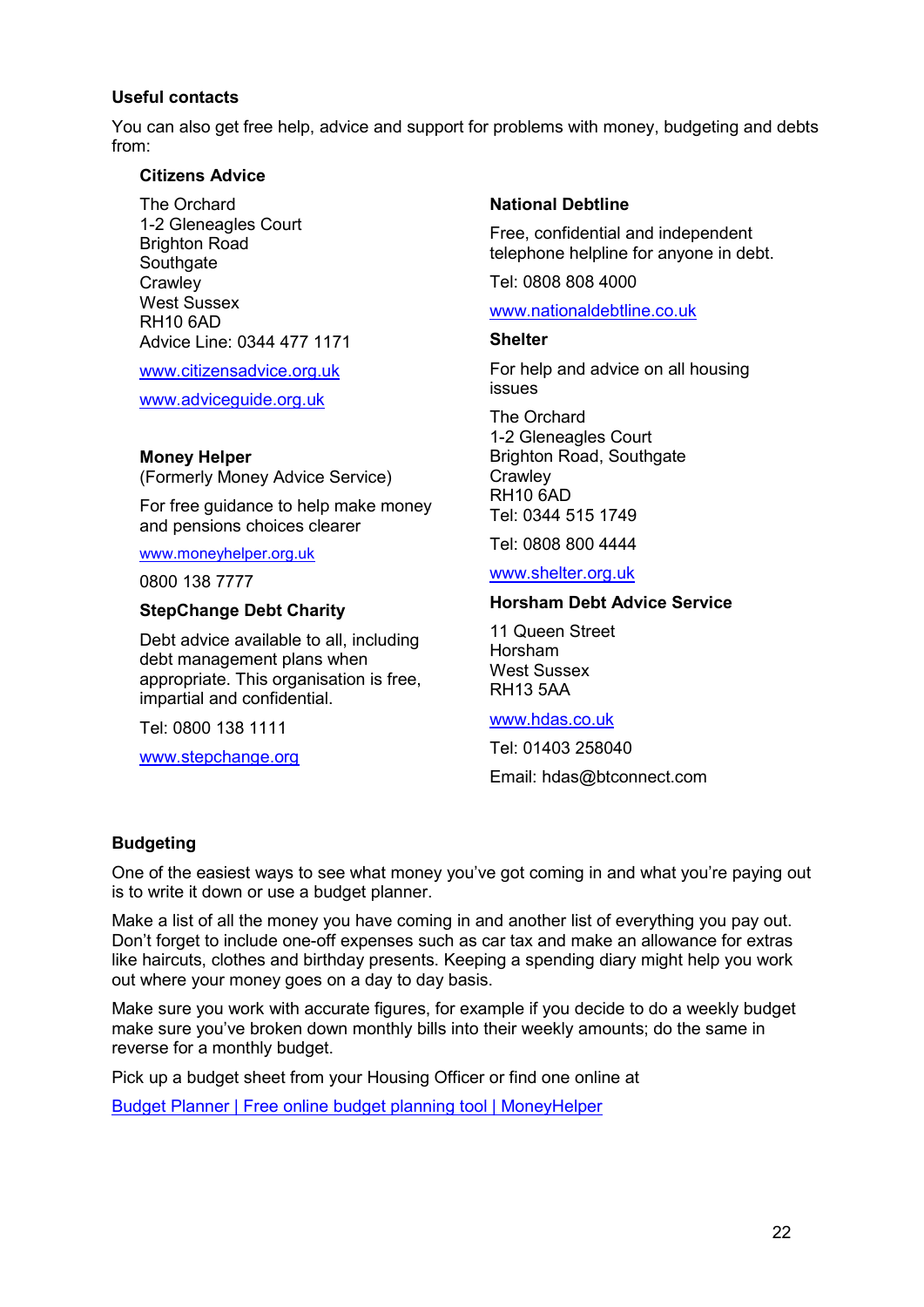## <span id="page-23-0"></span>**Help with paying your rent**

If you are on a low income, whether you are working or not, and need financial help to pay all or part of your rent, you may be able to get help with your rent.

The Welfare Reform Act 2012 brought changes to the way benefits are claimed and paid. Housing Benefit will become the housing element of Universal Credit.

## **Universal Credit**

Universal Credit (UC) full service started in Crawley in June 2018.

You will now claim UC, if you are of working age and you need to make a new claim for any of the following benefits:

- Income Support
- Working Tax Credit
- Child Tax Credit
- Income related Jobseeker's Allowance
- Income related Employment Support Allowance
- Housing Benefit

If you already receive any of these benefits you will gradually be moved to UC over time and you'll get a letter from the Department for Work and Pensions (DWP) to tell you when and how. However, if your circumstances change, you may have to make a claim for Universal Credit.

If you get Universal Credit this may include a housing element that you will need to pay to us.

If you get Universal Credit, your rent will **not** be paid direct to us, you will have to pay your full rent.

## **Housing Benefit**

Not everyone can claim Housing Benefit. Visit the [Government website](https://www.gov.uk/housing-benefit) to see if you are eligible.

You can get more information or a claim form by:

- Visiting the Town Hall between 9am and 3.30pm Monday to Friday
- Calling us on 01293 438611
- **Emailing [benefits@crawley.gov.uk](mailto:benefits@crawley.gov.uk) and include your telephone number**

## **Council Tax Reduction Scheme**

<span id="page-23-1"></span>If you're on a low income, whether you're working or not, and need financial help to pay your Council Tax bill, you may be able to get help from the Council Tax Reduction Scheme, visit [the council's website](https://crawley.gov.uk/council-tax-and-benefits) or call 01293 438611 to find out more.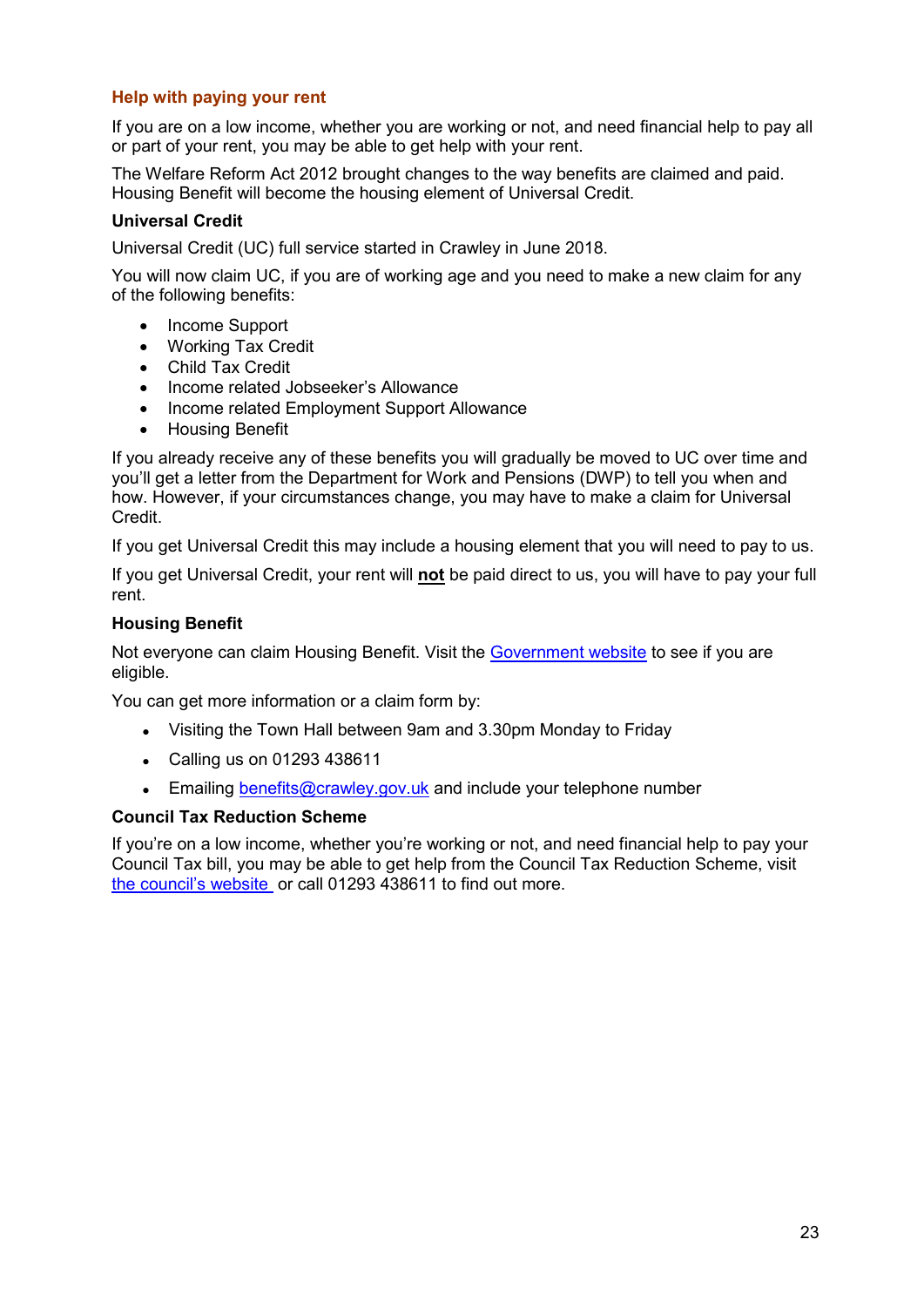#### **Help us prevent fraud**

Benefit and tenancy fraud are serious, they cost the council money and stop families with a genuine housing need from having a home. If you're worried about how a property has been obtained or used, please help and get in touch

#### **Housing Fraud**

There are different types of housing fraud. The most common types are tenancy fraud and these include:

- Unlawful subletting
- Obtaining housing by deception
- Wrongly claimed succession
- Key selling

With the introduction of the "Prevention of Social Housing Fraud Act 2013", it is now a criminal offence to sub-let a council or housing association property and the council could prosecute where appropriate.

You can report tenancy or council tax fraud to the council's anti-fraud team online. Visit [www.crawley.gov.uk/fraud](http://www.crawley.gov.uk/fraud)

#### **Benefit Fraud**

If someone is being paid or has attempted to claim Housing Benefit based upon details they have provided, but these details are untrue and they know them to be untrue, that is benefit fraud.

The Department for Work and Pensions (DWP) now investigate Housing Benefit Fraud. You can report housing benefit fraud at [www.gov.uk/report-benefit-fraud](http://www.gov.uk/report-benefit-fraud) or call 0800 854 440.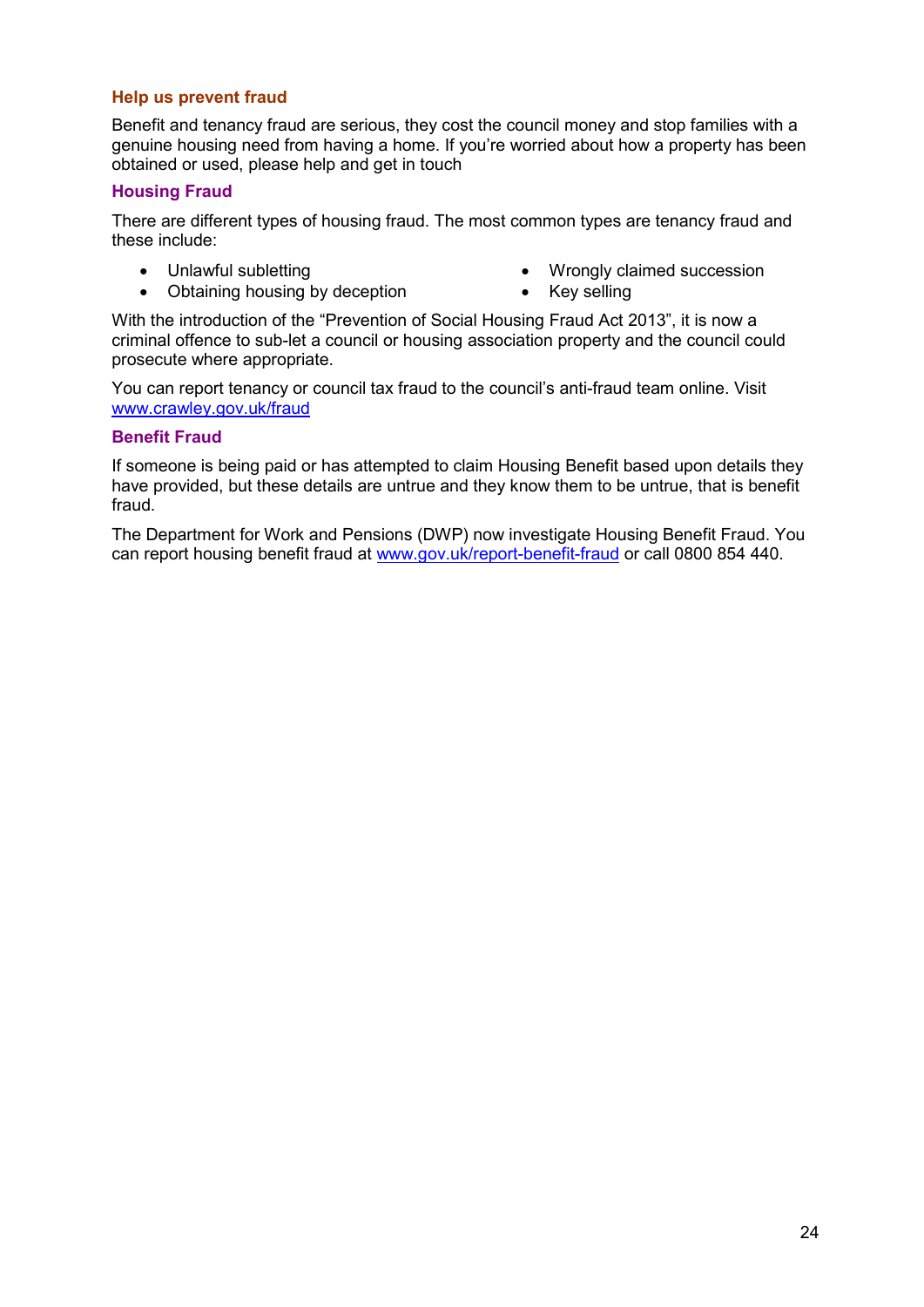## <span id="page-25-0"></span>**Maintaining your home**

Crawley Borough Council is responsible for most repairs to your home, providing they are due to normal wear and tear and not due to malicious damage. This section of the handbook explains our responsibilities and what you, as a tenant, are responsible for.

Where it is found that items are damaged by the tenant, occupants or visitors a recharge will apply. Any rechargeable work will not proceed unless the person named on the tenancy has signed and agreed for the work to proceed and for the recharge to apply. More details on recharges can be found below.

**If you live in Apex Apartments in West Green, our repairing responsibilities are different to those listed in this handbook. Please refer to your tenancy agreement for information about repairing responsibilities for your flat.**

## **Maintaining external elements of your home**

Crawley Borough Council will maintain external elements of your home such as:

- Chimney pots and stacks
- Roof coverings (tiles, slates etc)
- Roof leadwork (flashings etc)
- Gutters and drainpipes
- Fascia boards, soffits and large bargeboards
- Brickwork, rendering and cladding of external walls

#### **Maintaining internal elements of your home**

Crawley Borough Council will maintain internal elements of your home such as:

- Roof space and insulation
- Cold water tanks and pipe work
- Structural ceilings and ceiling boards, doors, door frames
- Architraves
- Door furniture
- Window boards and window furniture
- Skirting(s)
- Structural floors, floorboards and screeds etc
- Council fitted floor coverings
- Sub-floor installations
- Staircases, handrails and balustrades
- Sanitary ware
- Kitchen cupboards and work/sink tops
- Electrical supply installations (including switches, sockets, cooker panels and customer control units from the meter)
- Gas supply installations from the meter
- Water supply installations including taps, stopcocks, valves and the underground supply from the property boundary
- Maintain central heating installations, including the boiler, cylinder, pump, thermostats
- Any communal areas connected to the property including stairs, lifts, landings and lighting
- Waste water and soil disposal installations including pipes and traps.

#### *(The council has the right to amend this list from time to time.)*

Note: All drains external to the property are likely to be the responsibility of Thames Water (the water authority). For maintenance of external drains, including blockages please, in the first instance, contact them on 0800 316 9800.

The council will carry out all "qualifying repairs" as defined by the Secure Tenants of Local Housing Authorities (Right to Repair) Regulations 1994.

- windows and window frames, glass (in most circumstances)
- doors and frames
- foundations
- original footpaths and steps leading to front, side or rear doors.
- boundary walls, gates and fences (owned by the council).
-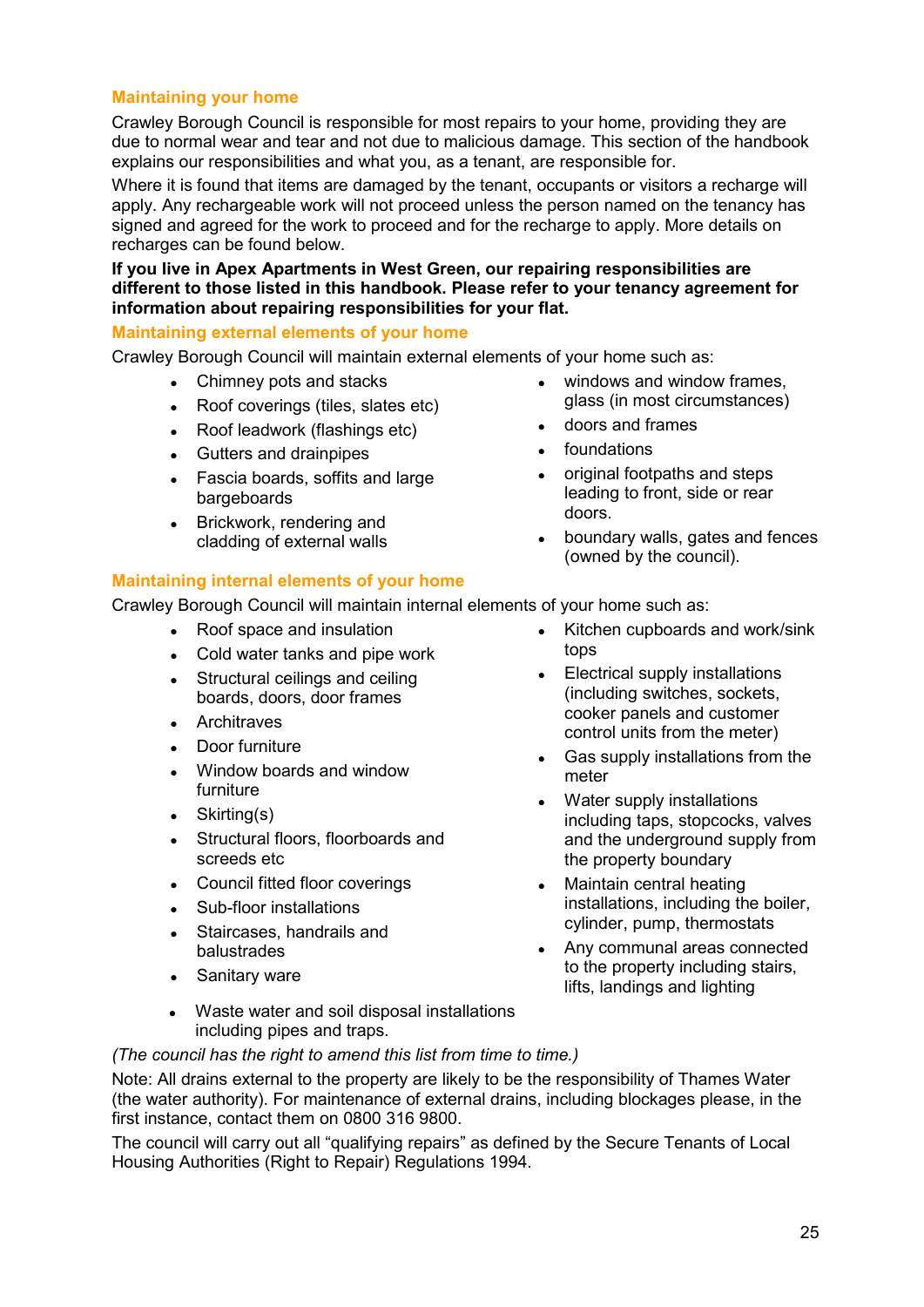## <span id="page-26-0"></span>**Working in your home**

## **Our commitment to you**

When we are working in your home we will:

- treat you and your home with respect
- respect different cultures and religious beliefs, valuing the diversity of the communities we serve
- be polite and courteous at all times
- ensure your possessions are protected before we start work
- take all reasonable precautions to prevent excessive noise, dust and rubbish

## **Working in your home**

## **Your responsibilities**

When we are working in your home we want you to:

- allow us access to your home as requested so that we can complete the work
- give at least 24 hours notice if you have to cancel an appointment
- treat all staff and sub-contractors with respect and consideration
- keep children and pets away from the work area for their own safety and to allow us to work efficiently
- make sure we can get to the area that needs work by removing any obstructions
- ask to see I.D. before letting workers into your home.

#### **Children and pets**

Please do not leave children under 16 alone in your home while we are working. Our staff will not carry out works where children are unaccompanied.

You are responsible for the health and safety of your children while we are working at your home, so please keep them safe by keeping them away from where we are working and supervise them closely whilst we are working in your home.

It is your responsibility to keep your pets safe. If you want them to stay in your home while we are working, please keep them away from the work area. If you cannot keep them away from the work area you should arrange for them to stay somewhere else temporarily.

## <span id="page-26-1"></span>**Re-chargeable repairs**

Most of the repair and maintenance work that we carry out is not charged to you, as you pay for the repair and maintenance services in your rent. However, as set out in your tenancy agreement, there are times when we can charge you for repairs.

You may be charged:

- For the cost of repairing any damage caused by negligence or lack of care, by yourself or any of your visitors
- For any repairs that cannot be regarded as fair wear and tear
- For putting right any work you have done within your home
- To make your home secure.

If you report a repair that you can be charged for we will give you an estimate for the work which you sign to say you accept. If the work is considered an emergency we will send you an invoice once the work has been completed and take necessary legal action if the amount is not paid.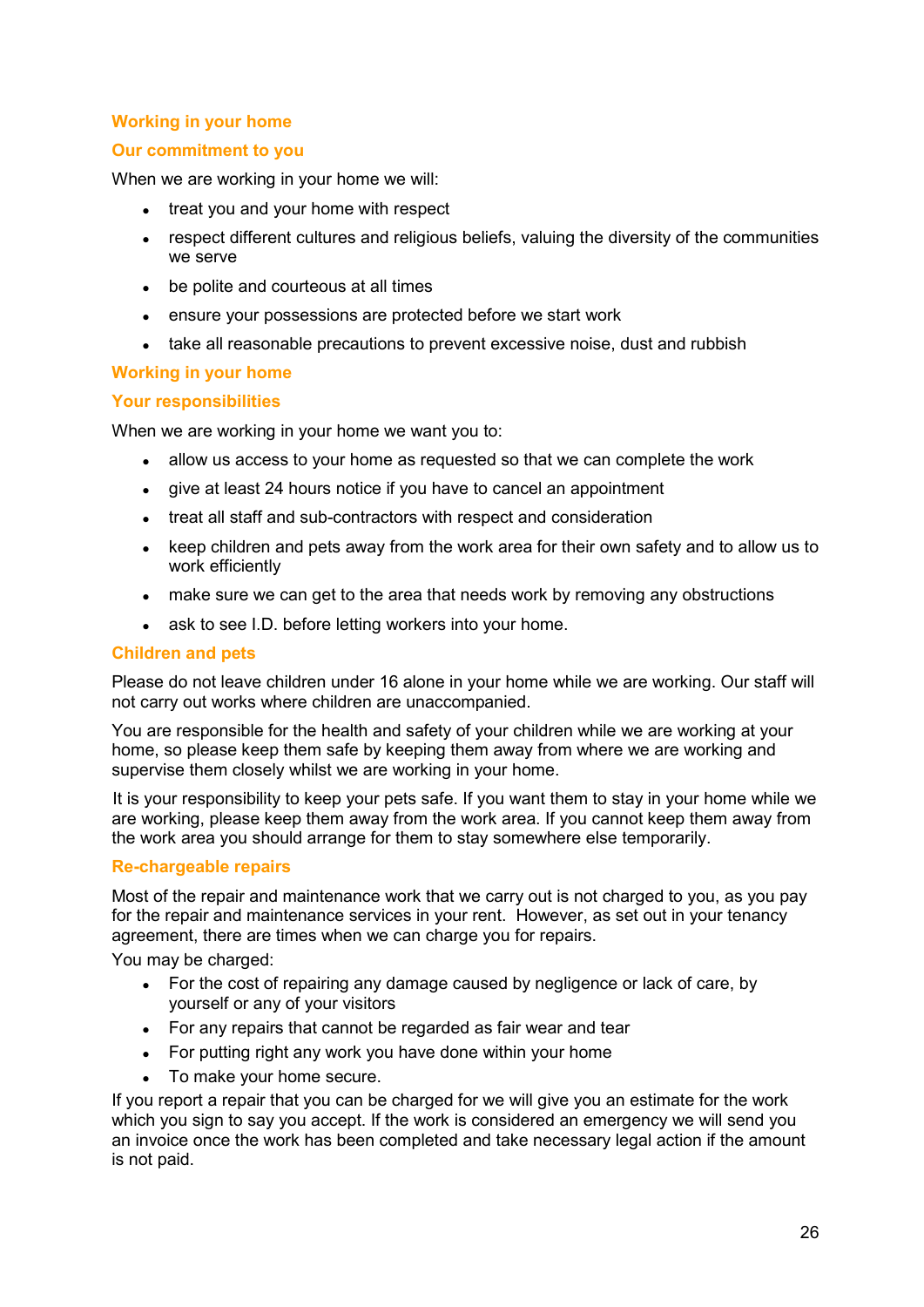We strongly recommend that you take out home contents insurance as in some instances you may be able to make a claim against the insurance policy.

Where there has been a crime it is important that you report the incident to the police and obtain a crime reference number, there may be a need to provide a statement to explain how the damage occurred.

## <span id="page-27-0"></span>**Repairs that are your responsibility**

There are some types of repair which are your responsibility and these include:

- Replacing locks, keys or fobs when you get locked out or keys and fobs that are lost unless you have been a victim of crime or are vulnerable. NB: at the end of your tenancy you must return at least one key or one fob for any external locks
- Resetting trip switches
- Replacing fuses, bulbs, fluorescent tubes and starters
- Clearing blockages in sink, basin or bath wastes, toilets or other domestic drains
- Fitting plugs to sinks and baths
- Repairing minor decorating cracks and holes in plaster or partitions
- Repairing any alterations or improvements you have made to your home
- Repairing or paying for repairs caused by carelessness, neglect or misuse by you, your family or visitors
- Any outside taps as agreed by the water authorities and the council, must be isolated in winter
- Any plastic or rubber hoses to washing and dishwashing machines
- Any damage caused by screws, nails or any other fixings through water/gas pipes or electrical cables
- Annual sweeping and safety check of chimneys if solid fuel is used. NB: a certificate may be requested for validation
- External venting of tumble dryers
- Maintenance of your own fixtures and fittings
- Ensuring any permanent ventilation within your home is not removed or blocked
- Any water butts fitted by you and cut into the council's down pipes
- There is no obligation for the council to stain or treat timber fencing, however you can do this yourself if you want to providing a suitable environmentally friendly product is used
- Fitting and relaying any floor coverings that have to be moved for repair work to be completed.

## <span id="page-27-1"></span>**Reporting repairs**

**Day to day repairs:** 01293 438111 (Mondays to Fridays 8am to 5pm) **Gas heating repairs and servicing:** 01293 438111 (Mondays to Fridays 8am to 5pm) **Emergency repairs:** 01293 438111 (out of hours, including gas heating) **For non-urgent repairs you can:** 

- Email: housingrepairs@crawley.gov.uk
- Complete an online repairs report form by visiting [www.crawley.gov.uk/repairs](http://www.crawley.gov.uk/repairs)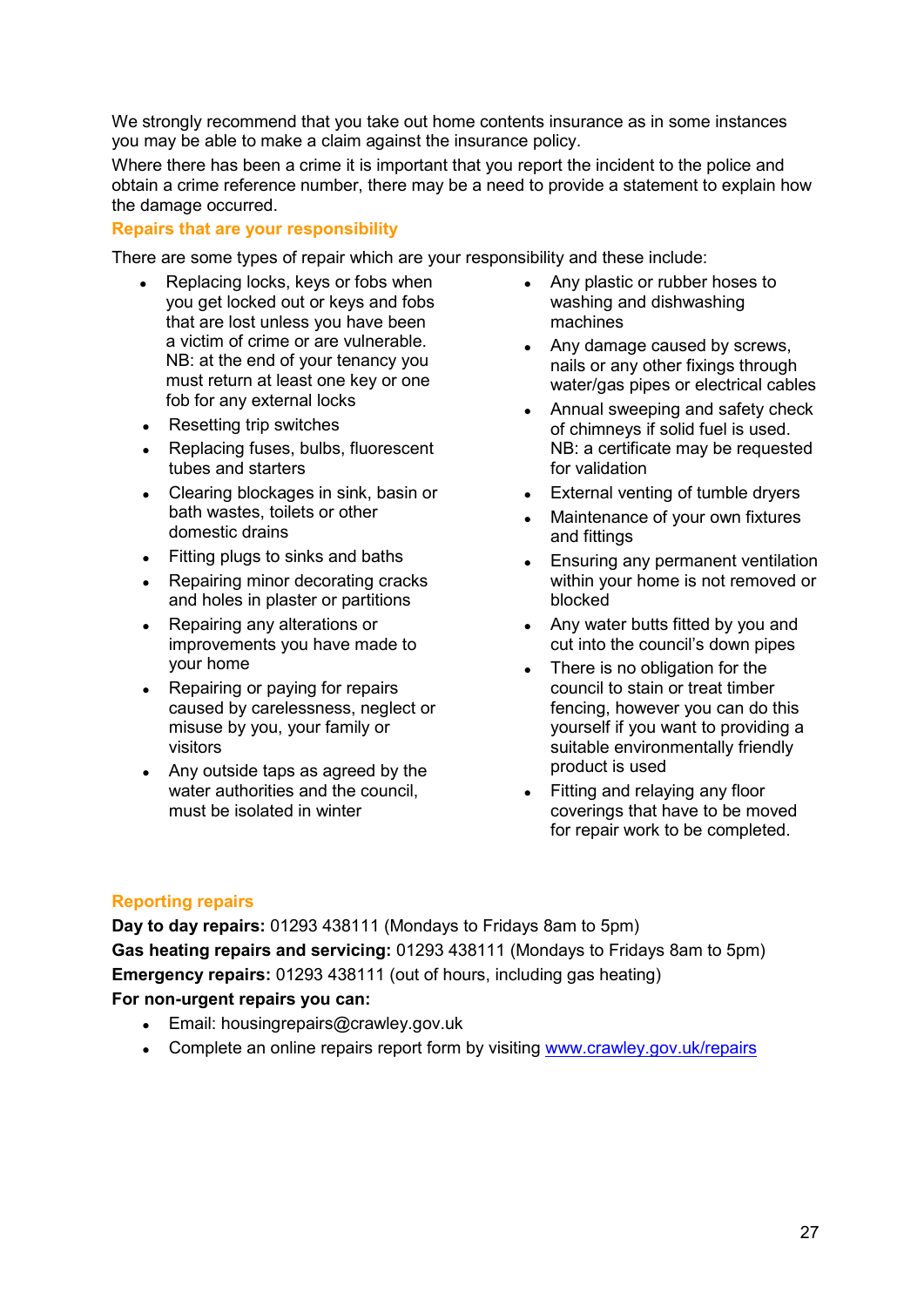## **Using your home in a tenant like manner:**

As a tenant of Crawley Borough Council, you must ensure that you look after your home in a reasonable manner so it remains in good condition at all times. You should do this by:

- Taking proper care of your home, which will involve cleaning and decorating the inside of it on a regular basis
- Stripping old wallpaper carefully, don't soak the plaster behind it as the plaster as well as the paper could come away
- Repairing any small cracks in the plasterwork
- Ensuring that water pipes are kept lagged to guard against frost damage in cold weather
- Turning off the water and draining the system if you are leaving the premises for more than a short period during cold weather, or alternatively leave the heating on at a low level to prevent the pipes freezing
- Clearing the sinks, baths, basins, WCs and domestic drains when blocked by waste
- Ensuring that, in the event of an electrical fault in your home, before replacing fuses or re-setting any trip switches (which have cut out) you disconnect all of your own electrical equipment, (unplug electric cooker, refrigerator, televisions etc.) to check that they are not at fault. You should then replace blown fuses or re-set trip switches. If they then continue to cut out you must inform the council
- Ensuring that you keep your home adequately heated and ventilated during the winter months to prevent damp and condensation
- Advising the council in advance of any DIY projects and clearing away any waste.

## <span id="page-28-0"></span>**Improvements, alterations and additions to your home**

You shall not, without the written consent of the council housing division of the council:

- Carry out alterations or improvements to any part of the property or its outbuildings
- Put up a shed, summer house, conservatory, garage or any other building
- Fix a radio mast, television aerial or satellite dish
- Erect any sign
- Put up any form of structure on, or alter the landscape of, any communal area
- Paint the frames of upvc (plastic) framed double glazed windows and doors
- Paint plastic coated (melamine finish) kitchen units
- Supply and fit any laminate flooring to any floors above ground level
- Alter the current heating system
- Install a log or coal burning stove as these are a potential hazard if not installed correctly
- Use textured coating to walls or ceilings.

## **What is an improvement or alteration?**

An alteration or improvement to your home is any work you undertake which alters or improves the current fabric of the building, its grounds or the fixtures and fittings within it.

## **Before you start**

## **You need landlord permission**

Your tenancy agreement says you need to get prior written permission from the council before carrying out any improvement works to your home.

This permission needs to come from the council as your landlord. Depending on the work you intend doing, you may also need Building Control approval and/or Planning permission.

## **Don't start work until you have received all the necessary permissions.**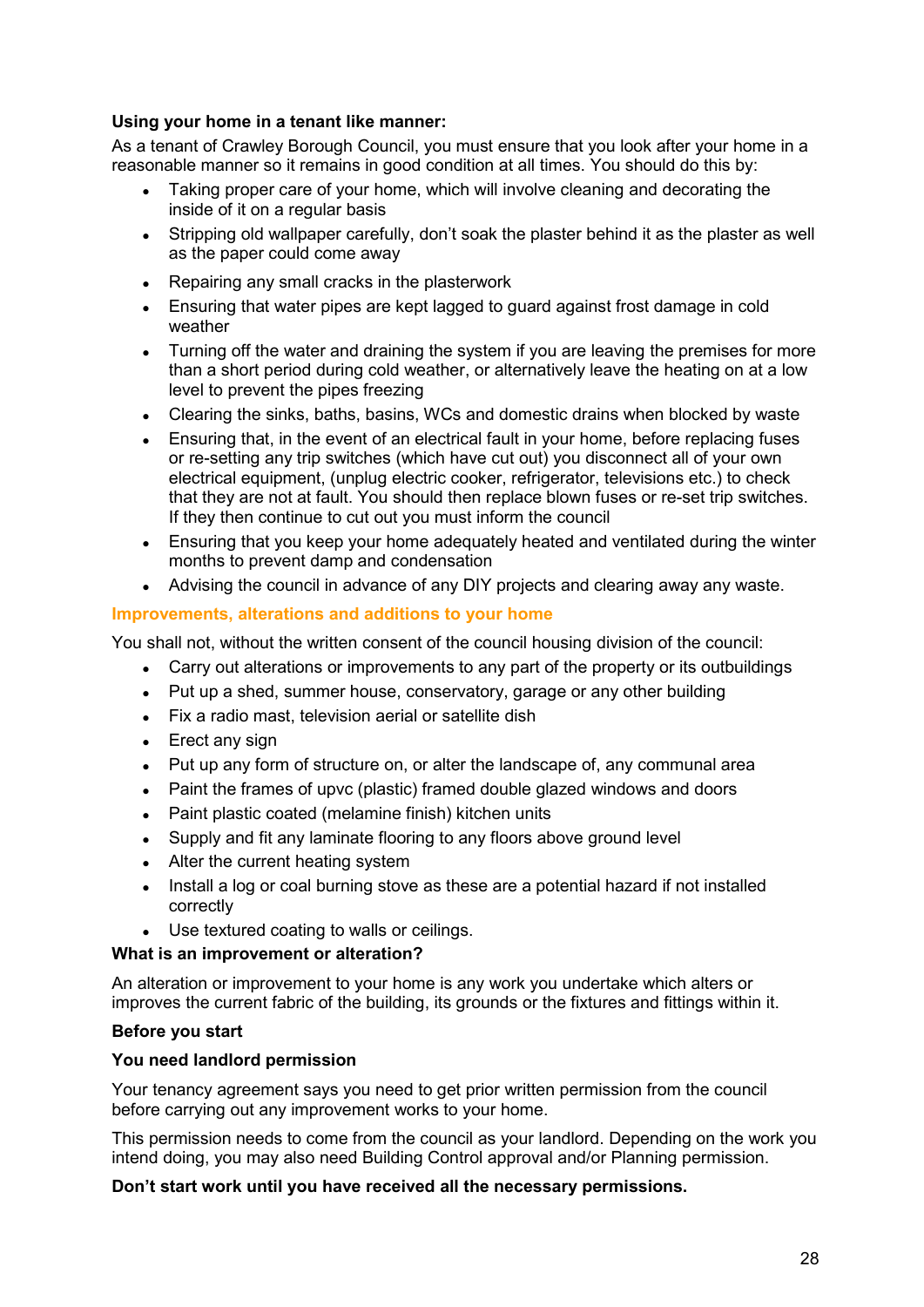Send your area surveyor details of what you intend to do, who will be carrying out the work on your behalf. Provide a plan, drawing or sketch of the proposed alteration and/or improvement and provide details of materials you intend using. Photographs can be useful to show where you intend to do the work. We're happy to get this by post or by email.

Contact your area surveyor if you have any questions about work you wish to do.

## **How are we doing?**

We want you to let us know how well we are doing, if you have a repair please fill in the Repairs satisfaction form on the website at [www.crawley.gov.uk/repairs](http://www.crawley.gov.uk/repairs)

## <span id="page-29-0"></span>**Gas safety**

Every year people die from carbon monoxide (CO) poisoning caused by gas appliances and flues which have not been properly installed or maintained.

You may not even be aware you are being poisoned. You can't see it, you can't taste it and you can't even smell it, but it can kill without warning.

Tenants of Crawley Homes get an annual gas safety check free of charge.

## **Did you know?**

The Gas Safety (Installation and Use) Regulations 1998 requires us to carry out a gas safety inspection of your home every 12 months. We have to check all gas pipes and appliances that are installed in your home. It is a criminal offence if we do not comply with these regulations and all landlords must comply in the same way.

Most of you co-operate with us in this, which means that we can carry out these inspections quickly and efficiently. There are however a few of you, who for one reason or another do not allow us access to your homes for us to carry out the check.

These inspections are also vital for safety reasons, so it is very important that you let us in to carry them out.

## **What does the inspection cover?**

We must inspect any flues, pipe-work and appliances, this includes checking the gas meter fitting. You are responsible for ensuring the safety of your own gas appliances, such as cookers and fires, but to fulfil our duties it is sometimes necessary to disconnect any unsafe appliances. If one of your appliances is disconnected you need to get a Gas Safe registered engineer to undertake the repair.

As part of the central heating system inspection we will check the operation of the radiators and controls making sure it is working properly and to maximum efficiency.

We will also service the gas boiler and any appliances that are our responsibility.

## **What do you need to do?**

Please let us in and make sure the engineer can get to all your radiators, the gas meter, the boiler, your programmer and hot water cylinder.

Our maintenance records are computerised so we will automatically contact you to carry out a check of your home every year. We may contact you by phone, text message or email.

When we contact you, please make an appointment for the annual safety check and keep it. If we ask you to contact us please do this as quickly as possible. It is vital that you respond,

even if you believe that a gas safety check has recently been completed.

## **If you do not respond?**

We will try to get in touch with you using several different ways a number of times and we'll give you lots of ways to get in touch with us. We do work outside normal office working hours, if daytime appointments are a problem.

We may cap your gas supply if your gas safety certificate becomes out of date, this will mean that you have no gas central heating or hot water.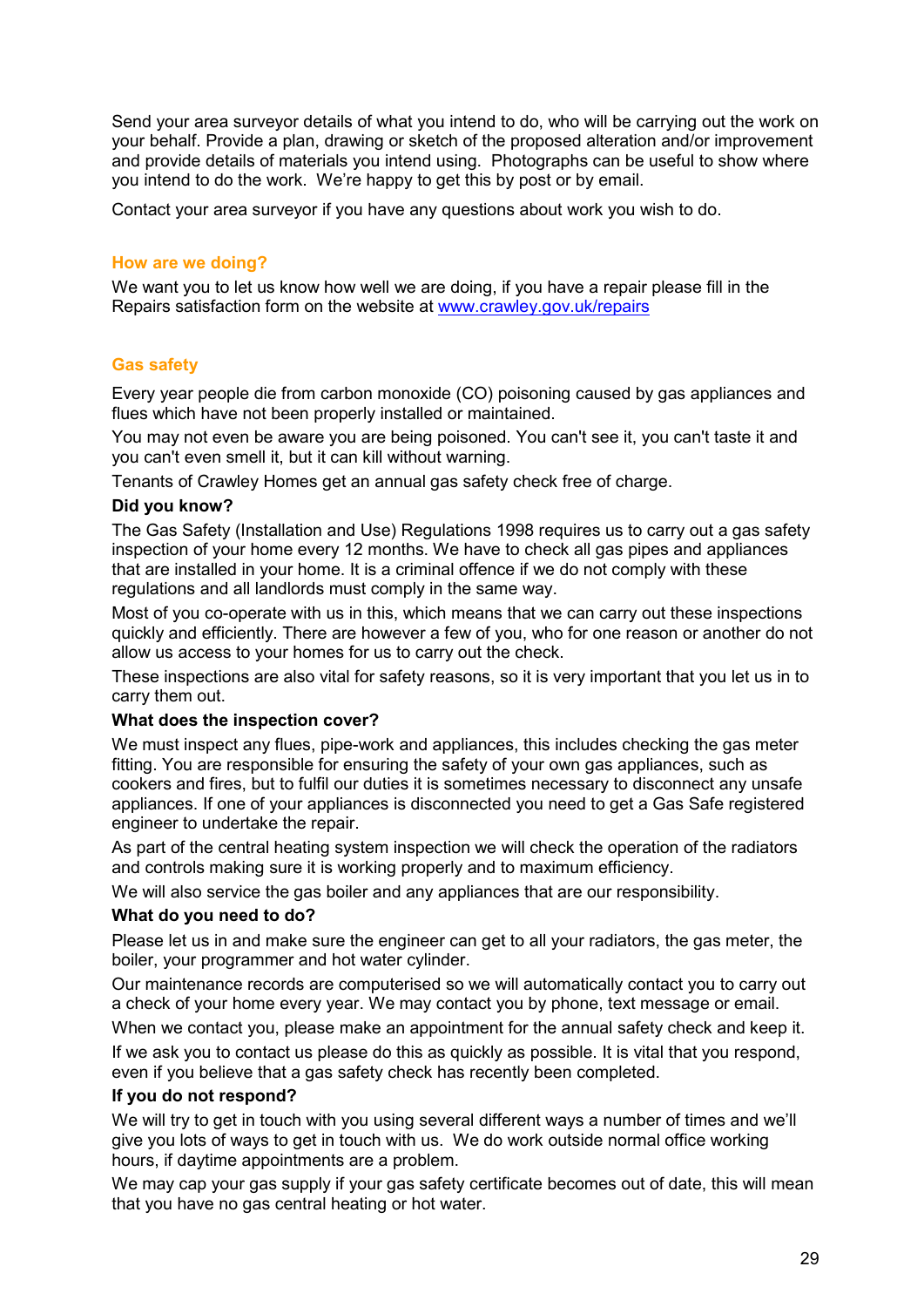## **We can as a last resort take legal action to gain an injunction to gain access to your**

**home or** serve a notice of our intention to seek possession of your home because you have breached the terms of your tenancy agreement. If we take you to court we will ask the court to order you to pay our legal costs if court proceedings are necessary; these will exceed £200 in most cases.

## **Health and safety**

Your safety is our main priority, so please help us, by:

- Responding promptly to our calls and letters
- Responding promptly if you receive a calling card
- Contacting Crawley Homes or our gas maintenance partner if you are unsure of when the last gas safety inspection of your home was undertaken.

#### **Some safety points for you to note**

A room containing a gas appliance including a gas fire **CANNOT** be used as a bedroom. This means you cannot use a living room as your bedroom if there is a gas fire in it.

We use **GAS SAFE** - registered contractors and fitters, so **ALWAYS** ask to see their identity cards.

- **Never** try a do-it-yourself repair on any gas pipe or appliance, you could be breaking the law and putting yourself and others at risk.
- **Never** block sources of ventilation, such as air-bricks, or obstruct flues.
- **Always** follow the user instructions on any gas appliance.

#### **Fitting gas cookers in flats**

Since 2008 all new gas cookers installed in flats need to have a flame supervision device (FSD) fitted to every burner. This shuts off the fuel supply to the hob if the flame goes out, preventing accumulations of gas.

Anyone selling gas cookers will be able to help you choose the right one as Gas Safe registered engineers will not fit the wrong type.

## **Keep flues clear**

By blocking or covering the flue, a gas boiler will not burn properly and will produce carbon monoxide. As a room sealed appliance it needs air from outside to work safely.

We have found examples of dangerous gas flues, where a simple lean-to has been built over or around the flue on the outside wall.

Don't forget carbon monoxide (CO) is a highly poisonous gas. You can't see, taste or smell it, but it can kill without warning, within a matter of hours.

#### **Ventilation**

As well as keeping flues clear it is important to have good ventilation in your home, so make sure you keep air vents clear.

#### **New gas appliance**

If you wish to make use of a previously unused gas supply to your home, it is important you contact us for permission and so we can update our gas safety records.

> **If you smell gas, or notice fumes? Call the gas emergency services on 0800 111 999** And:

- Turn off the gas at the meter
- Open the windows
- Extinguish naked flames
- Do NOT use electrical switches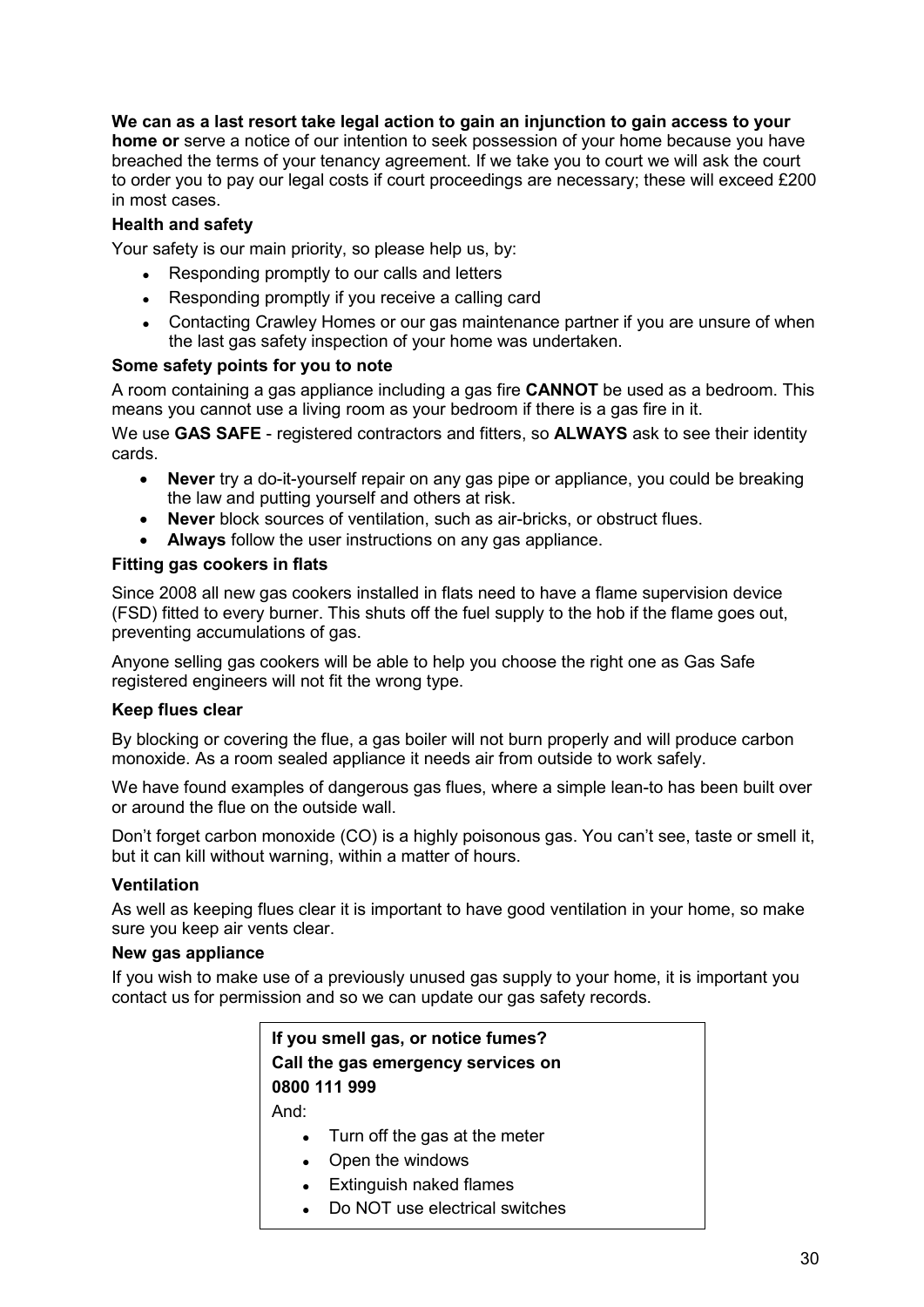## <span id="page-31-0"></span>**Energy efficiency in your home**

Energy efficiency in your home is important to us as the more energy efficient your home is then the warmer you will be and the lower your fuel bills will be.

#### **Insulating your roof space**

If your home has a loft space, then this needs to be insulated. The depth of insulation recommended to keep a house warm changes over time, but at the moment it is recommended to increase insulation in the roof space to a thickness of 270mm.

#### **Heat loss through windows**

Heat loss through the windows can be reduced by fitting double glazed units; this is one of the reasons why we have been systematically carrying out a uPVC window replacement programme for many years.

#### **Home appliances and boilers**

The energy efficiency of your home can be improved by making sure that all the appliances in your home are modern, high efficiency ones. The most important item here is the gas boiler. Therefore when we replace old boilers, we install the latest energy efficient condensing boilers.

## **Other energy efficiency tips**

- Replace your light bulbs with the new low energy bulbs
- Turn down your thermostat by  $1^{\circ}$ C will cut your bills by 10 per cent
- Don't overfill the kettle, boiling more water than you need wastes energy
- If you do not need something 'on' then 'Switch It Off'. It's the low cost way of saving energy and money.

#### **Solar energy**

Many of our new homes have been built with Solar PV panels on the roof providing electricity to the house or the communal areas in flats.

We have also installed Solar PV panels on about 250 houses across the town and we continue to look at how we can do this for more homes in the future.

## <span id="page-31-1"></span>**Adaptations to your home**

We want to ensure that our residents with disabilities enjoy a good quality of life. For this reason we work closely with the West Sussex County Council's Occupational Therapy Service to help people make the most of their abilities and remain independent in their own homes. If you or someone who lives with you has a disability, we may be able to arrange adaptations to help you to continue to live in your home. Any work that we do has to be recommended by the Occupational Therapy Service and is done to meet individual needs.

The adaptations we can provide are intended to give you better access in and around your home and to help you use essential facilities.

If you are a tenant of Crawley Homes and feel that you or an adult member of your family, living with you, would benefit from an adaptation to your home please contact the Adults' CarePoint at West Sussex County Council for an Occupational Therapy assessment. You can ask them to reassess if the condition has changed.

Tel: 01243 642 121

Email: [socialcare@westsussex.gov.uk](mailto:socialcare@westsussex.gov.uk)

Opening hours: 9.00am - 5.00pm, Monday - Friday (excluding Bank Holidays)

For children, any health or education professional can make the initial referral to occupational therapy.

For more information on social care visit [www.westsussex.gov.uk/social-care-and-health](http://www.westsussex.gov.uk/social-care-and-health)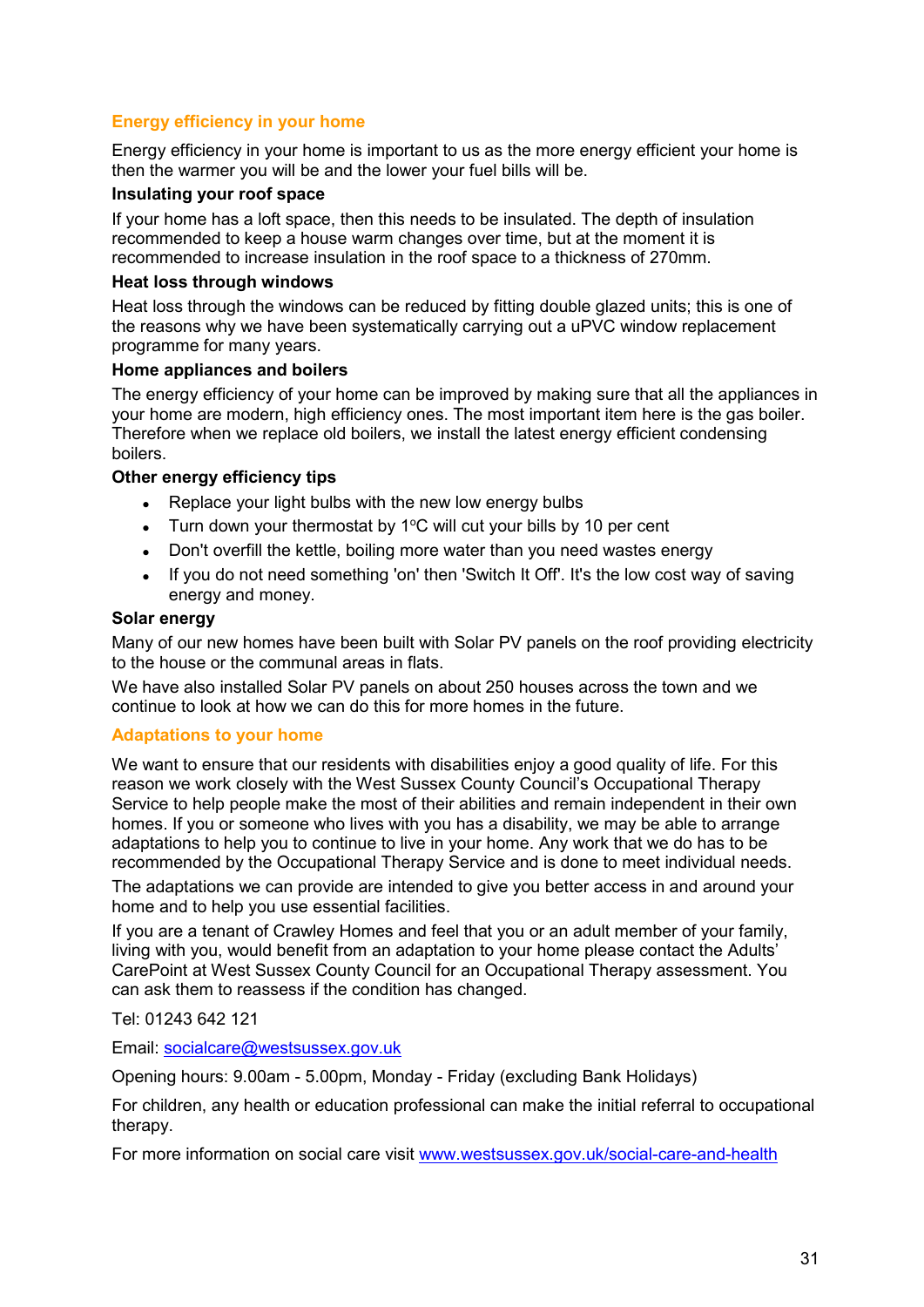## <span id="page-32-0"></span>**Asbestos in your home**

#### **What is asbestos?**

Asbestos is a strong mineral fibre that is resistant to heat and chemicals. This has led to the use of asbestos fibres in a wide range of building materials and products, often as fireproofing. Homes built since the mid-1980s are very unlikely to contain asbestos in the fabric of the building. Homes built after 1990 are extremely unlikely to contain asbestos anywhere in the building. Asbestos cement has been widely used as a cladding material and can still be found in garages and sheds.

Asbestos can be found in all types of property including housing, commercial and industrial buildings, in both the private and public sectors.

#### **Why may asbestos be a problem?**

When asbestos materials age or become damaged they can release fibres into the air. These can be breathed deep into the lung where they may stay for a long time, causing possible damage. When very high levels of these fibres are breathed in, there is a risk of lung diseases, including cancer. People who have worked with asbestos for many years as part of their job or have washed the dusty clothing of those who worked with asbestos are most likely to be affected. Workplace regulations now protect such people.

#### **Is everyone exposed to asbestos?**

There is a very low level of fibres in the air everywhere because asbestos has been used widely. Exposure to this low level of fibres is unlikely to harm people's health. Levels of fibres may be higher in buildings containing asbestos materials, especially where the materials have been damaged. It is very unlikely that the levels of asbestos fibres found in any building will be harmful, but if you think you have damaged asbestos materials in your home, you should seek advice on the appropriate action to take.

High, short-term exposures to asbestos fibres can occur during 'DIY' work. For this reason, do not work on materials that may contain asbestos, and especially avoid sanding or drilling.

## **Where is asbestos found?**

Building materials containing asbestos were widely used from 1930 to around 1980, particularly from the 1960s onwards. Therefore, houses and flats built or refurbished at that time may contain asbestos materials.

Asbestos has also been used in some heat resistant household products, such as oven gloves and ironing boards.

The use of asbestos in these products decreased greatly around the mid-1980s and since 1993, the use of asbestos in most products has been banned.

It is not always easy to tell whether a product contains asbestos, as modern, asbestos-free materials often look similar, remember it is usually older products that contain asbestos. Loft or cavity wall insulation does not contain asbestos.

## **How can I identify products or materials containing asbestos?**

Generally, it is not possible for the average person to be able to recognise materials

containing asbestos. It needs people with specific skills and experience to do this and even then, only a laboratory test can positively identify whether or not a material contains asbestos.

## **Seeking advice.**

The council has set up a telephone help line to answer any queries you may have regarding the presence of asbestos in your home.

If you need help, seek advice by telephoning the Crawley Homes' Asbestos Surveyor at the Town Hall on 01293 438429.

#### **Remember**

Avoid disturbing or damaging asbestos materials that are in good condition.

If you have damaged or deteriorating asbestos materials in your home - seek advice.

#### **Take care when carrying out 'DIY'**

If you have asbestos materials in your home, extra care should be taken when doing DIY. Do not attempt to carry out work before contacting the council for advice.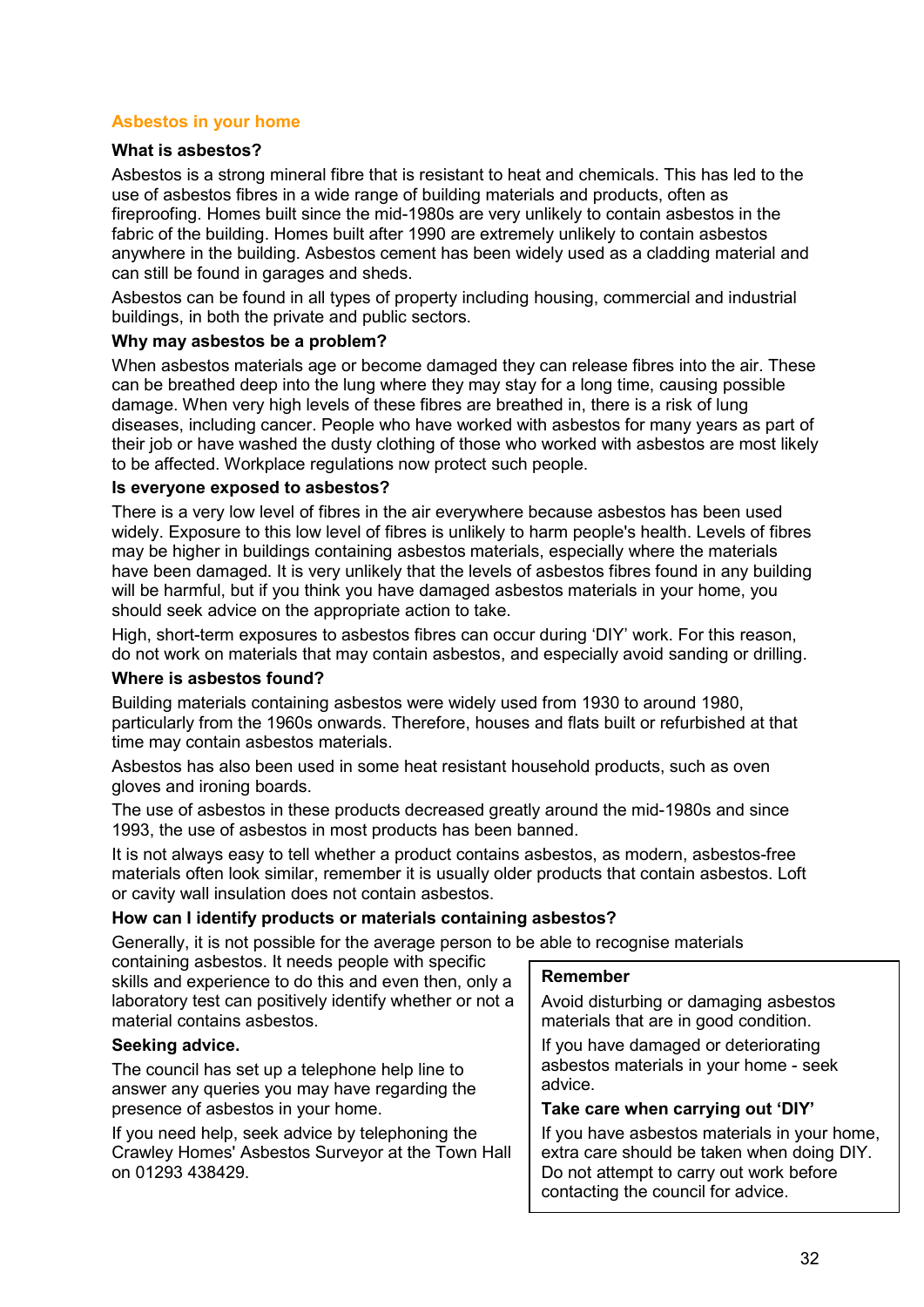## <span id="page-33-0"></span>**Damp and condensation**

## **Types of damp**

There are four main types of damp that could affect your home:

- 1. Rising damp caused by water from the ground rising up into the home. It will be seen all year round, usually as a tidemark low down on the wall.
- 2. Penetrating damp caused by a problem outside such as blocked gutters, broken pipes or leaking roofs.
- 3. Defective plumbing leaks from water or waste pipes
- 4. Condensation caused by water vapour or moisture coming into contact with a colder surface such as a window or wall. This is the most common cause of damp.

If you're a council tenant and think the damp in your home is likely to be rising or penetrating damp, or caused by a plumbing problem, give the repairs line a call on 01293 438111 and we'll investigate it. However, if the damp is caused by condensation it's your responsibility to take steps to combat it. Here is some advice to help you.

## **Tackling condensation**

Condensation mainly occurs during colder months and generally affects corners, north facing walls and windows; it's also often the cause of black mould.

Lifestyle is the main cause of this problem, for example not letting enough air in, leaving lids off pots during cooking, and drying clothes indoors. The following five steps will help reduce condensation. The more steps you can do the greater your chances of reducing the problems caused by condensation.

## **1: Produce less moisture**

- Cover pots and pans when cooking and use a microwave where possible
- Dry clothes outdoors when you can; do not dry clothes over radiators
- Vent tumble driers to the outside or buy a condenser (Remember you'll need permission if you want to make a vent through a wall)
- Don't use bottled gas heaters, they produce a lot of water vapour they're expensive too!

## **2: Ventilate to remove moisture**

- Always open a window when using the kitchen or bathroom and close internal doors to prevent moisture laden air from spreading
- Keep furniture and other objects away from walls as this will allow air to flow around them
- Open bedroom windows (for up to one hour) when you get up
- If you have blocked up fireplaces make sure the chimney flue is ventilated.
- If your home has a mechanical ventilation and heat recovery system do not turn this off

## **3: Wipe away excess moisture**

Always wipe the windows and window sills of your home every morning to remove condensation. This is especially important in the bedroom.

## **4: Keep your home warm**

Keep your home adequately heated all day and night by leaving your central heating on low.

## **Dealing with mould growth**

Mould spores are invisible to the naked eye and are always present in the atmosphere both inside and outside homes. They only become visible when they land on a surface where they can live; the most important thing they need to survive is moisture, which generally comes from condensation.

You can buy special cleaners and sealers from your local supermarket or DIY store.

<span id="page-33-1"></span>Virtually every home suffers from condensation to some extent so once you've cleaned the mould try to follow the five steps above. Reducing condensation - will significantly improve, if not eradicate, the problem of mould.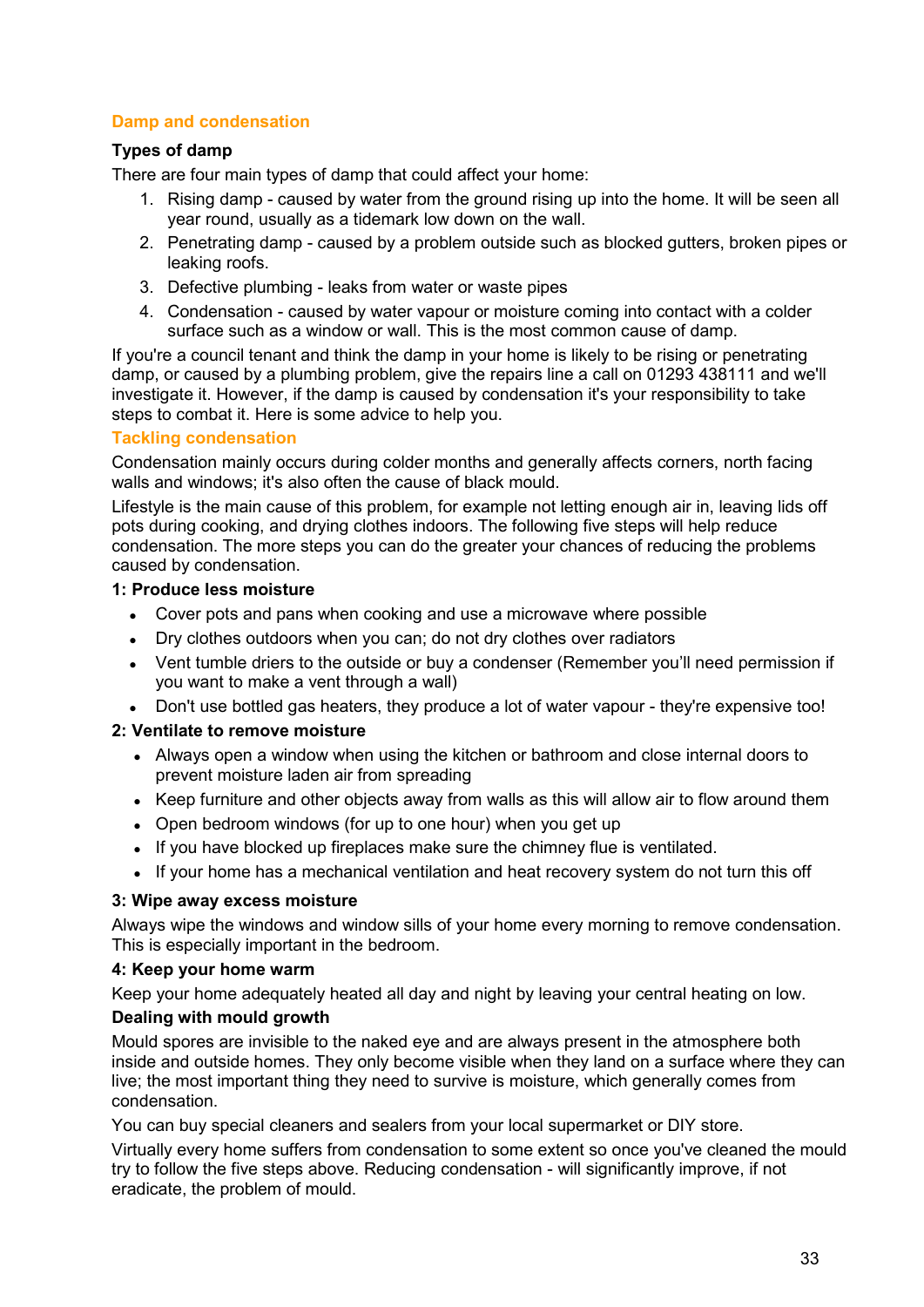## **Planned maintenance**

Planned maintenance is the long term management of repairs to the housing stock by the timely replacement of building elements. This enables the council to maintain a high quality standard of accommodation.

Examples of planned maintenance works are:

#### **Cavity wall insulation**

The energy efficiency of properties is currently under review and the council is working with an insulation contractor to make improvements. In certain cases, residents may be eligible for a free upgrade.

#### **Painting**

External painting is carried out on a cyclical basis. These works include minor repairs that are found during the painting process. Approximately 1,600 properties are painted annually.

Internal decorations of communal areas are carried out every five years, subject to condition.

#### **Gas boiler replacement**

Boilers are replaced when age and inefficiency dictates. They are replaced with energy efficient 'A' rated boilers, thermostatic radiator valves and room thermostats, ensuring the system complies with current Building Regulations.

#### **Electrical works**

An inspection report is undertaken on electrical installations every 10 years to ascertain its condition. Electrical rewires are carried out when age and condition dictates, ensuring the system complies with current Building Regulations.

#### **Neighbourhood improvements**

<span id="page-34-0"></span>The estate improvements programme is delivering communal improvements to housing estates. This helps to maintain the visual and physical appearance of the neighbourhoods.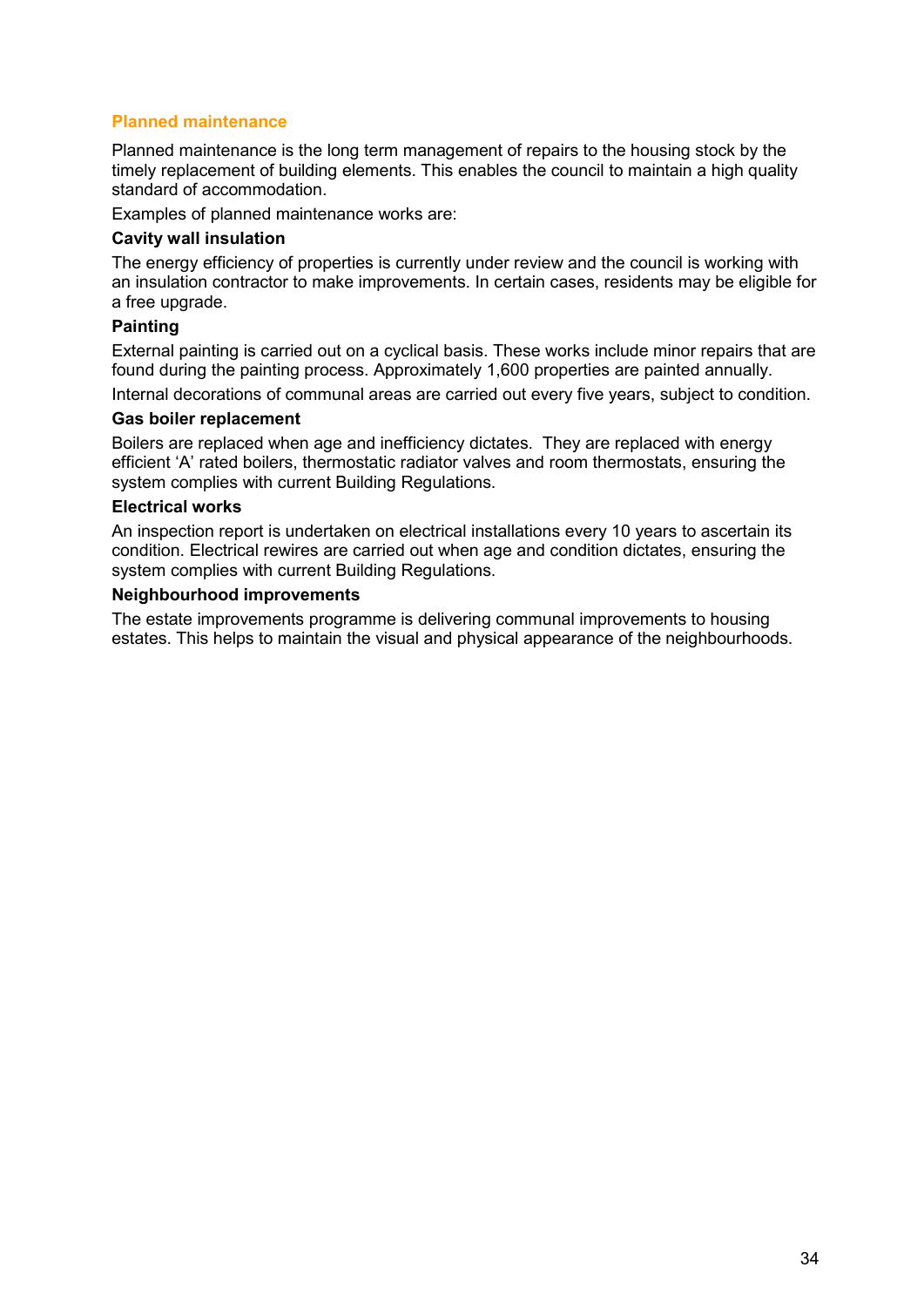## **Cleaning and Clearance**

Crawley Homes Cleaning Services provide the cleaning and clearance service for Crawley Homes.

The four teams that make up this essential service are:

- Mobile cleaning
- Bin store

Clearance

Fixed site cleaning

## **Mobile cleaning**

The mobile cleaning team provide a fortnightly cleaning service for the enclosed communal areas of blocks of flats.

They sweep the landings and stairs, and then mop and clean them with Orange Squirt cleaner. Safety signs are used to warn people that cleaning is taking place and every effort is made to leave the floors as dry as possible to help prevent anyone slipping on them.

Windowsills, ledges, skirting boards and window frames are wiped clean and cobwebs are removed.

Any faulty light bulbs are replaced and lighting faults are dealt with within 24 hours of being reported. Any other repairs that are needed to the area e.g. faulty doors are reported to the repairs section at the Town Hall.

A cyclical programme of deep cleaning supplements the routine fortnightly cleaning. Deep cleaning involves a thorough clean, using mechanised cleaning equipment once a year.

## **Bin store team**

Bin stores are communal areas where the dustbins for all the flats in a block are kept. If the bin store is enclosed and is in a block of flats that already has the communal areas cleaned by Crawley Homes Cleaning Services then the bin store area will also be cleaned on a fortnightly basis.

During cleaning the bins are moved from the store so that the floor can be cleaned. Any lights that are not working properly are replaced and the light fittings are cleaned.

## **Clearance team**

The Clearance Team carry out the clearance of empty properties and garages. When someone moves out of a property, it is a condition of their tenancy agreement that the property is left in a clean condition and clear of all rubbish, furnishings and belongings, including those that are no longer needed. If they fail to do this the property still needs to be cleaned, anything left in the property has to be removed and disposed of and this is where the Clearance Team come in. Please note that in all but the most exceptional circumstances, the cost of doing this clearance and cleaning will be charged to the outgoing tenant.

Crawley Borough Council is committed to reducing waste and maximising the re-use and recycling of waste material in its own operations. Recycling is a priority for Crawley Homes Cleaning Services and all suitable goods are delivered to recycling sites, e.g. tyres, car batteries, white goods.

There are times when the Clearance Team are called upon to carry out an 'extreme clearance'. This could involve the clearance of drug related items and clinical waste. These works always receive a high priority in view of the possible danger to the public and before it is carried out comprehensive risk assessments are completed.

## **Fixed site cleaning team**

The cleaning service for the communal areas of:

- Sheltered housing schemes
- Hostels
- The large block of flats at Milton Mount.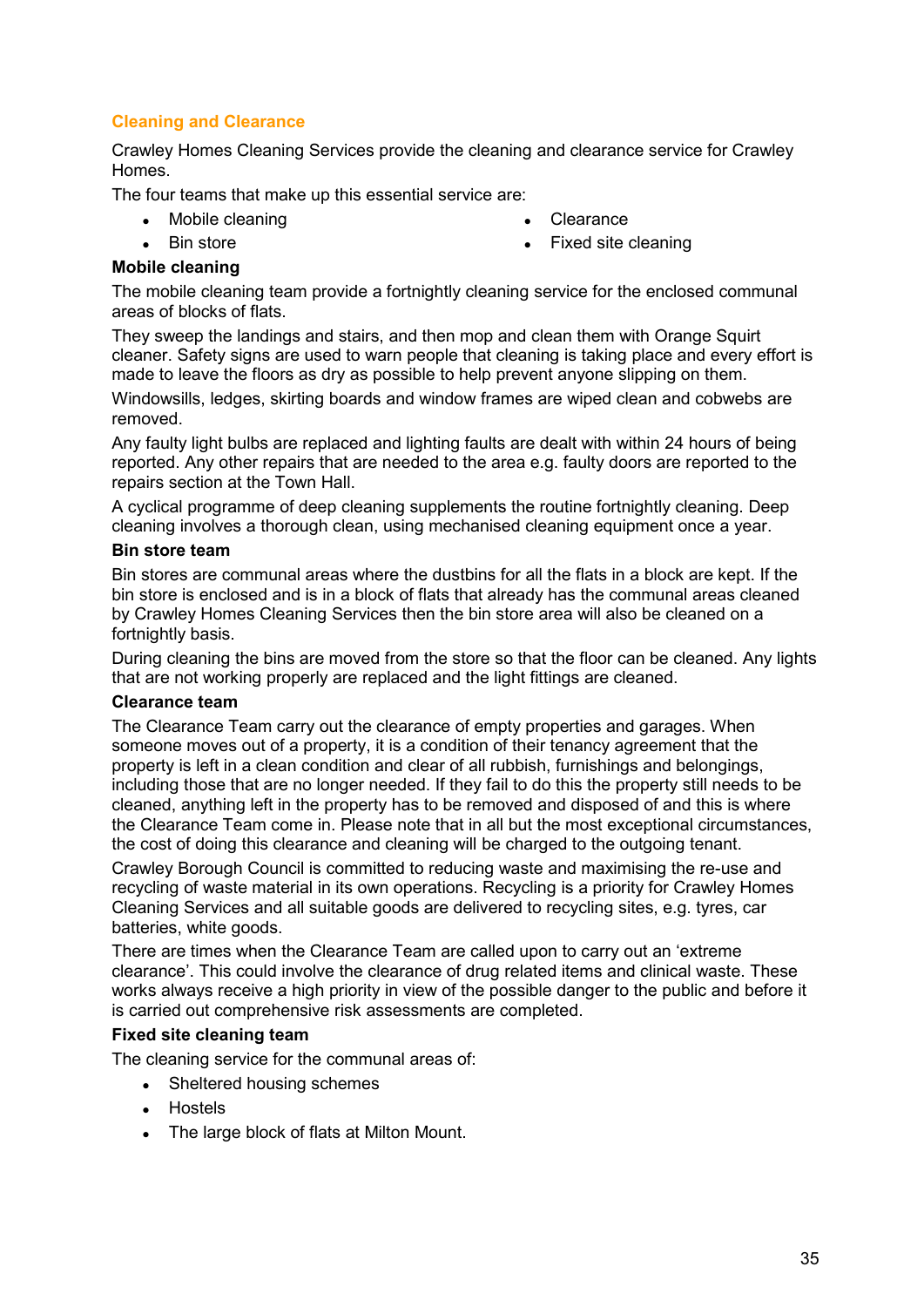## <span id="page-36-0"></span>**Getting involved**

## **Housing Standards**

The Homes and Communities Agency regulate all social housing providers, including councils. As a social housing provider we need to meet certain national standards and to let you know how well we are doing. We do this in our Annual Report to tenants.

#### **The National Standards for Social Housing**

As a local authority we have to show how we meet the four national consumer standards. These are: Tenant involvement and empowerment, Home, Tenancy and Neighbourhood and community

There are also three national economic standards that other social housing providers have to comply with. These are: Value for money, Governance and financial viability and Rent.

Visit [The Regulator of Social Housing](https://www.gov.uk/government/organisations/regulator-of-social-housing) to find out more about the standards.

#### <span id="page-36-1"></span>**[Getting involved](https://crawley.gov.uk/housing/council-tenants/resident-involvement)**

Every time you contact Crawley Homes you could be making a difference. Every call or contact lets us know where things could be improved or if we're getting it right. As well as getting involved in more formal ways.

Crawley Homes is committed to working in partnership with you, our tenants, so that you can have your say in the way the council manages your homes. It's not just about involving you but getting you to check on how well we deliver the service too.

What you do is up to you as you can choose how and when you have your say.

#### **Contact the team**

If you want to know more about becoming an involved tenant contact the Resident Involvement Team on 01293 438434 or email tenantparticipation@crawley.gov.uk

#### **No meetings required**

You don't have to go to meetings to have your say and help us improve our service.

#### **Surveys**

You can help to influence the service just by responding to any surveys that we send to you. These can be anything from simple telephone satisfaction surveys for repairs to bigger general satisfaction surveys.

#### **Complaints and feedback**

When you make a complaint you're also telling us what you think about our service and can help us to improve what we do. If you're not happy with anything we've done please feed this back to us. We also welcome compliments when we've done a good job as they let us know what works well.

#### **Meetings in your neighbourhood**

As well as getting involved in the work of Crawley Homes, there are also some local neighbourhood groups that meet.

These include: Northgate Matters, Talk Broadfield, Talk Bewbush, Three Bridges Neighbourhood Forum, Tilgate Neighbourhood Forum and Langley Green Neighbourhood Forum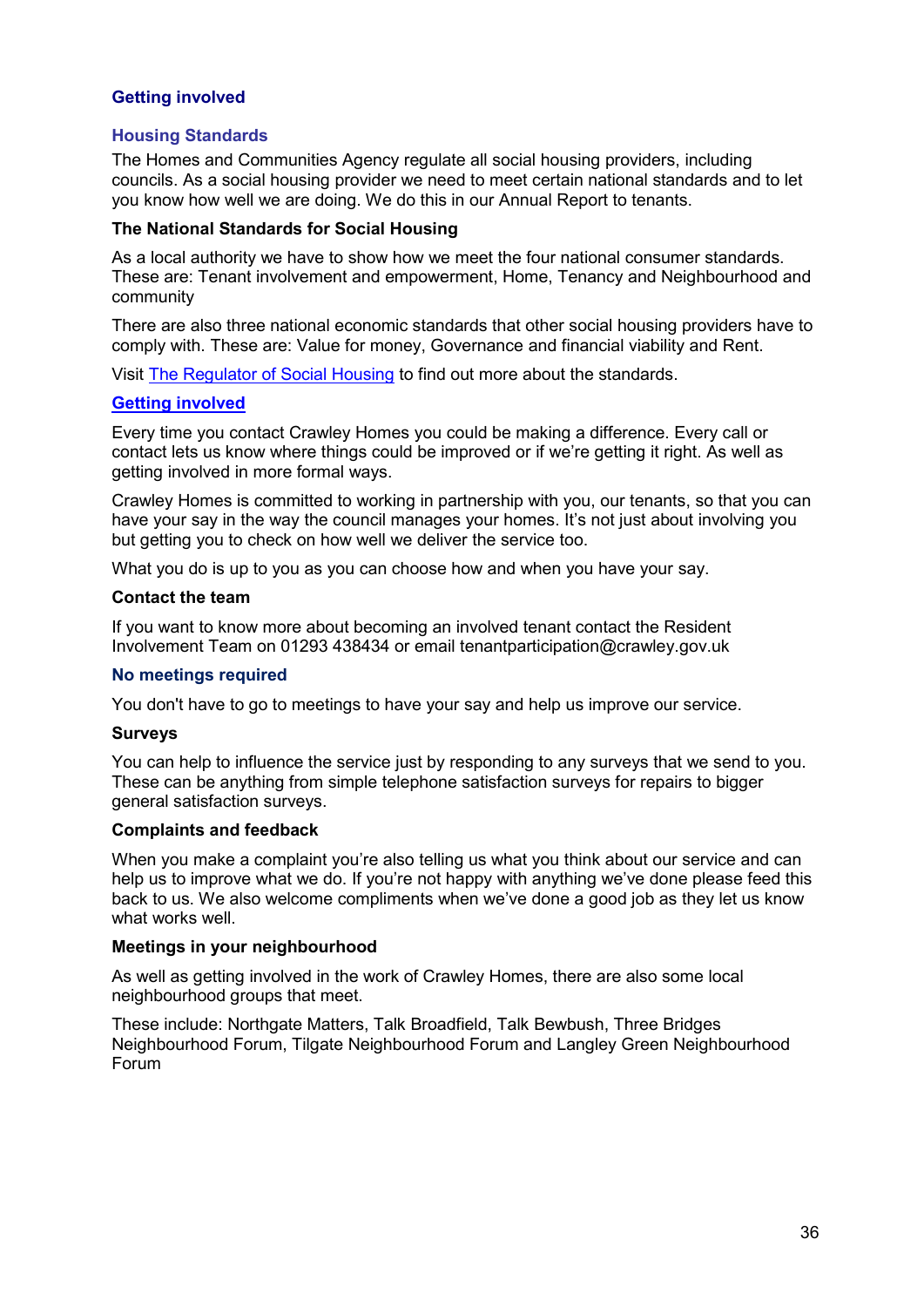## **Regular scrutiny meetings**

#### **Tenants & Leaseholders Action Panel (TLAP)**

This panel is made up of twelve residents who meet quarterly to scrutinise Crawley Homes' performance, including complaints. The members of the panel are selected through a comprehensive recruitment process.

Training and support is given to members of this panel to help them with their role.

#### **Other meetings**

#### **Working groups**

From time to time small groups of tenants are recruited to work on specific projects. These have included the Annual Report Working Group that helps to produce the Crawley Homes' annual report to tenants.

#### <span id="page-37-0"></span>**Keeping you informed**

#### **Newsletters**

Crawley Homes has a range of newsletters to keep its tenants and residents informed about what is happening with the management of their homes.

#### **Crawley Homes News**

An enewsletter with short, snappy items sent to your inbox.

#### **Leaselink**

Leaselink is published for Crawley Homes' leaseholders twice a year.

#### **Crawley Homes' Annual Report to Tenants**

A yearly report, that gives an overview of how Crawley Homes has performed in the last financial year. This is usually sent out with the October rent statements.

#### **Website: [www.crawley.gov.uk/crawleyhomes](http://www.crawley.gov.uk/crawleyhomes)**

With the growing popularity of the internet the council's website plays an ever increasing role in keeping you informed. The council housing pages contain a wealth of information about our services along with e-forms that you can complete to report non-urgent repairs, ask for rent statements and make an enquiry about Lifeline and to make comments or complaints

#### **Crawley Live**

This is the council's magazine for all residents of Crawley and we regularly submit articles to the editor.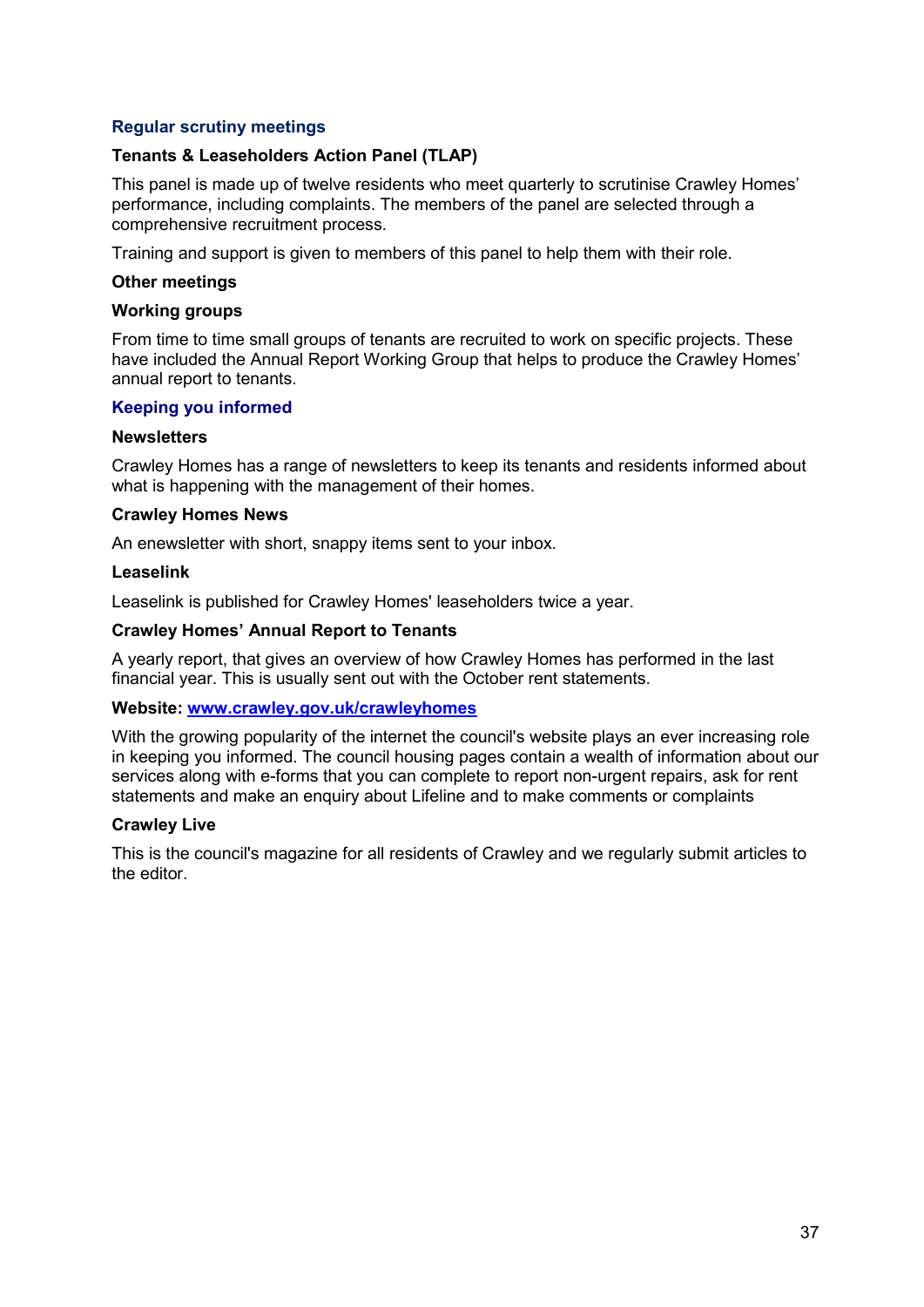## <span id="page-38-0"></span>**Comments, compliments and complaints**

#### **Our commitment to you**

As a council, we are committed to delivering a high quality service. We aim to achieve the highest possible standards. However, despite our best intentions and hard work, things can go wrong. When this happens, we want to hear about it so that we can explain things and put them right.

Your comments, compliments and complaints give us essential information about what you think of our service.

#### **Complaints**

We treat every complaint seriously and think of them as an opportunity to improve our services.

#### **How do I complain?**

If you are dissatisfied with the service you have received you should, in the first instance, contact the relevant department who may be able to resolve the problem quickly without having to use the formal complaints procedure.

#### **Complaints procedure**

**Stage 1** - If you are still not happy with the service provided or the explanation you have been given then please let us know. You can do this by filling in a form from the Town Hall, filling in a Feedback Form online at [www.crawley.gov.uk/contact](http://www.crawley.gov.uk/contact) writing a letter, telephoning us, or come in and see us. Your complaint will be acknowledged within two working days and you will normally receive a full response within ten working days.

**Stage 2** - If you are not happy with the reply at Stage 1 you can contact the Head of Crawley Homes to have your complaint reviewed. Your request for a review will be acknowledged within two working days and a full response will normally be sent within ten working days. If this is not possible you will be notified of the reasons why and when you can expect a full response usually within twenty working days.

If you remain dissatisfied with the response at Stage 2, you have the right to submit your complaint to the Housing Ombudsman**.** 

To find out more visit [www.housing-ombudsman.org.uk](http://www.housing-ombudsman.org.uk/) The Housing Ombudsman is an independent person employed by the Government to monitor the actions of registered social landlords, including council housing.

#### **How to contact the Housing Ombudsman Service**

Write to: 81 Aldwych, London WC2B 4HN

Telephone: 0300 111 3000

Fax: 020 7831 1942

Email: [info@housing-ombudsman.org.uk](mailto:info@housing-ombudsman.org.uk)

Other non-housing complaints about the council are dealt with by the Local Government Ombudsman, PO Box 4771, Coventry CV4 0EH. Visit their website at [www.lgo.org.uk.](http://www.lgo.org.uk/) Or call their Advice Team on 0300 061 0614 or 0845 602 1983.

#### **Comments and compliments**

Your comments on how we can improve our services are welcomed. Your compliments let us know when we are getting things right and allow us to reward employees for outstanding customer service. If you have a comment or compliment for us, please let us know.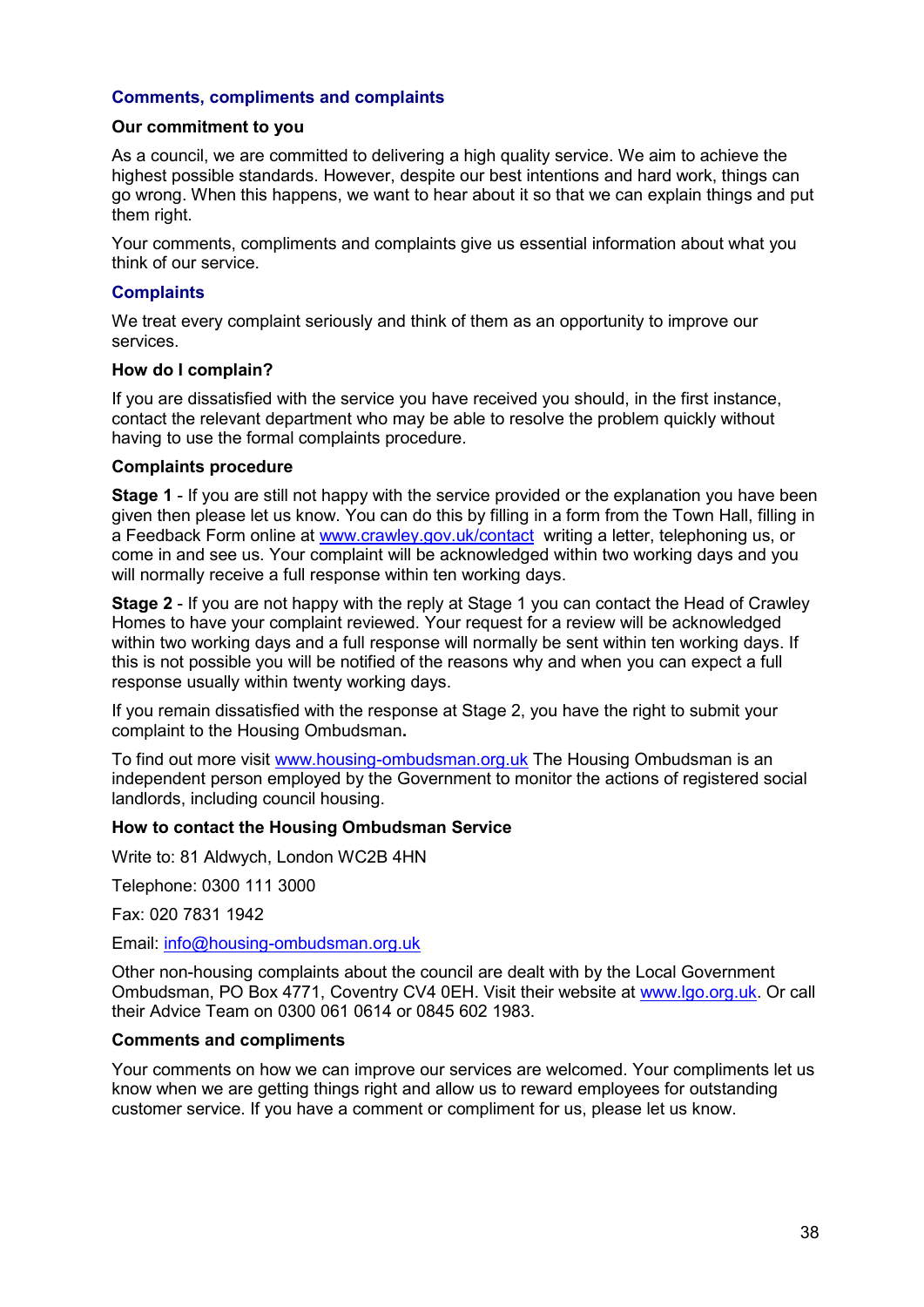## <span id="page-39-0"></span>**Moving**

## <span id="page-39-1"></span>**Moving out – ending a tenancy**

When you are moving out of your home you need to give us 28 days notice (unless you are moving to another Crawley Homes' home). If you leave the property earlier than this, we will charge you for the full 28 day period. In the event of the tenant's death, this period can be negotiated.

Different types of tenancies need to give different types of notice so please contact your housing officer as soon as possible so that we can send you the right forms.

Their contact details can be found on page 2/3.

If you have a secure or introductory tenancy you will need to give us a Notice to Quit.

If you have a fixed term flexible tenancy you will need to give a Notice to End the flexible tenancy in accordance with the break clause, unless the tenant has died when a landlords break notice will be needed.

If you are acting on behalf of the tenant either because of their death or incapacity then we will need the address and telephone number of where you can be contacted.

We will need a copy of the Death Certificate if the tenant has died and you are acting on behalf of the tenant as the next of kin

If you are acting on behalf of the tenant with power of attorney we will need a copy of the relevant paperwork.

#### **Clearing the property**

You must make sure that the property is left in a clean condition and clear of all rubbish, furnishings and belongings, including those that you no longer need. This includes lofts, gardens, pathways and outside buildings. If you do not do this you will be charged for any cleaning and for the removal and disposal of anything left behind. The council can collect large bulky items that you wish to dispose of before you move out (there may be a charge for this). Contact the Special Collection Service on 01293 438772.

## **Repairs**

If we have to carry out any repairs to the property due to damage, including its fixtures and fittings, you will be charged for them. In the case of death the money may be claimed from the tenant's estate.

#### **Returning the keys**

You must return all of the keys to the property, including any outside buildings, sheds or cupboards and gas and electric meter keys by noon on the day that your tenancy ends. If we receive them after this time, we will charge you rent until we receive the keys.

The keys should be returned to a Housing Officer at the Town Hall where you will be given a receipt for them.

Before you leave, please make sure that all the rent due has been paid. We can still take action to collect any rent that has not been paid after you have ended the tenancy and left the property.

If you have any queries or would like to talk to someone about moving out or ending a tenancy, please contact a Housing Officer.

#### **Housing Benefit**

If you receive Housing Benefit to help you pay your rent and you are moving, you must inform Revenue Services at the Town Hall, as soon as possible of your change in circumstances and your new address.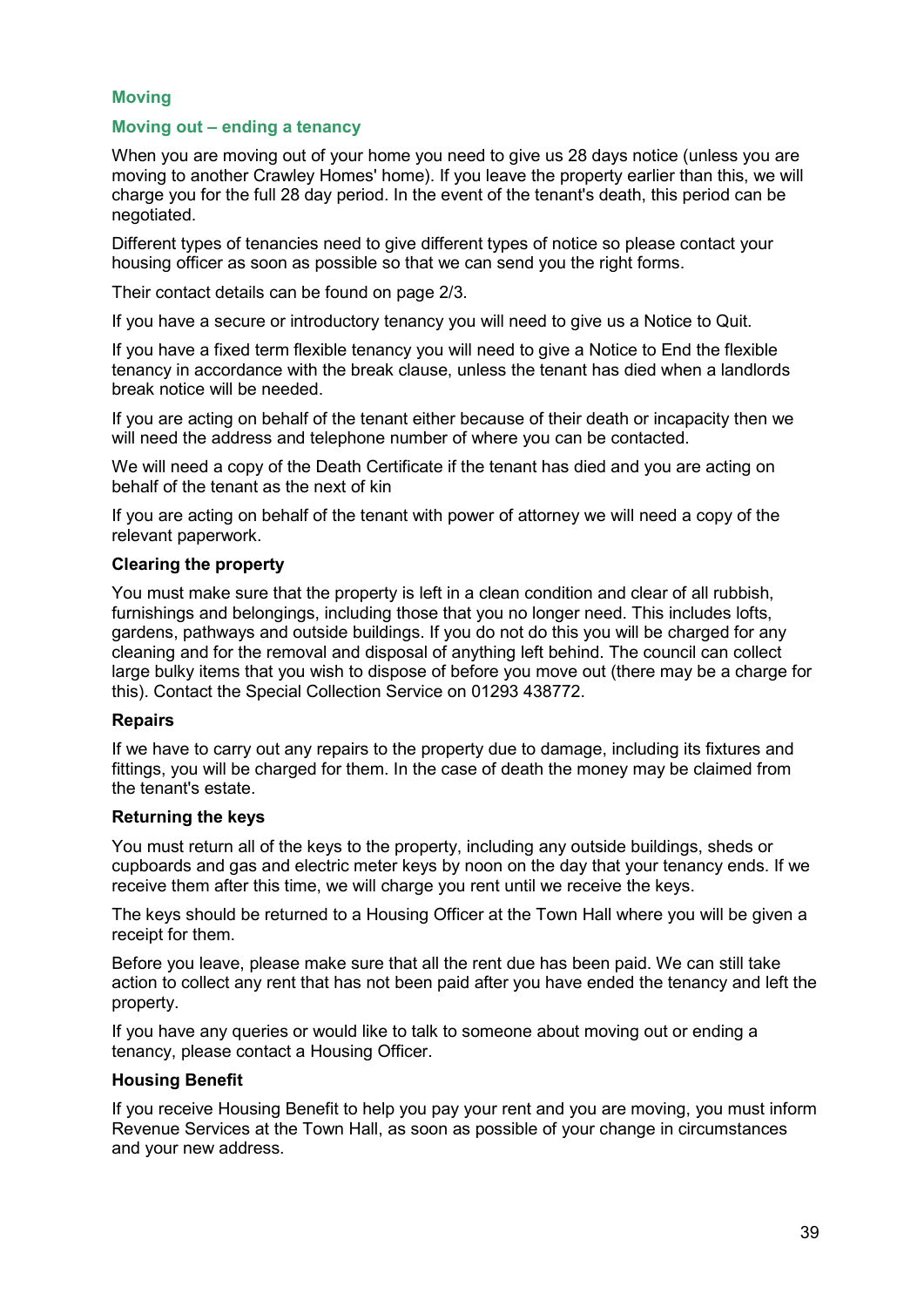In the event of the tenants death Housing Benefit will only be paid to the Sunday of the week in which the death occurred. Rent due after that date may be claimed from the deceased's estate.

If the tenant is moving to a nursing/care home please contact Revenue Services as soon as possible to discuss the tenant's individual circumstances.

#### <span id="page-40-0"></span>**What to do if you want to move**

If you want to move you can apply to join the housing register or you can think about exchanging your home with another tenant by mutual exchange. Find out more at **[www.homeswapper.co.uk](http://www.homeswapper.co.uk/)**

#### **Joining the housing register**

The council has a policy which sets out how applications for housing will be prioritised and the procedures followed when selecting applicants to be tenants. People are prioritised for offers of accommodation depending on their current circumstances and housing need.

To join the Housing Register you will need to call them on 01293 438608.

#### **Mutual exchanges**

#### **What is HomeSwapper?**

HomeSwapper is for council and housing association tenants who want to swap homes. Their website allows you to look for other tenants who want to move. Signing up is free to Crawley Homes' tenants as we are partnered with the scheme.

Once you have found someone to swap with, you will both need to complete the Mutual Exchange forms you can get from the Town Hall or they can be printed off the website and return them to the Housing Management Team at the Town Hall.

Don't forget to complete the forms with details for both (all) parties otherwise this will delay things.

You must be a secure tenant with Crawley Homes to be considered for a Mutual Exchange although the person you swap with can be a secure council tenant or a housing association tenant. Introductory tenants do not have the right to exchange.

There are certain conditions that have to be met before a mutual exchange can be agreed by Crawley Homes, including a clear rent account. For more information on how to exchange your property with another tenant contact a Housing Officer or visit [www.homeswapper.co.uk](http://www.homeswapper.co.uk/)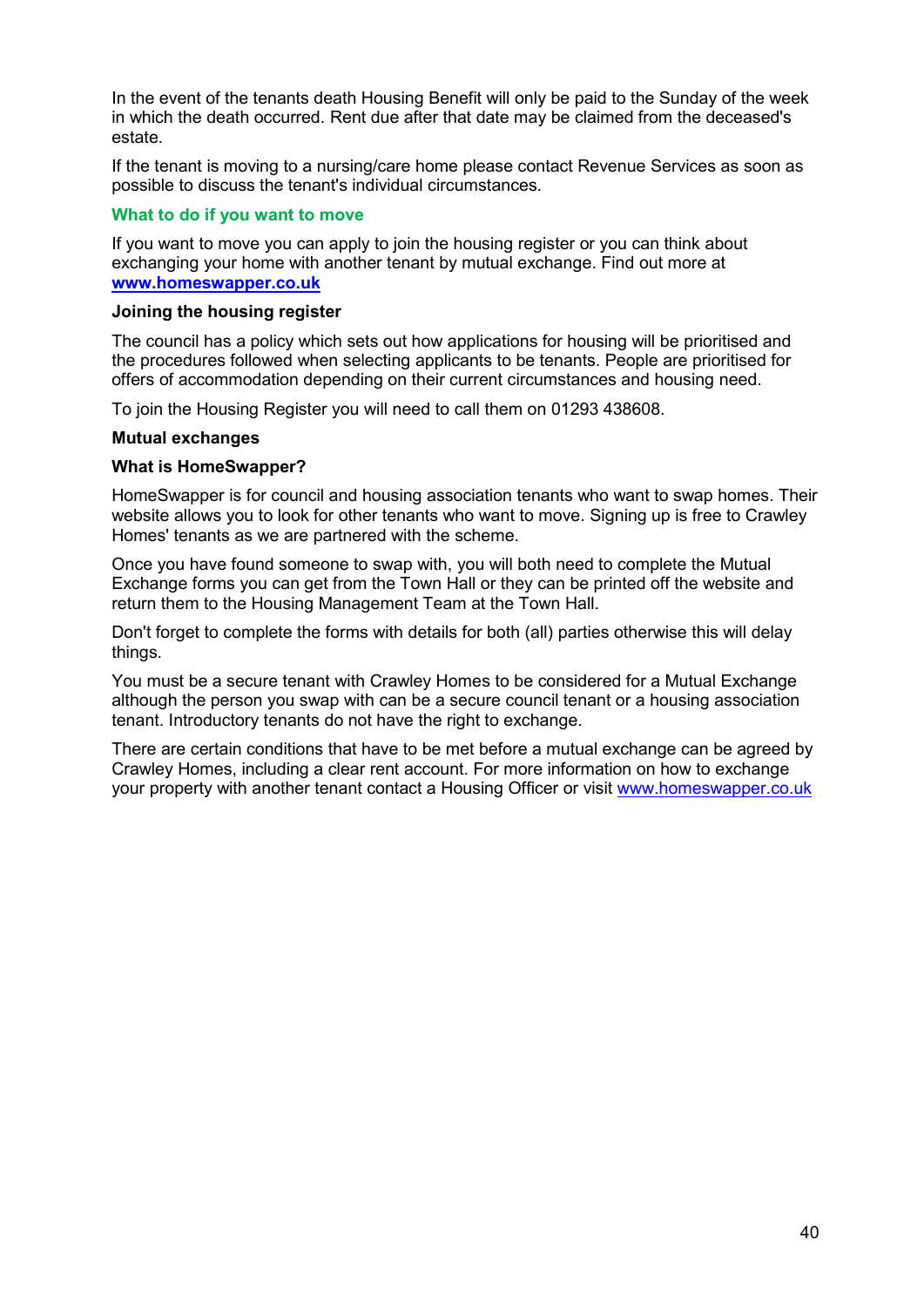## <span id="page-41-0"></span>**Right to Buy**

Under the Right to Buy scheme, secure tenants can buy their home at a price lower than the full market value. This is because the length of time you have previously spent as a tenant entitles you to a discount.

## **Do you qualify for the Right to Buy?**

If you've been a council or public sector tenant for three years (it doesn't have to be three years in a row) you can apply for the right to buy. A public sector tenancy could be a tenancy with a council or a tenancy with certain housing associations or other public bodies.

You will **NOT** be eligible to apply for the Right to Buy if any of the following apply to you:

- You are under the age of 18 years
- You live in sheltered accommodation
- You have an introductory or demoted tenancy
- The property was let to you in connection with your employment
- You have a Bankruptcy Order (Insolvency Order) pending against you
- You have broken the terms of a Suspended Possession Order with regard to rent arrears
- You or a member of your family who is resident at the property is the subject of an Anti-Social Behaviour Order (ASBO)
- The property is suitable for occupation by elderly people\*

\*A property that is suitable for occupation by the elderly is defined with regard to its location, size, design, and other features. In addition, the property was previously let to a person aged 60 or more.

## **How do I apply?**

Apply for the Right to Buy by completing the form 'Notice Claiming the Right to Buy'. This form is known as an RTB1 and can be obtained online at [www.righttobuy.communities.gov.uk](http://www.righttobuy.communities.gov.uk/) or from the Town Hall. Once you have completed the form, return it to the council where it will be processed.

You will be entitled to a discount based on the number of years you have been a tenant. The discount is worked out as a percentage of the current market value of the property, although there is a maximum cash limit. On 21 July 2014 the law changed and maximum cash discounts will now increase annually by inflation. Contact us or visit [www.righttobuy.communities.gov.uk](http://www.righttobuy.communities.gov.uk/) to find out what the current maximum discount is. The property is valued at current market value and the discount deducted accordingly.

## **Initial costs incurred by exercising your Right to Buy**

Applying for the Right to Buy is free, providing you deal with the council direct. We would advise you not to enlist the help of companies who either charge you for this service or offer you money up front in a deal which could ultimately lead to them owning your home.

When buying your property, you may have to pay Stamp Duty (Land Tax). You will need to employ either a licensed conveyancer or a solicitor to act on your behalf for the purchase. You will also need to have a survey done on the property. Your mortgage lender may insist on this.

## **Regular costs of being a homeowner**

Before you buy, consider the costs involved after you have bought it. For example, once you have purchased the property you will be responsible for ALL of the repairs to the property. Leaseholders are responsible for all internal repairs to the property. They are also responsible for paying their share of the costs for external repairs.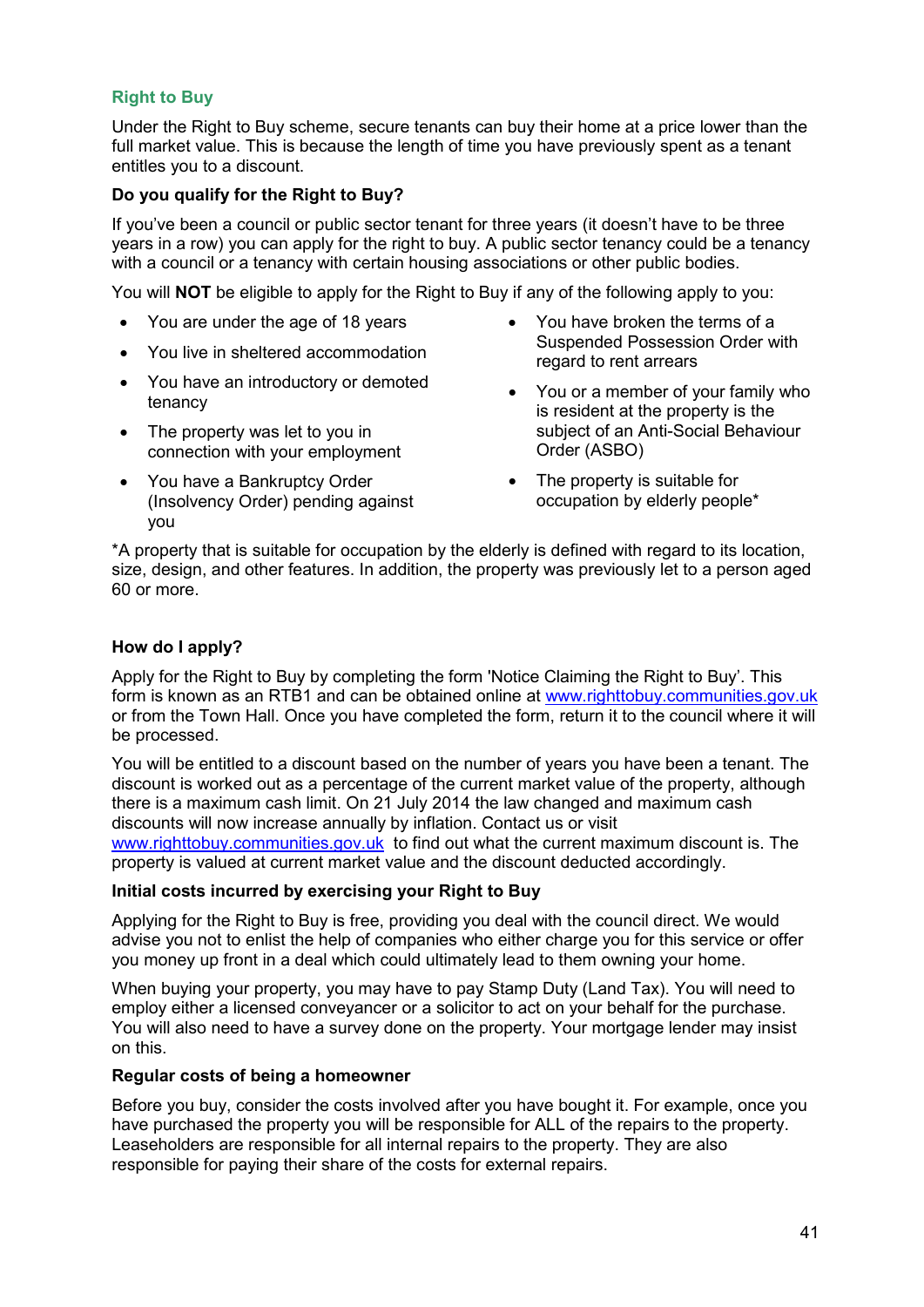## **Repair and maintenance**

Once you purchase your home, you will be responsible for all of the costs of any repairs or maintenance of the property. It is your responsibility to seek advice as to the condition of the property before you buy it. Additionally, the council will no longer service your gas boiler each year. It will be your responsibility to ensure that annual checks are carried out.

If you are buying a flat, you will have to pay **service charges** for the upkeep of the property and you will be expected to contribute to maintenance, improvement and general day-to-day management costs. An estimate of the expected costs for the first five years will be issued to you when you receive your offer notice.

## **Risk of repossession**

It is very important to keep up with your mortgage payments. If you are unable to keep up with your payments, your lender may take you to court to gain possession of your property. Should this occur, the council is under no obligation to grant you a tenancy should you find yourself homeless.

More information on the Right to Buy can be found:

In the government leaflet 'Your right to buy your home' on the Gov.uk website.

On The Governments Right to Buy website – [www.righttobuy.communities.gov.uk](http://www.righttobuy.communities.gov.uk/)

The Right to Buy Facebook page - www.facebook.com/righttobuy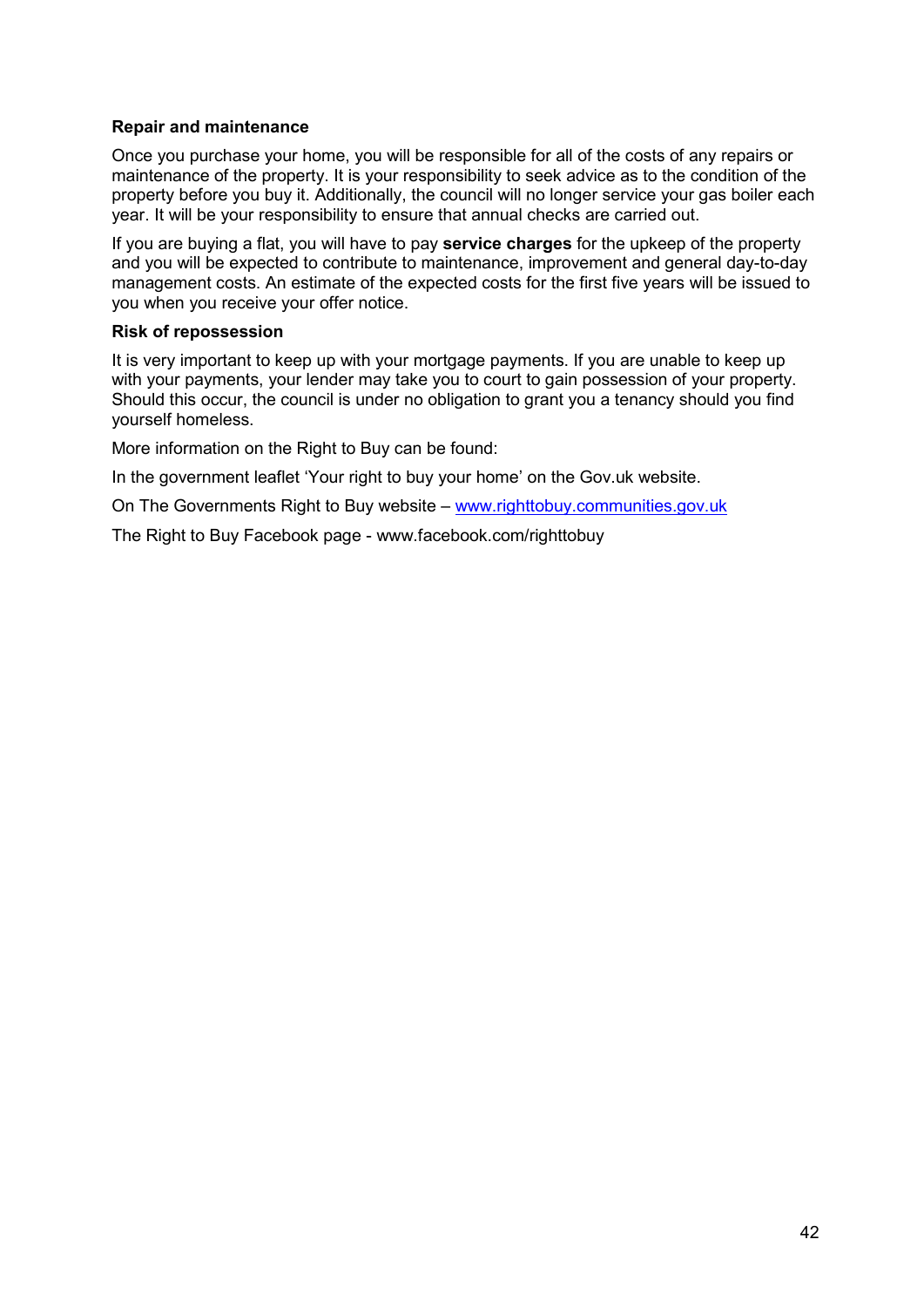## <span id="page-43-0"></span>**Sheltered housing**

We have approximately 600 homes in our sheltered housing schemes providing homes that allow residents to live independently but with the reassurance of knowing someone is there to help them if they need it.

If you are over 60 have you thought about living in sheltered housing?

We have sheltered housing schemes in most neighbourhoods of Crawley so you can live near to family and friends.

In one of our retirement homes:

- **You have your own front door**  The homes in our sheltered housing schemes are self-contained. You have your own front door, giving access to your own lounge, bedroom(s), kitchen and bathroom. You can come and go as you want, live life at your own pace and have your friends and family visit. Sheltered housing allows you to keep your independence in a home that best suits your needs.
- There is someone to help if you need them 24 hours a day If you need help in an emergency you can pull the red emergency cords that can be found around your home and the communal areas of the schemes. During the day this call will be answered quickly either by an Older Persons Support Officer if they are on site or go through to our care centre. The care centre will respond during the night. The care centre will know automatically who you are, where you live and will contact the most appropriate person to help you. The care centre will make sure you get the right help as quickly as possible.
- **Security is paramount**  Most schemes provide a door entry system, which gives security and control over who enters your home via a handset in your apartment. This means that the only visitors you receive are welcomed ones. You also have the added security of the emergency alarm system that you can use if you need reassurance or want to set your mind at rest.
- **You are close to local buses and facilities**  Our sheltered housing schemes are generally near to the local shops and bus routes, allowing you to be independent and to get out and about. If you need to use an electric scooter, some of our schemes have special storage areas with recharging points for them. If you have your own car, the majority of our schemes have parking spaces close by so you have somewhere to park near to your home.

Living in a sheltered housing scheme has many benefits and these can include becoming a welcome member of the community you live in. The majority of the schemes have a communal lounge, where many activities take place. These range from the more traditional bingo and coffee mornings to games of darts, carpet bowls, snooker, and even lunch clubs. You can choose to join in as much or as little as you want

If you want to find out more about sheltered housing in general please contact our Older Person's Services Manager on 01293 438350 and they will be happy to talk to you and answer any queries you might have.

If you want to apply for a home in one of our sheltered housing schemes or you want up to date information about the availability and demand of sheltered housing please contact 01293 438608.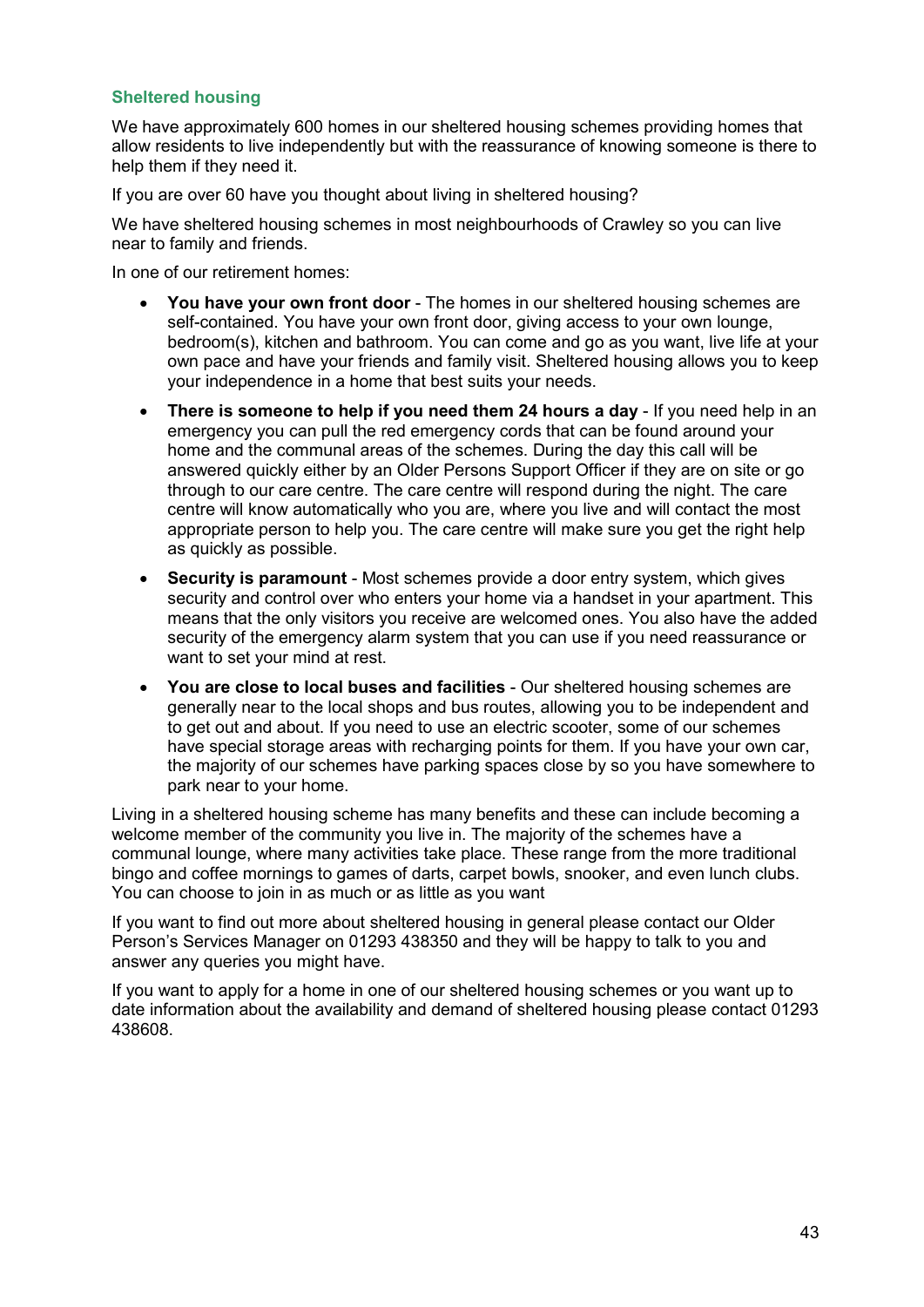## <span id="page-44-0"></span>**Useful information**

## <span id="page-44-1"></span>**Neighbourhood Services**

Neighbourhood Services is part of the council. It is responsible for a range of services. These include:

• Rubbish and recycling collections

They collect your household rubbish every week. They collect your recycling from your REDtop bins every fortnight.

To find out which day your waste or recycling is collected please look on the website: [www.crawley.gov.uk/waste](http://www.crawley.gov.uk/waste) or, if you don't have access to the internet please call 01293 438772

You can also find out more about your collections if you sign up to [myCrawley.gov.uk](https://my.crawley.gov.uk/)

- Bulky item collection service
- GREENbin collection service or garden waste
- Clinical waste collection service for syringes, blood and human tissue
- Parks and outdoor spaces: Tilgate Park, Goffs Park, Worth Park, Bewbush Water Gardens and Ifield Mill, Broadfield Park, Memorial Gardens, Southgate Park, West Green Park.
- Sports grounds maintenance
- Allotments
- Trees removal of dead, dying or dangerous trees
- Keeping the streets clean
- Graffiti removal
- Litter picking
- Grass cutting of verges and shrub bed maintenance of council-owned beds and hedges.
- Snell Hatch Cemetery
- Let's FACE it!

Let's FACE it! is a volunteer programme for residents of Crawley. It encourages local people to make their environment a more pleasant place. Projects can range from planting bulbs, through to litter-picking or even clearing large areas to turn into flowerbeds.

For more information, or if you need help with any of the above services please contact:

Tel: 01293 438772

Email: amenity.services@crawley.gov.uk

[www.crawley.gov.uk](http://www.crawley.gov.uk/)

## <span id="page-44-2"></span>**Garages and stores**

The council manages thousands of garages across Crawley and you don't have to be a council tenant to rent one from us.

In some areas all our garages are let, however you can put your name down on a register for the next available garage or we may be able to offer you a garage in another area.

A second garage can be rented at a reduced rate if there is no demand or no waiting list.

If you or someone you know would like to rent a garage or store or you'd just like some more information please contact us on 01293 438208, or visit [www.crawley.gov.uk/garages](http://www.crawley.gov.uk/garages)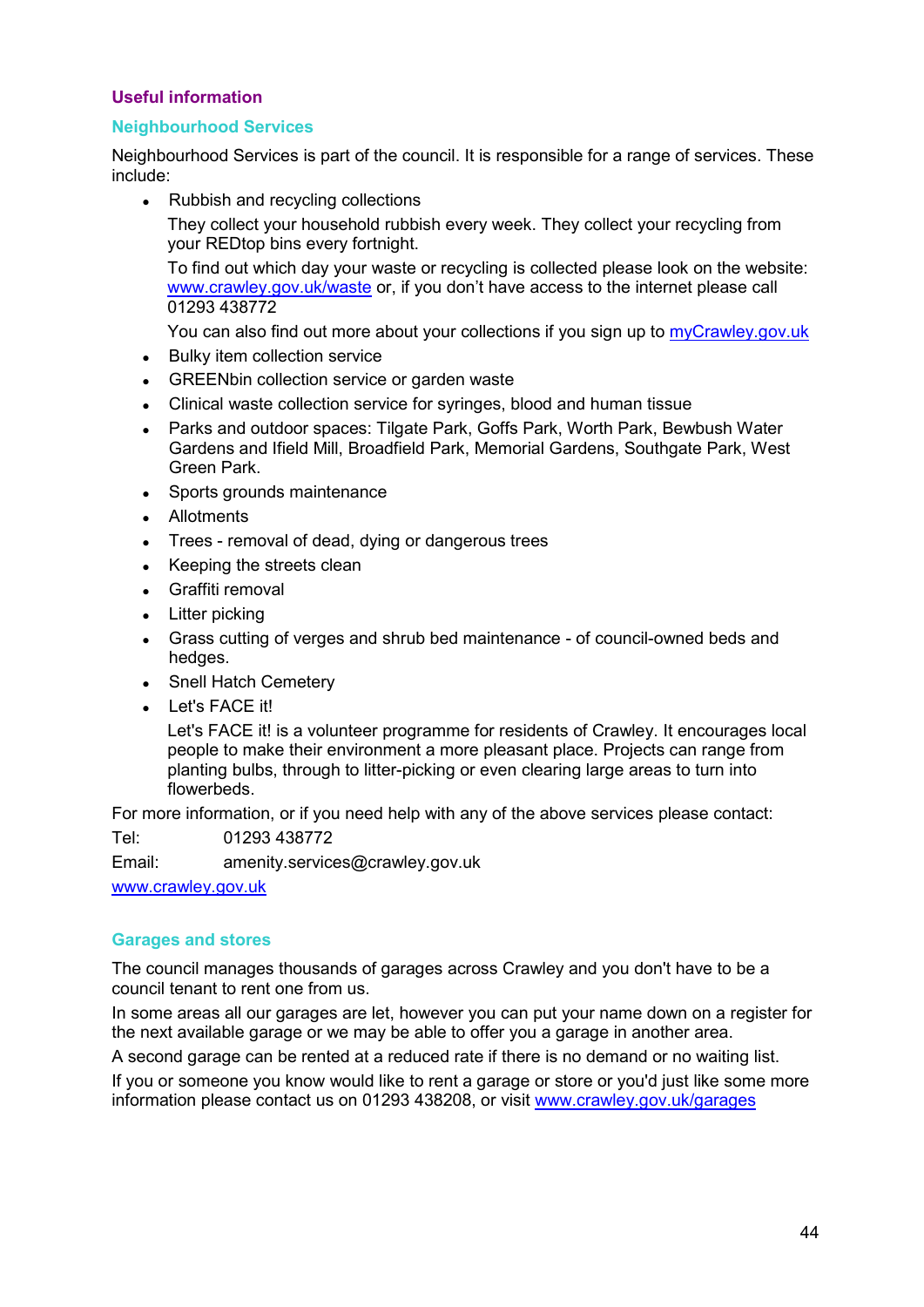## **Lifeline**

The link between you and people you can rely on Crawley Homes provides an emergency alarm called 'Lifeline' for anyone of any age living in Crawley who could need help without warning.

Lifeline is a discreet and prompt service enabling you to live independently. Having a Lifeline means you can let someone know if you get into difficulty, wherever you are in your home.

#### **What is a Lifeline unit?**

A Lifeline is a personal alarm system that provides a lifeline between you and the people you can rely on – 24 hours a day, seven days a week. The system which connects through your phone comes with a base unit and pendant. The pendant can be worn on a neck cord or wrist strap.

## **How the Lifeline works?**

To raise an alarm call, you simply press the red button on the pendant or base unit

You will then speak directly to the operator using the powerful microphone and speaker in the base unit. The operator will call the appropriate help for you e.g. family/friend, ambulance, etc.

## **Who will answer my call?**

When you press the red button on your pendant or the Lifeline itself, the Lifeline automatically dials our Care Centre where fully trained operators are available to deal with your call. When your call is answered, our Care Centre staff will know automatically who you are, where you live and who you would like them to contact in an emergency.

## **What do I need to have a Lifeline installed?**

You will need a telephone line in your home with a plug in style telephone socket, no more than 6 ft away from a 13 amp electrical socket. If you do not already have these and are unsure how to organise them, our Lifeline team will be pleased to help, but you will be responsible for meeting the cost of these.

You will also need spare door keys to be held by family, friends or neighbours who would be prepared to act as your emergency contacts. If you don't have any key holders locally or you have trouble answering the door, you could still have a Lifeline. In these circumstances a keysafe maybe the answer. A secure code means you control who can open your door and in an emergency the Care Centre can pass this to the emergency services.

## **Will there be a charge?**

There is a weekly rental charge for Lifeline. This charge includes all servicing and maintenance costs for the Lifeline unit and pendant, replacement of pendant batteries and the services of the Care Centre.

You will be responsible for the cost of your own telephone calls and line rental and you will continue to receive these bills in the normal way. For current charges please contact us.

## **Who can apply?**

If you or someone you know is of retirement age or has a medical condition and they live in Crawley, you or they can apply for Lifeline. It does not matter whether you are a council tenant, rent your home from a Housing Association or private landlord or own your own home. Whether you live on your own or live with someone, you can apply for Lifeline. If you want to apply or just want to find out more about Lifeline please contact us.

## **Telecare products**

You can add to the basic unit and pendant with a range of Telecare products that monitor your surroundings and automatically contacts the Care Centre if they detect a problem. The products are personal monitors (such as fall detectors, movement sensors, bed and chair occupancy sensors and medication dispensers) and environmental sensors (such as flood detectors, carbon monoxide detectors, temperature extremes sensors and heat detectors).

## **Further information**

Tel: 01293 438468 Email: lifeline@crawley.gov.uk [www.crawley.gov.uk/lifeline](http://www.crawley.gov.uk/lifeline)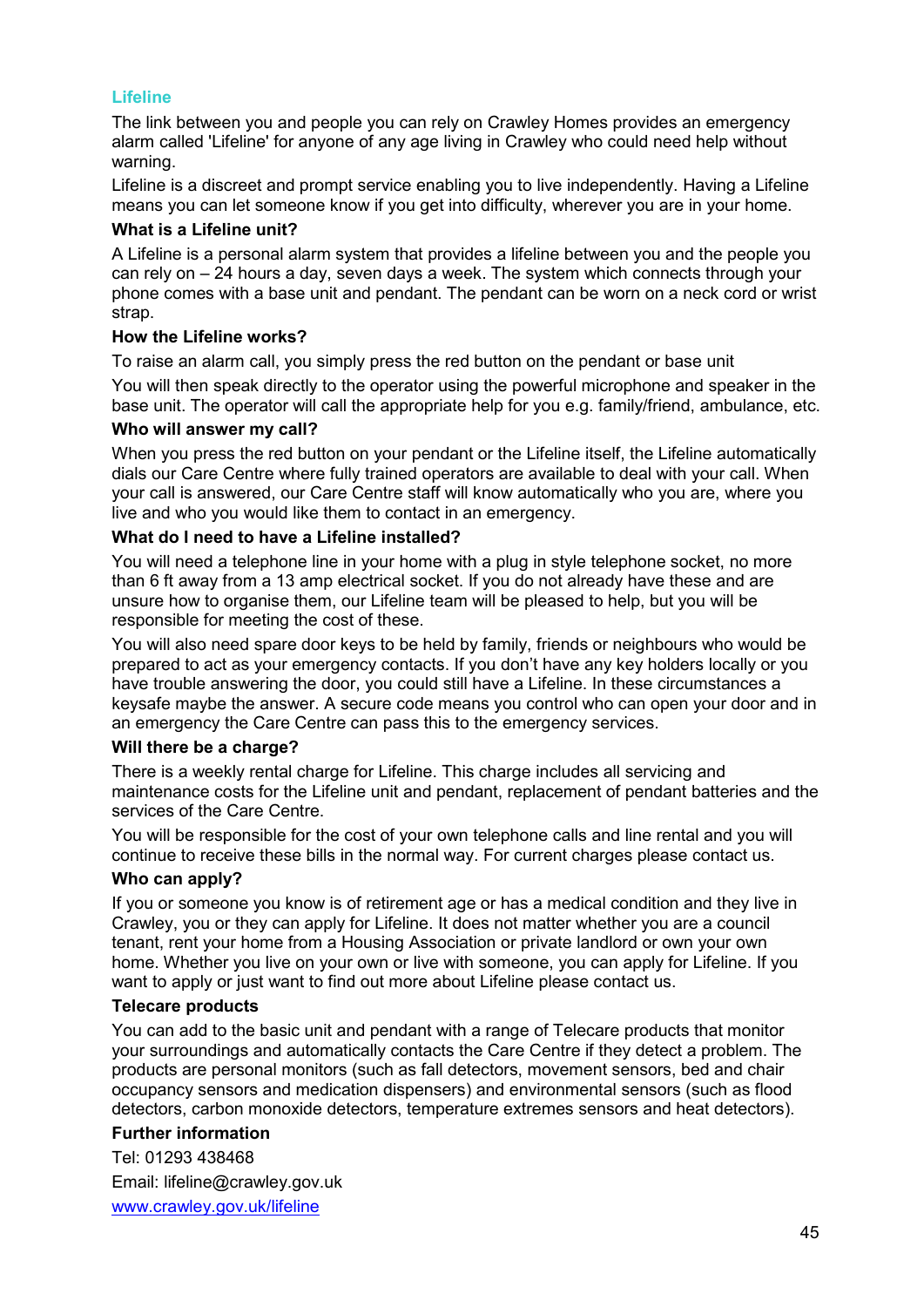#### <span id="page-46-0"></span>**Useful contacts**

#### **Other areas of the council**

#### **Contact Centre**

The main telephone number for the whole council.

01293 438000

## [www.crawley.gov.uk](http://www.crawley.gov.uk/)

The council's website contains lots of information about what we do across the whole council.

#### **Housing Options**

For all enquiries about the housing register or housing options advice 01293 438608

#### **Payments**

For credit or debit card payments to the council 01293 438312 (automated telephone system) [www.crawley.gov.uk/payments](http://www.crawley.gov.uk/payments)

#### **Community Wardens**

Litter, fly-tipping, dog fouling, stray dogs 01293 438000 Call 07884 492324 for an urgent response, 7:30am to 10pm, seven days a week.

## **Outside of the council**

#### **West Sussex County Council**

General enquiries: during office hours 01243 777100 [www.westsussex.gov.uk](http://www.westsussex.gov.uk/)

#### **Roads and transport**

Roads, road safety, maintenance 01243 642105 To report faulty street Lighting: 0800 0482 435

#### **West Sussex Mediation Service**

Park House, North Street Horsham RH12 1RN

Tel: 0300 200 0025

Email:info@wsms.org.uk [www.wsms.org.uk](http://www.wsms.org.uk/)

## **Housing Benefit and Council Tax Reduction scheme**

Benefits - 01293 438611 Email: benefits@crawley.gov.uk [www.crawley.gov.uk/benefits](http://www.crawley.gov.uk/benefits)

#### **Neighbourhood Services hotline**

All services managed by Neighbourhood Services including rubbish and recycling collections.

01293 438772

Email: amenity.services@crawley.gov.uk

## **Nuisance and Anti-Social Behaviour Team**

01293 438438 Email: asb@crawley.gov.uk

## **Claiming benefits**

Department for Work and Pensions (i.e Jobcentre Plus, The Pension Service and Disability and Carers Service) [www.gov.uk/browse/benefits](http://www.gov.uk/browse/benefits)

## NHS 111 The NHS non-emergency number. Tel: 111

# **Citizens Advice**

Advice Line: 0344 477 1171 [www.centralandsouthsussexcab.org.uk](http://www.centralandsouthsussexcab.org.uk/)